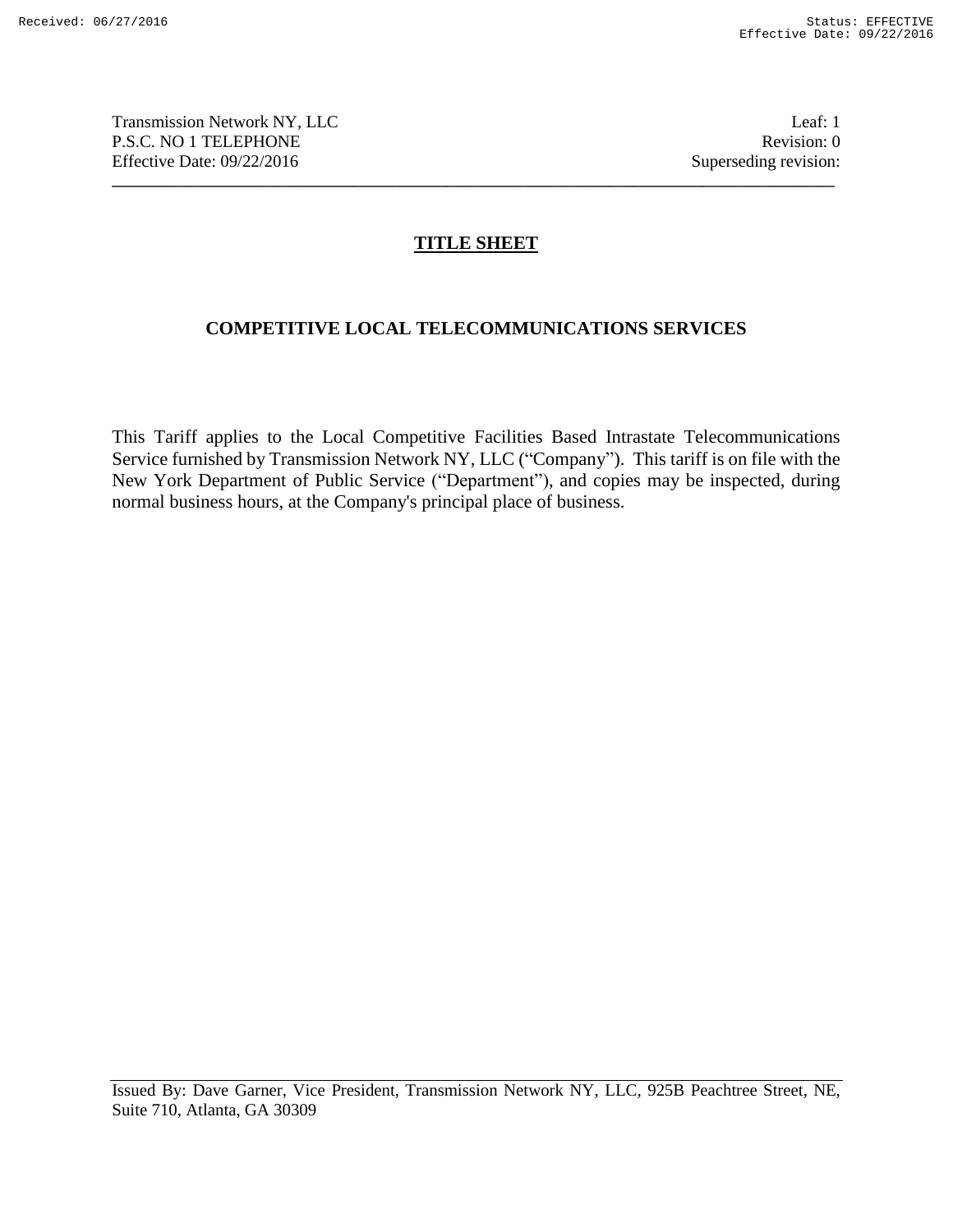Transmission Network NY, LLC 2 and 2 and 2 and 2 and 2 and 2 and 2 and 2 and 2 and 2 and 2 and 2 and 2 and 2 and 2 and 2 and 2 and 2 and 2 and 2 and 2 and 2 and 2 and 2 and 2 and 2 and 2 and 2 and 2 and 2 and 2 and 2 and 2 P.S.C. NO 1 TELEPHONE Revision: 0 Effective Date: 09/22/2016 Superseding revision:

#### Contacting the Public Service Commission

In the case of a dispute between the Customer and the Company which cannot be resolved with mutual satisfaction, the Customer may file a complaint by contacting the New York State Department of Public Service by phone, online or by mail.

1. By Phone:

Helpline (for complaints/inquiries): 1-800-342-3377 for Continental United States or, 1-800-662-1220 for Hearing/Speech Impaired: TDD or, 518-472-8502 for fax

**\_\_\_\_\_\_\_\_\_\_\_\_\_\_\_\_\_\_\_\_\_\_\_\_\_\_\_\_\_\_\_\_\_\_\_\_\_\_\_\_\_\_\_\_\_\_\_\_\_\_\_\_\_\_\_\_\_\_\_\_\_\_\_\_\_\_\_\_\_\_\_\_\_\_\_\_\_\_\_\_\_\_\_\_\_\_\_\_\_\_\_\_\_**

2. Online:

http://www.dps.ny.gov/complaints.html or,

3. By Mail:

NYS Department of Public Service Office of Consumer Services 3 Empire State Plaza Albany, NY 12223-1350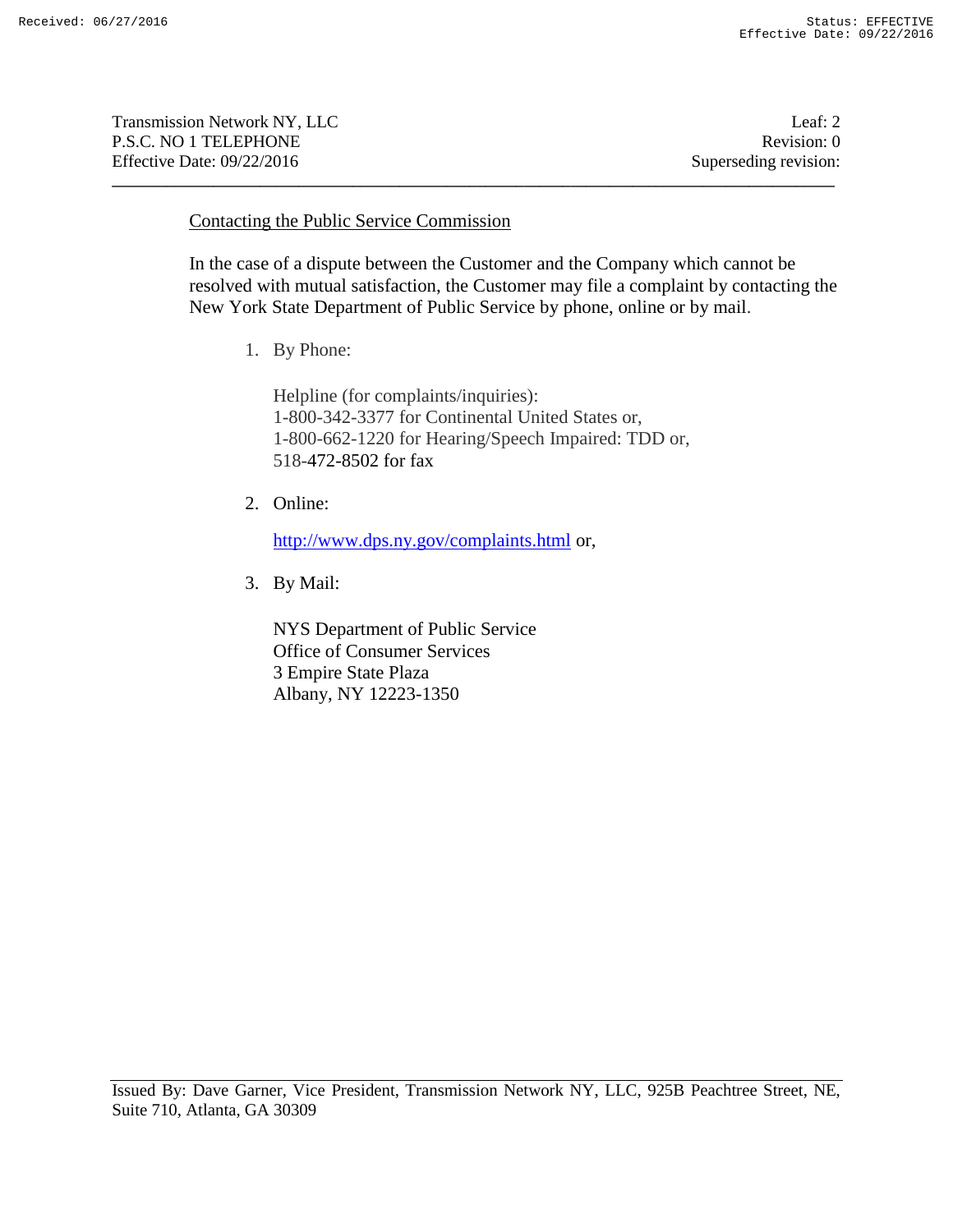Transmission Network NY, LLC<br>
P.S.C. NO 1 TELEPHONE<br>
Revision: 0 P.S.C. NO 1 TELEPHONE Effective Date: 09/22/2016 Superseding revision:

#### **CHECK SHEET**

**\_\_\_\_\_\_\_\_\_\_\_\_\_\_\_\_\_\_\_\_\_\_\_\_\_\_\_\_\_\_\_\_\_\_\_\_\_\_\_\_\_\_\_\_\_\_\_\_\_\_\_\_\_\_\_\_\_\_\_\_\_\_\_\_\_\_\_\_\_\_\_\_\_\_\_\_\_\_\_\_\_\_\_\_\_\_\_\_\_\_\_\_\_**

All sheets of this tariff are effective as of the date shown at the bottom of the respective sheet(s). Original and revised sheets as named below comprise all changes from the original tariff and are currently in effect as of the date on the bottom of this page.

| <b>Sheet</b> | <b>Revision</b> | <b>Sheet</b> | Revision |
|--------------|-----------------|--------------|----------|
| 1            | Original        | 25           | Original |
| $\sqrt{2}$   | Original        | 26           | Original |
|              |                 |              |          |
| 3            | Original        | 27           | Original |
| 4            | Original        | 28           | Original |
| 5            | Original        | 29           | Original |
| 6            | Original        | 30           | Original |
| 7            | Original        | 31           | Original |
| 8            | Original        | 32           | Original |
| 9            | Original        | 33           | Original |
| 10           | Original        | 34           | Original |
| 11           | Original        | 35           | Original |
| 12           | Original        | 36           | Original |
| 13           | Original        | 37           | Original |
| 14           | Original        | 38           | Original |
| 15           | Original        | 39           | Original |
| 16           | Original        | 40           | Original |
| 17           | Original        | 41           | Original |
| 18           | Original        | 42           | Original |
| 19           | Original        | 43           | Original |
| 20           | Original        |              |          |
| 21           | Original        |              |          |
| 22           | Original        |              |          |
| 23           | Original        |              |          |
| 24           | Original        |              |          |
|              |                 |              |          |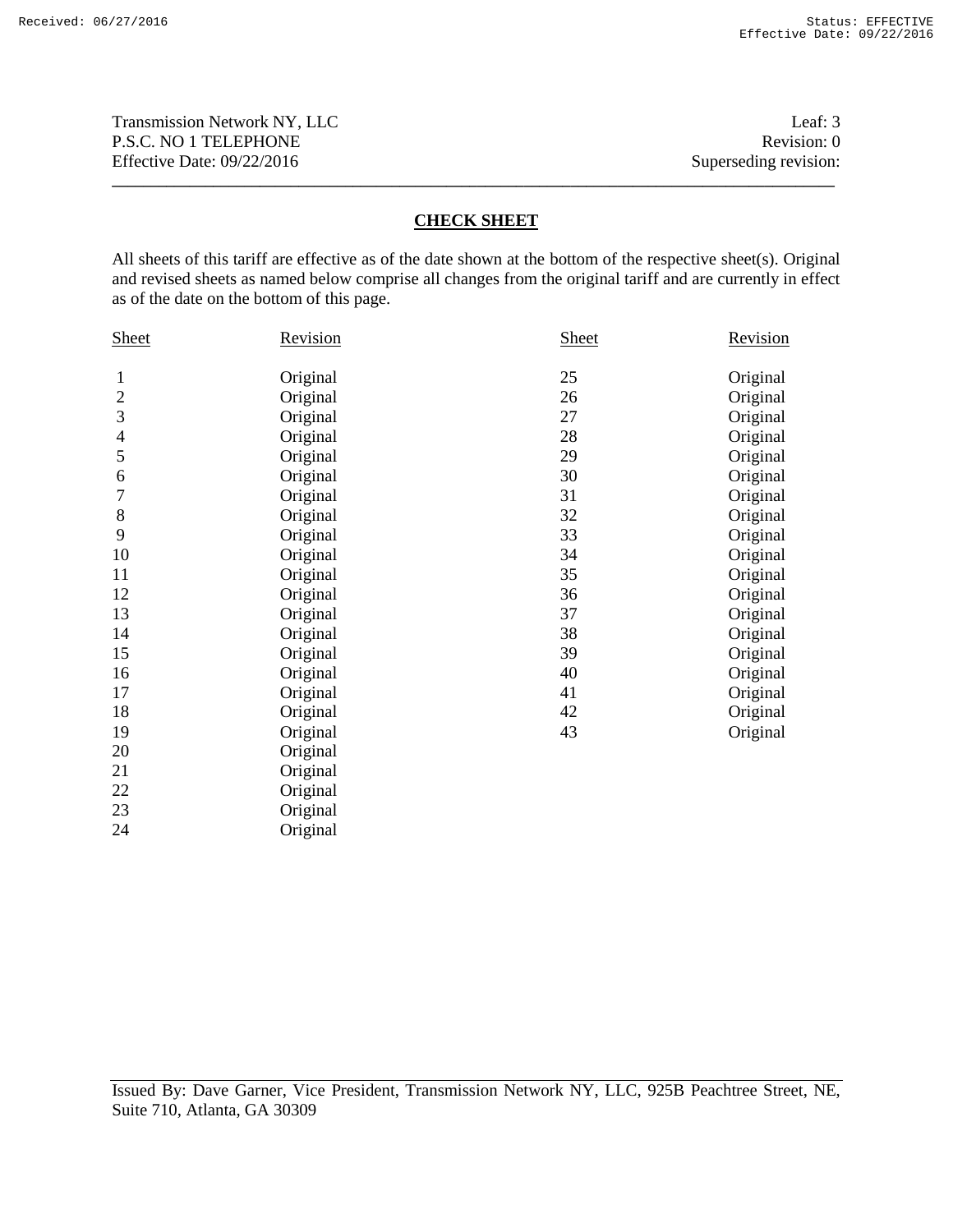Transmission Network NY, LLC P.S.C. NO 1 TELEPHONE Effective Date: 09/22/2016

Leaf: 4 Revision: 0 Superseding revision:

# **TABLE OF CONTENTS**

| 2.1  |  |  |
|------|--|--|
| 2.2  |  |  |
| 2.3  |  |  |
| 2.4  |  |  |
| 2.5  |  |  |
| 2.6  |  |  |
| 2.7  |  |  |
| 2.8  |  |  |
| 2.9  |  |  |
| 2.10 |  |  |
| 2.11 |  |  |
| 2.12 |  |  |
| 2.13 |  |  |
| 2.14 |  |  |
| 2.15 |  |  |
| 2.16 |  |  |
| 2.17 |  |  |
| 2.18 |  |  |
| 2.19 |  |  |
| 2.20 |  |  |
| 2.21 |  |  |
| 2.22 |  |  |
| 2.23 |  |  |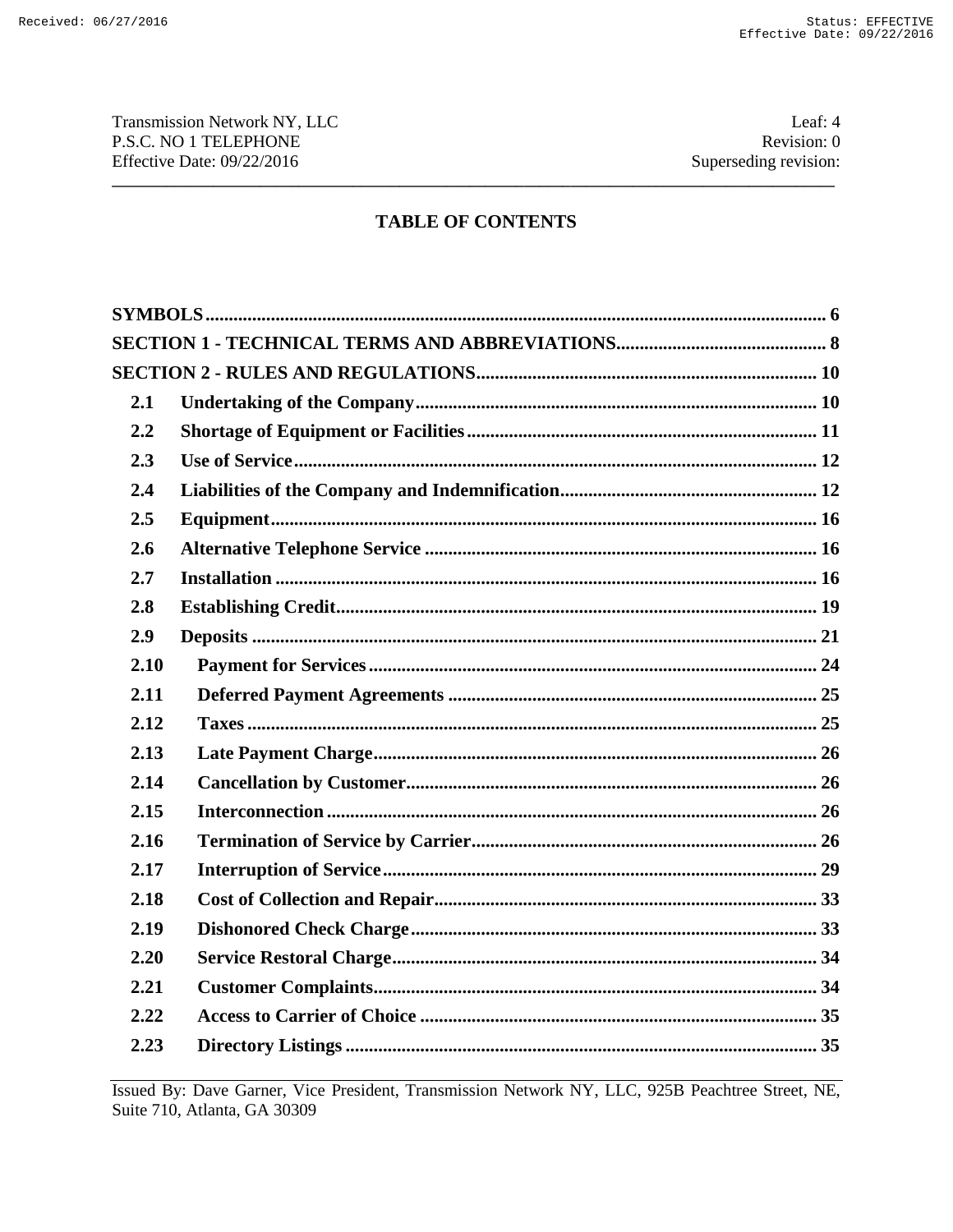| <b>Transmission Network NY, LLC</b> | Leaf: $5$             |
|-------------------------------------|-----------------------|
| P.S.C. NO 1 TELEPHONE               | Revision: 0           |
| Effective Date: $09/22/2016$        | Superseding revision: |
|                                     |                       |
|                                     |                       |

| 2.24 | Universal Emergency Telephone Number Service (e.g., 911, E911) 35 |  |
|------|-------------------------------------------------------------------|--|
| 2.25 |                                                                   |  |
|      |                                                                   |  |
| 3.1  |                                                                   |  |
| 3.2  |                                                                   |  |
| 3.3  |                                                                   |  |
| 3.4  |                                                                   |  |
| 3.5  |                                                                   |  |
| 3.6  |                                                                   |  |
| 3.7  |                                                                   |  |
| 3.8  |                                                                   |  |
| 3.9  |                                                                   |  |
| 3.10 |                                                                   |  |
| 3.11 |                                                                   |  |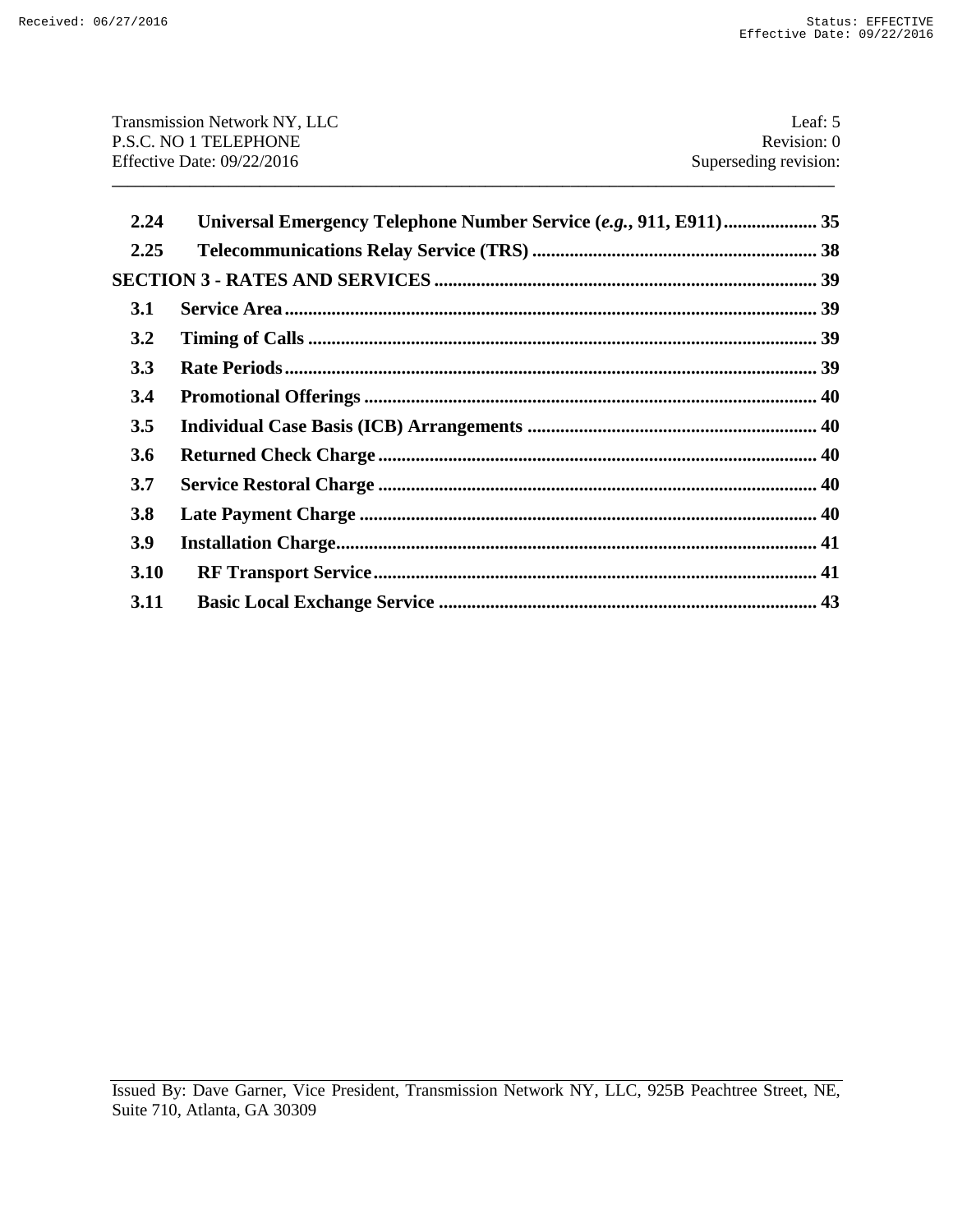Transmission Network NY, LLC **Leaf: 6** P.S.C. NO 1 TELEPHONE Revision: 0 Effective Date: 09/22/2016 Superseding revision:

### **SYMBOLS**

**\_\_\_\_\_\_\_\_\_\_\_\_\_\_\_\_\_\_\_\_\_\_\_\_\_\_\_\_\_\_\_\_\_\_\_\_\_\_\_\_\_\_\_\_\_\_\_\_\_\_\_\_\_\_\_\_\_\_\_\_\_\_\_\_\_\_\_\_\_\_\_\_\_\_\_\_\_\_\_\_\_\_\_\_\_\_\_\_\_\_\_\_\_**

The following symbols shall be used in this tariff for the purposes indicated below:

- D Deleted or Discontinued Material
- I Change Resulting In A Rate Increase
- M Moved From Another Tariff Location
- N New Material
- R Change Resulting In A Rate Reduction
- T Change In Text Only, No Change In Rate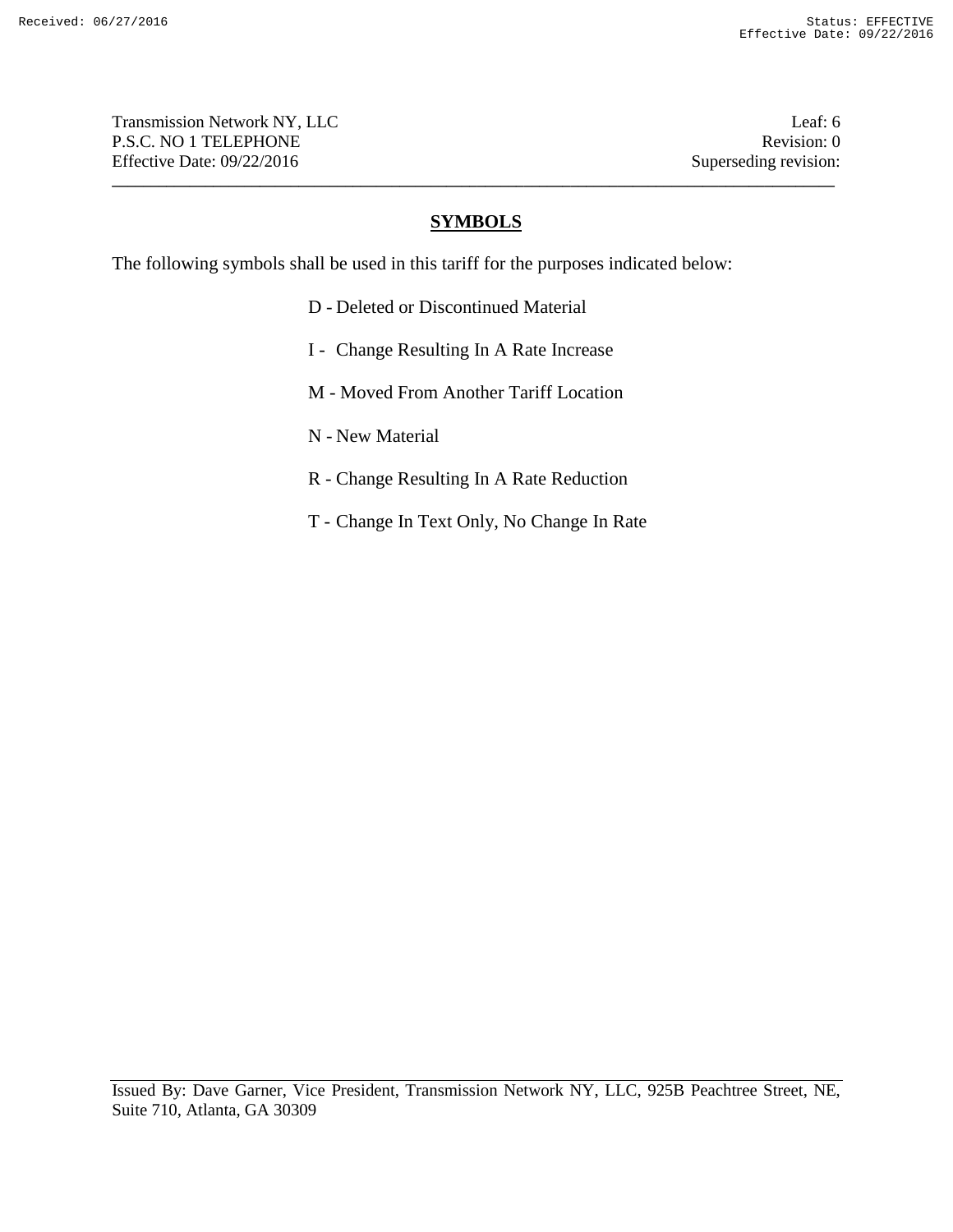Transmission Network NY, LLC and the contract of the contract of the contract of the contract of the contract of the contract of the contract of the contract of the contract of the contract of the contract of the contract P.S.C. NO 1 TELEPHONE Revision: 0 Effective Date: 09/22/2016 Superseding revision:

# **TARIFF FORMAT**

**\_\_\_\_\_\_\_\_\_\_\_\_\_\_\_\_\_\_\_\_\_\_\_\_\_\_\_\_\_\_\_\_\_\_\_\_\_\_\_\_\_\_\_\_\_\_\_\_\_\_\_\_\_\_\_\_\_\_\_\_\_\_\_\_\_\_\_\_\_\_\_\_\_\_\_\_\_\_\_\_\_\_\_\_\_\_\_\_\_\_\_\_\_**

- A. Sheet Numbering Sheet numbers appear in the upper-right corner of the sheet. Sheets are numbered sequentially. However, new sheets are occasionally added to the tariff.
- B. Sheet Revision Numbers Revision numbers also appear in the upper-right corner of the sheet. These numbers are used to determine the most current sheet version on file with the Department. For example, 4th Revised Sheet 14 cancels 3rd Revised Sheet 14.
- C. Paragraph Numbering Sequence There are various levels of paragraph coding. Each level of coding is subservient to its next higher level of coding. For example:
	- 2. 2.1. 2.1.1. 2.1.1.A. 2.1.1.A.1. 2.1.1.A.1.(a)
- D. Check Sheets When a tariff filing is made with the Department, an updated check sheet accompanies the tariff filing. The check sheet lists the sheets contained in the tariff, with a cross reference to the current revision number. When new sheets are added, the check sheet is changed to reflect the revision. All revisions made in a given filing are designated by an asterisk (\*). There will be no other symbols used on this sheet if these are the only changes made to it (*i.e*., the format, etc., remains the same, just revised revision levels on some sheets). The tariff user should refer to the latest check sheet to find out if a particular sheet is the most current sheet on file with the Department.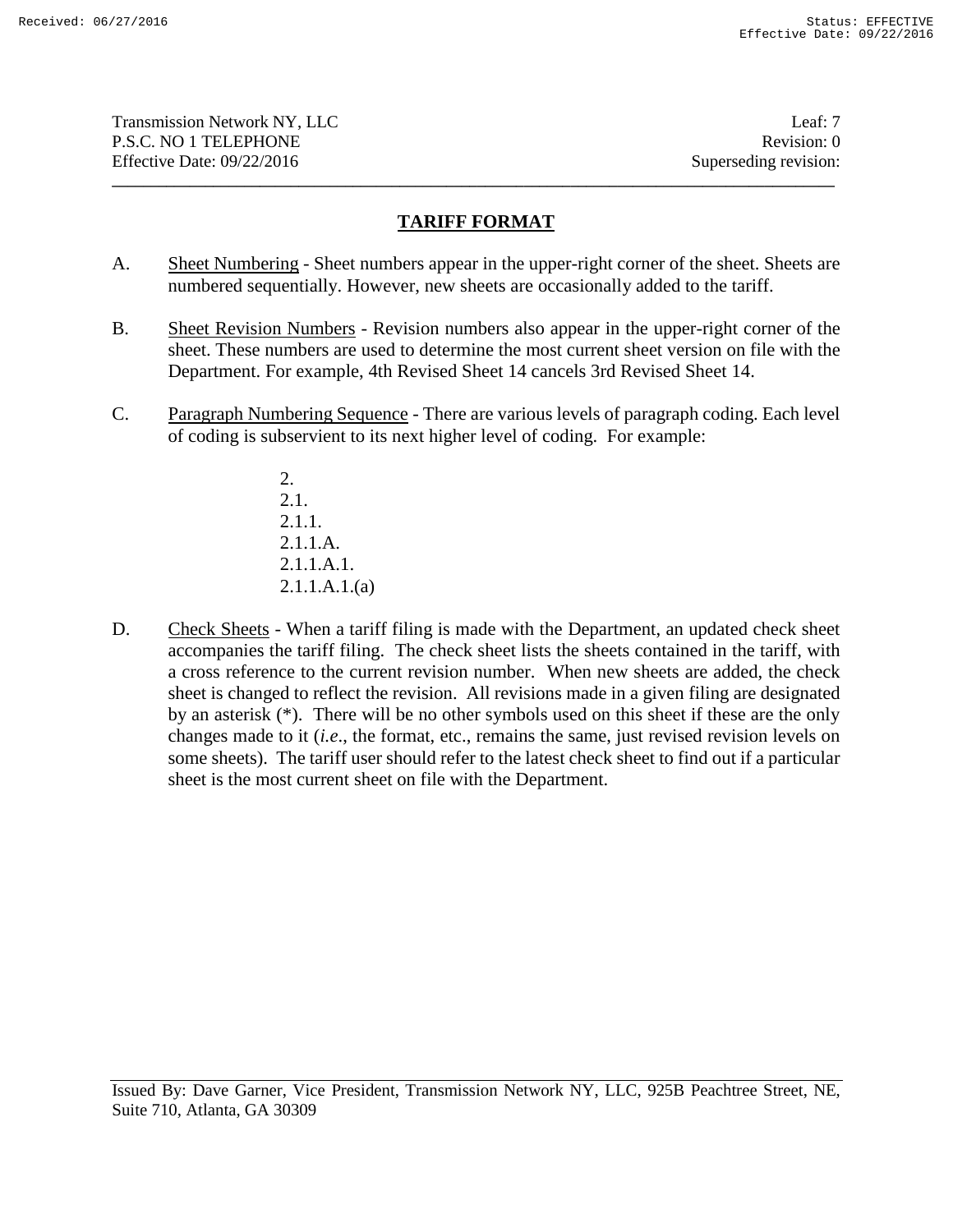Transmission Network NY, LLC 2008 and 2008 and 2008 and 2008 and 2008 and 2008 and 2008 and 2008 and 2008 and 2008 and 2008 and 2008 and 2008 and 2008 and 2008 and 2008 and 2008 and 2008 and 2008 and 2008 and 2008 and 2008 P.S.C. NO 1 TELEPHONE Revision: 0 Effective Date: 09/22/2016 Superseding revision:

# **SECTION 1 - TECHNICAL TERMS AND ABBREVIATIONS**

**\_\_\_\_\_\_\_\_\_\_\_\_\_\_\_\_\_\_\_\_\_\_\_\_\_\_\_\_\_\_\_\_\_\_\_\_\_\_\_\_\_\_\_\_\_\_\_\_\_\_\_\_\_\_\_\_\_\_\_\_\_\_\_\_\_\_\_\_\_\_\_\_\_\_\_\_\_\_\_\_\_\_\_\_\_\_\_\_\_\_\_\_\_**

**Access Line** - An arrangement which connects the customer's location to a switching center or point of presence.

**Authorized User** - A person, firm, corporation, or any other entity authorized by the Customer to communicate utilizing the Company's service.

**Carrier or Company** - Whenever used in this tariff, "Carrier" or "Company" refers to Transmission Network NY, LLC*,* unless otherwise specified or clearly indicated by the context.

**Channel** – A communication path between two or more points of termination.

**Customer** - The person, firm, corporation, or other entity which orders, cancels, amends, or uses service and is responsible for payment of charges and compliance with the Company's tariff.

**Customer Designated Premises** – The premises specified by the Customer for origination or termination of services.

**Dedicated Access** – Non-switched access between a Customer's premises and the point of presence of the Company's underlying carrier.

**Department** - The New York Department of Public Service.

**Due Date** - The last day for payment without unpaid amounts being subject to a late payment charge.

**Exchange Access Line** - The serving central office line equipment and all plant facilities up to and including the Standard Network Interface.

**Facilities** – Any cable, poles, conduit, carrier equipment, wire center distribution frames, central office switching equipment, etc., used to provide services offered under this tariff.

**ILEC** - Incumbent Local Exchange Carrier.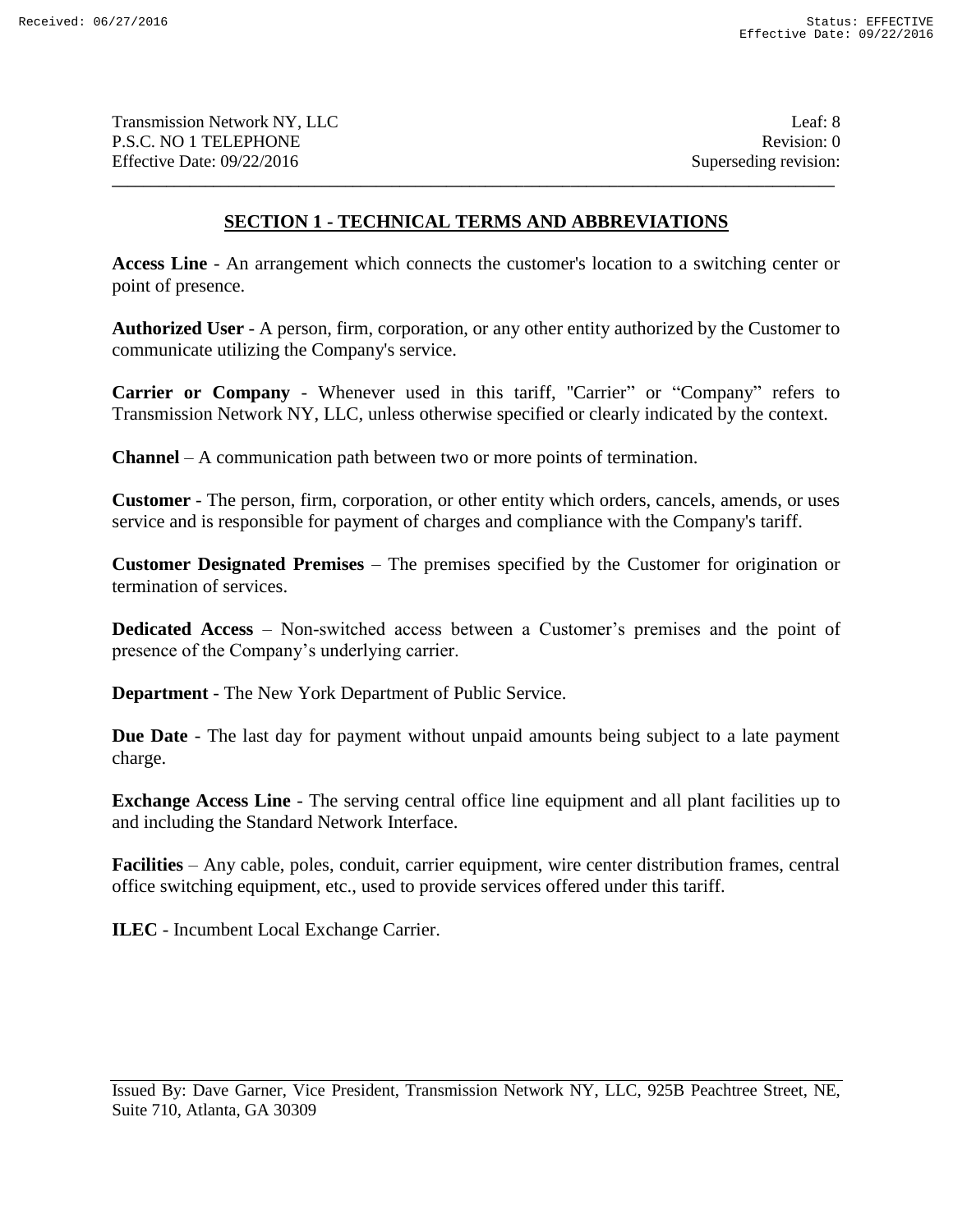Transmission Network NY, LLC and the contract of the contract of the contract of the contract of the contract of the contract of the contract of the contract of the contract of the contract of the contract of the contract P.S.C. NO 1 TELEPHONE Revision: 0 Effective Date: 09/22/2016 Superseding revision:

# **SECTION 1 - TECHNICAL TERMS AND ABBREVIATIONS (contd.)**

**\_\_\_\_\_\_\_\_\_\_\_\_\_\_\_\_\_\_\_\_\_\_\_\_\_\_\_\_\_\_\_\_\_\_\_\_\_\_\_\_\_\_\_\_\_\_\_\_\_\_\_\_\_\_\_\_\_\_\_\_\_\_\_\_\_\_\_\_\_\_\_\_\_\_\_\_\_\_\_\_\_\_\_\_\_\_\_\_\_\_\_\_\_**

**LEC** - Local Exchange Carrier.

**Local Exchange Services** - Telecommunications services furnished for use by end-users in placing and receiving local telephone calls within local calling areas.

**Premises** - The space occupied by an individual customer in a building, in adjoining buildings occupied entirely by that customer, or on contiguous property occupied by the customer separated only by a public thoroughfare, a railroad right of way or a natural barrier.

**Resold Local Exchange Service** - A service composed of the resale of exchange access lines and local calling provided by other authorized Local Exchange Carriers, in combination with Company-provided usage services, miscellaneous services or interstate/international services.

**Transmission Path** – An electrical path capable of transmitting signals within the range of the service offering. A transmission path is comprised of physical or derived facilities consisting of any form or configuration of plant used in the telecommunications industry.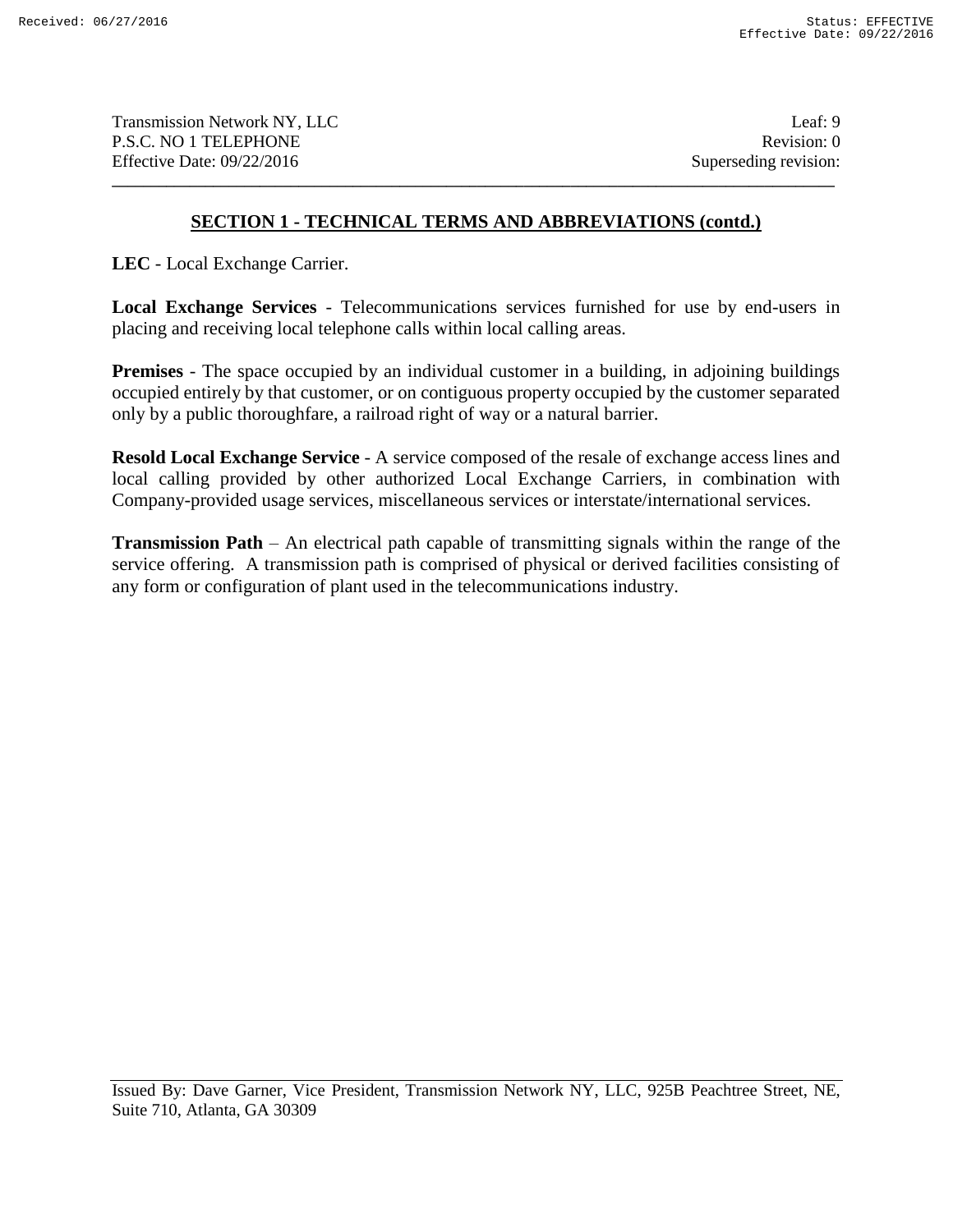Transmission Network NY, LLC 10 and 10 and 10 and 10 and 10 and 10 and 10 and 10 and 10 and 10 and 10 and 10 and 10 and 10 and 10 and 10 and 10 and 10 and 10 and 10 and 10 and 10 and 10 and 10 and 10 and 10 and 10 and 10 a P.S.C. NO 1 TELEPHONE Revision: 0 Effective Date: 09/22/2016 Superseding revision:

# **SECTION 2 - RULES AND REGULATIONS**

**\_\_\_\_\_\_\_\_\_\_\_\_\_\_\_\_\_\_\_\_\_\_\_\_\_\_\_\_\_\_\_\_\_\_\_\_\_\_\_\_\_\_\_\_\_\_\_\_\_\_\_\_\_\_\_\_\_\_\_\_\_\_\_\_\_\_\_\_\_\_\_\_\_\_\_\_\_\_\_\_\_\_\_\_\_\_\_\_\_\_\_\_\_**

### **2.1 Undertaking of the Company**

- 2.1.1 Application of Tariff
	- 2.1.1.A This Tariff contains the regulations and rates applicable to intrastate communications services provided by Carrier for telecommunications between points within the State of New York. Carrier's services are furnished subject to the availability of facilities and subject to the terms and conditions of this Tariff. Service is available twenty-four (24) hours a day, seven (7) days a week.
	- 2.1.1.B The rates and regulations contained in this Tariff apply only to the services furnished by Carrier and do not apply, unless otherwise specified, to the lines, facilities, or services provided by a local exchange telephone company or other common carrier for use in accessing the services of Carrier. Should Customers use such services to obtain access to services offered by other providers, the Company assumes no responsibility for such other service.
- 2.1.2 Terms and Conditions
	- 2.1.2.A. Except as otherwise provided herein, the minimum period of service is one calendar month. All payments for service are due by the date specified on the bill sent by the Company which may not be less than twenty-one (21) days after the date of the postmark on the bill. All calculations of dates set forth in this tariff shall be based on calendar days.

Should the applicable date fall on a Sunday or Federal holiday, the Customer will be permitted to make payment on the next regular business day.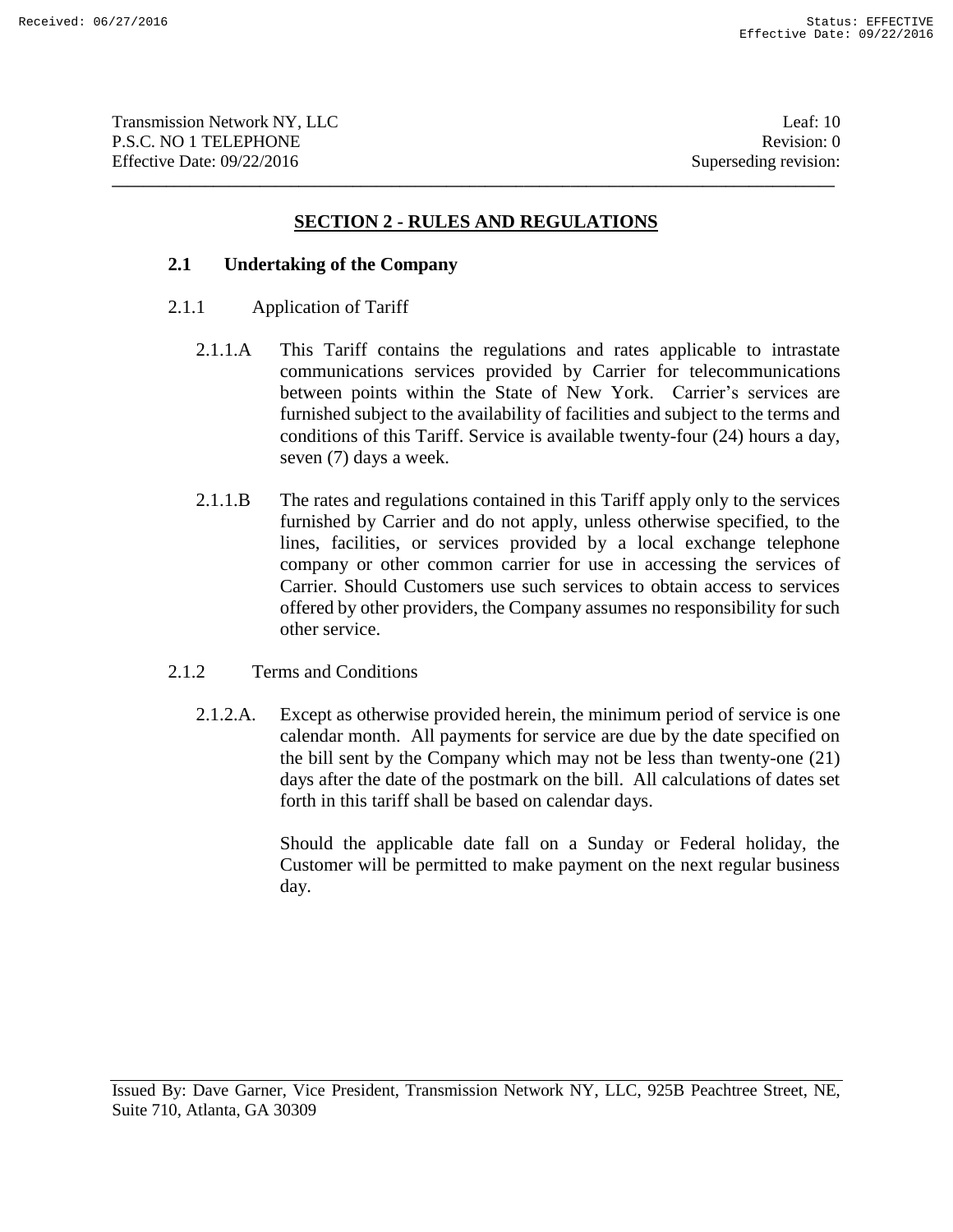| Transmission Network NY, LLC | Leaf: $11$            |
|------------------------------|-----------------------|
| <b>P.S.C. NO 1 TELEPHONE</b> | Revision: 0           |
| Effective Date: $09/22/2016$ | Superseding revision: |
|                              |                       |

- 2.1.2.B At the expiration of any term specified in a Customer Service Agreement, or in any extension thereof, service shall continue on a month to month basis at the then current rates, unless terminated by either party upon proper written notice. Any termination shall not relieve Customer of its obligation to pay any charges incurred under the Agreement and this tariff prior to termination. The rights and obligations which by their nature extend beyond the termination of the term of the Agreement shall survive such termination.
- 2.l.2.C This tariff shall be interpreted and governed by the laws of the State of New York.
- 2.1.2.D Another telephone company must not interfere with the right of any person or entity to obtain service directly from the Company.
- 2.1.2.E The Customer has no property right to the telephone number or any other call number designation associated with services furnished by the Company. The Company reserves the right, on sixty (60) days notice, to change such numbers, or the central office designation associated with such numbers, or both, assigned to the Customer, whenever the Company deems it necessary to do so in the conduct of its business.

# **2.2 Shortage of Equipment or Facilities**

- 2.2.1 The Company reserves the right to limit or allocate the use of existing facilities, or of additional facilities offered by the Company when necessary because of lack of facilities or due to some other cause beyond the Company's control.
- 2.2.2 The furnishing of service under this tariff is subject to availability on a continuing basis of all necessary facilities from the Incumbent Local Exchange Carrier, other providers to the Company and the Company's network capacity and/or coverage area.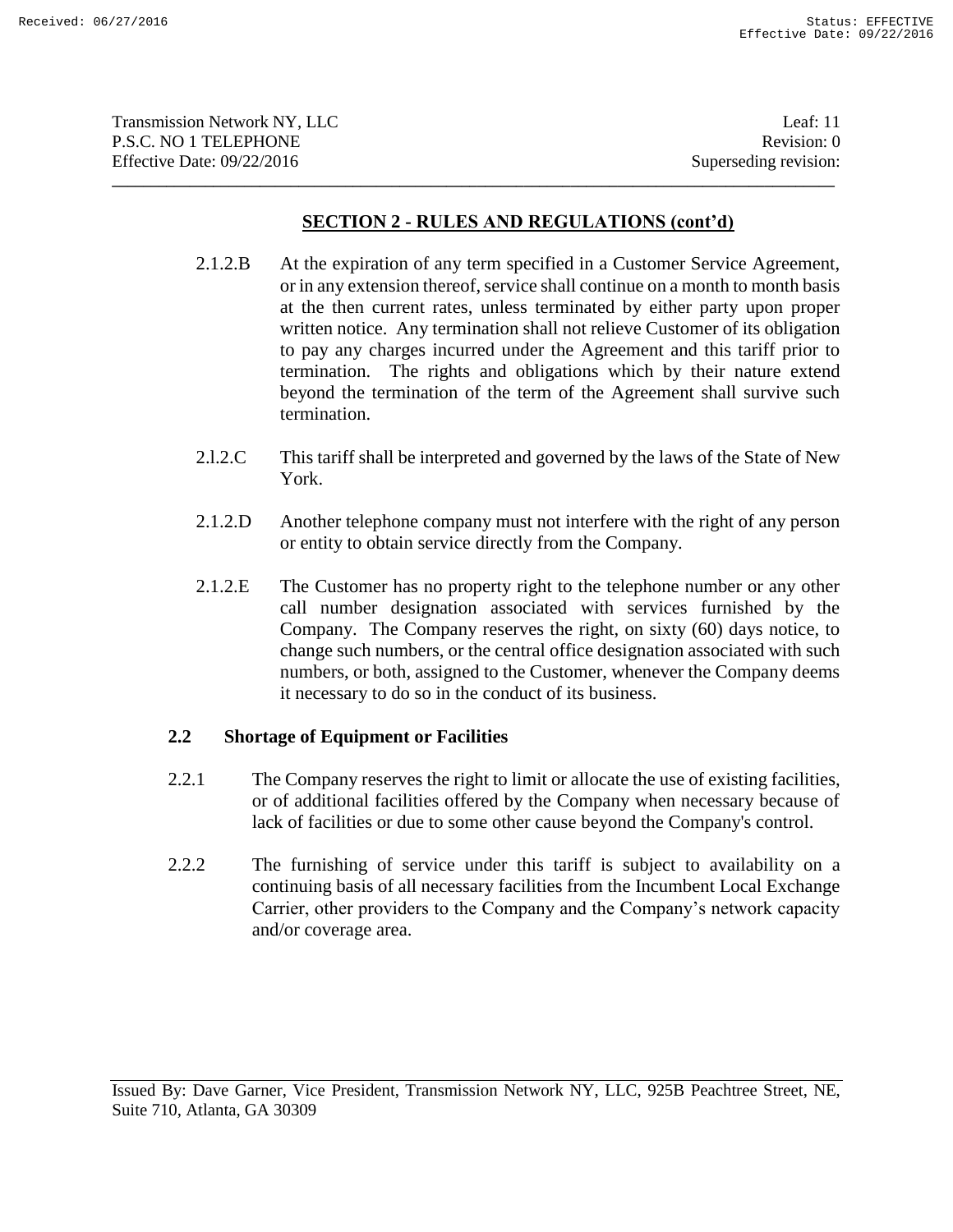**\_\_\_\_\_\_\_\_\_\_\_\_\_\_\_\_\_\_\_\_\_\_\_\_\_\_\_\_\_\_\_\_\_\_\_\_\_\_\_\_\_\_\_\_\_\_\_\_\_\_\_\_\_\_\_\_\_\_\_\_\_\_\_\_\_\_\_\_\_\_\_\_\_\_\_\_\_\_\_\_\_\_\_\_\_\_\_\_\_\_\_\_\_**

### **2.3 Use of Service**

- 2.3.1 Services provided under this tariff may be used for any lawful purpose for which the service is technically suited.
- 2.3.2 The Company may require a Customer to immediately shut down its transmission of signals if said transmission is causing interference to others.
- 2.3.3 The Customer may not use the services so as to interfere with or impair service over any facilities or associated equipment, or so as to impair the privacy of any communications over such facilities and associated equipment.

# **2.4 Liabilities of the Company and Indemnification**

- 2.4.1 The liability of the Company for damages arising out of the furnishing of these services, including but not limited to mistakes, omissions, interruptions, delays, or errors or other defects, representation, or use of these services or arising out of the failure to furnish the service, whether caused by acts of commission or omission, shall not exceed the applicable charges under this Tariff for such service. The Company will not be liable for any special, consequential, exemplary or punitive damages a Customer may suffer, whether or not caused by the intentional acts or omissions or negligence of the Company's employees or agents.
- 2.4.2 The Company shall not be liable for loss or damage sustained by reason of failure in or breakdown of facilities or equipment provided by third parties not under its control. In no event shall the Company's liability for any failure, breakdown or interruption in services exceed the charges applicable under this Tariff for such service.
- 2.4.3 The company shall not incur any liability, direct or indirect, to any person who dials or attempts to dial, the digits "9-1-1" or to any other person who may be affected by the dialing of the digits "9-1-1."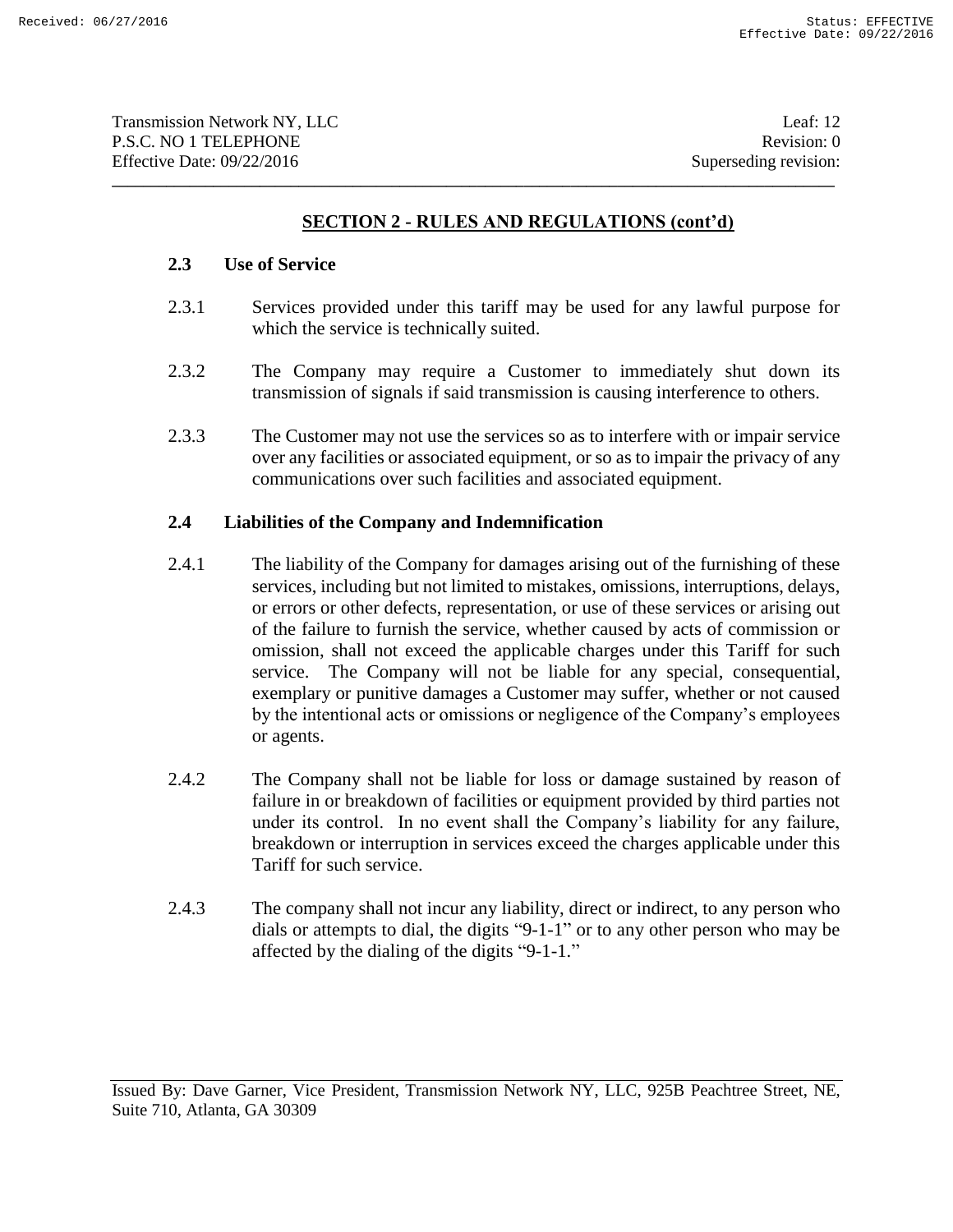| <b>Transmission Network NY, LLC</b> | Leaf: $13$            |
|-------------------------------------|-----------------------|
| P.S.C. NO 1 TELEPHONE               | Revision: 0           |
| Effective Date: 09/22/2016          | Superseding revision: |
|                                     |                       |

- 2.4.4 The Company shall not be liable for any failure of performance due to causes beyond its control, including but not limited to, acts of God, fires, lightning, floods or other catastrophes; any law, order, regulations, direction, action, or request of the United States Government, or of any other government, including state and local governments having or claiming jurisdiction over the Company, or of any department, agency, commission, bureau, corporation or other instrumentality of any one or more of these federal, state, or local governments, or of any civil or military authority; national emergencies, insurrections, riots or wars, strikes, lockouts, work stoppage or other labor difficulties, any failure of local exchange company lines or delays caused by the underlying local exchange company or the Customer or end-user.
- 2.4.5 The Customer is required to notify the Company of any changes to Customer's equipment, including software controlling the equipment's function. The Company is not liable for interruptions in service caused by Customer's failure to notify the Company prior to any change.
- 2.4.6 The Company does not guarantee nor make any warranty with respect to installations it provides for use in an explosive atmosphere. The Customer indemnifies and holds the Company harmless from any and all loss, claims, demands, suits, or other action, or any liability whatsoever, whether suffered, made, instituted, or asserted by any other party or person(s), and for any loss, damage or destruction of any property, whether owned by the Customer or others, caused or claimed to have been caused directly or indirectly by the installation, operation, failure to operate, maintenance, removal, presence, condition, location, or use of any installation so provided.
- 2.4.7 The Company shall not be liable for any damages resulting from delays in meeting any service dates due to delays associated with normal construction procedures of its underlying carrier(s). Such delays shall include, but not be limited, to delays in obtaining necessary regulatory approvals for construction, delays in obtaining right-of-way approvals, and delays in actual construction work.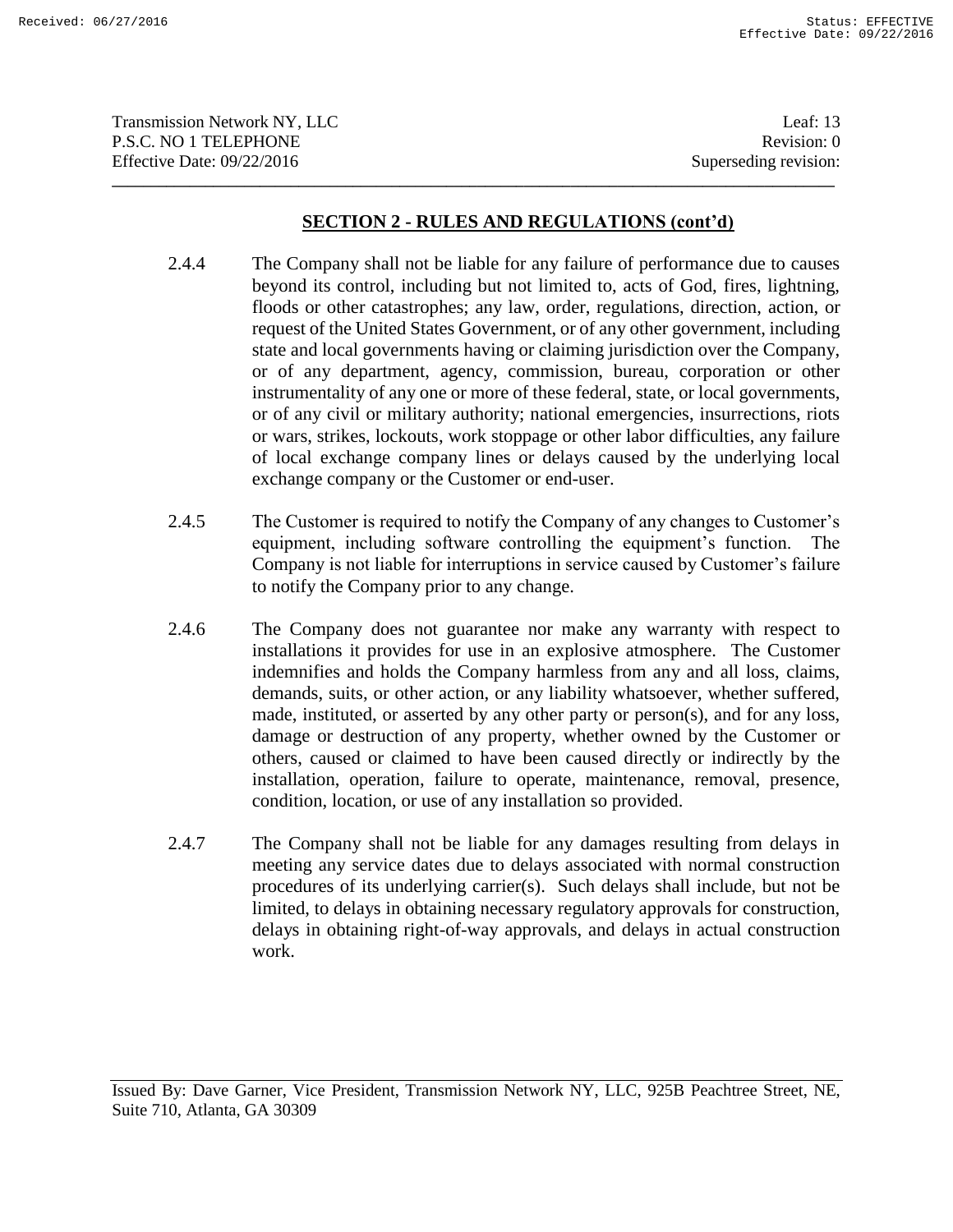| <b>Transmission Network NY, LLC</b> | Leaf: $14$            |
|-------------------------------------|-----------------------|
| P.S.C. NO 1 TELEPHONE               | Revision: 0           |
| Effective Date: $09/22/2016$        | Superseding revision: |
|                                     |                       |

The Company may undertake to use reasonable efforts to make available services to a customer on or before a particular date, subject to the provisions of and compliance by the Customer with, the regulations contained in this Tariff. The Company does not guarantee availability by any such date and shall not be liable for any delays in commencing service to any Customer.

- 2.4.8 The Company is not liable for any defacement of or damage to the Premises of a Customer (or authorized or Joint User) resulting from the furnishing of services or equipment of such Premises or the installation or removal thereof, when such defacement or damage is not the result of negligence or willful misconduct on the part of agents or employees of the Company.
- 2.4.9 The Company shall not be liable for any damages whatsoever associated with service, facilities, or equipment which the Company does not furnish or for any act or omission of Customer or any other entity furnishing services, facilities or equipment used for or in conjunction with Company services provided hereunder.
- 2.4.10 THE COMPANY MAKES NO WARRANTIES OR REPRESENTATIONS, EXPRESS OR IMPLIED EITHER IN FACT OR BY OPERATION OF LAW, STATUTORY OR OTHERWISE, INCLUDING WARRANTIES OF MERCHANTABILITY AND FITNESS FOR A PARTICULAR USE, EXCEPT THOSE EXPRESSLY SET FORTH HEREIN.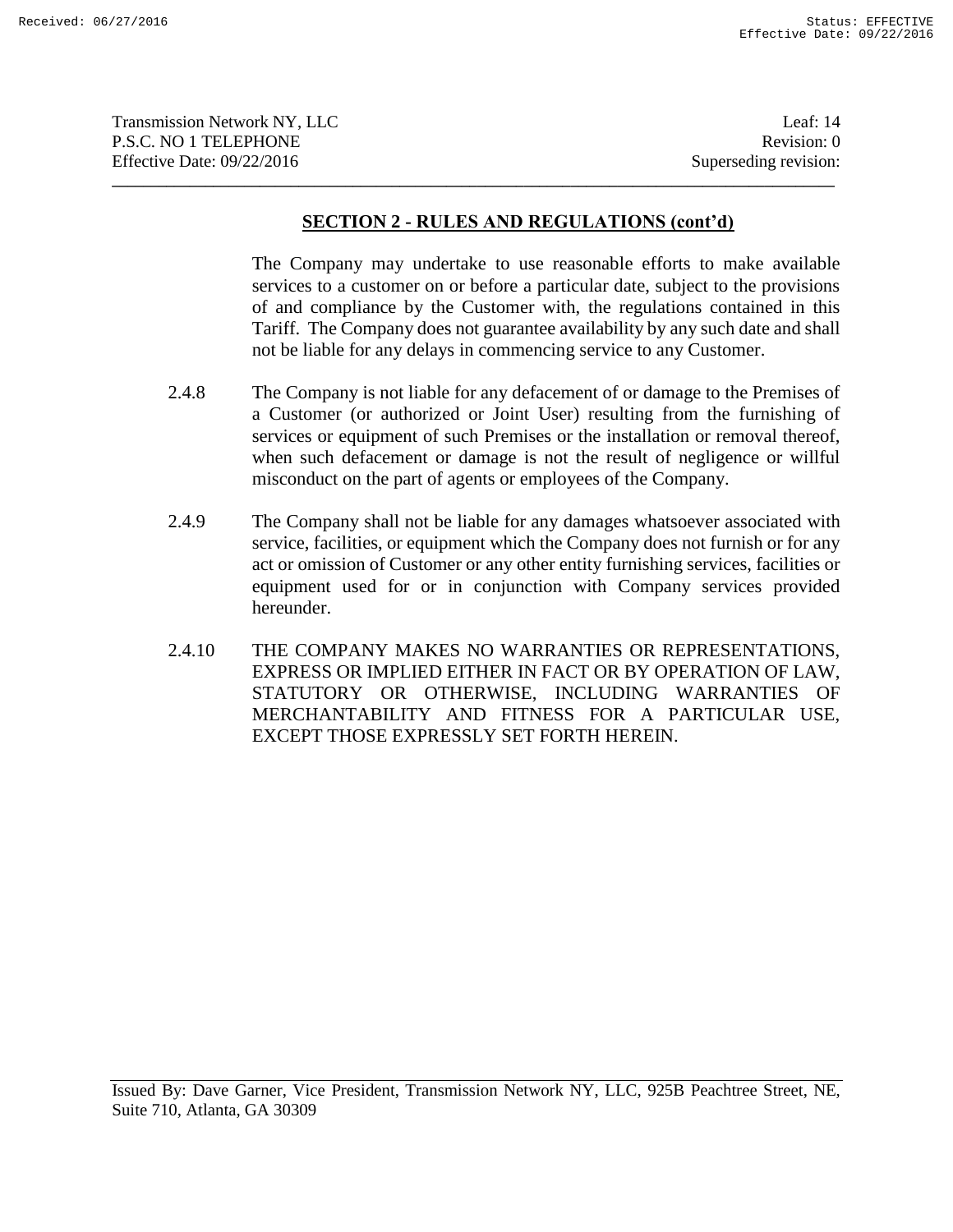Transmission Network NY, LLC 15 and 15 and 15 and 15 and 16 and 16 and 16 and 16 and 16 and 16 and 16 and 16 and 16 and 16 and 16 and 16 and 16 and 16 and 16 and 16 and 16 and 16 and 16 and 16 and 16 and 16 and 16 and 16 a P.S.C. NO 1 TELEPHONE Revision: 0 Effective Date: 09/22/2016 Superseding revision: **\_\_\_\_\_\_\_\_\_\_\_\_\_\_\_\_\_\_\_\_\_\_\_\_\_\_\_\_\_\_\_\_\_\_\_\_\_\_\_\_\_\_\_\_\_\_\_\_\_\_\_\_\_\_\_\_\_\_\_\_\_\_\_\_\_\_\_\_\_\_\_\_\_\_\_\_\_\_\_\_\_\_\_\_\_\_\_\_\_\_\_\_\_**

### **SECTION 2 - RULES AND REGULATIONS (cont'd)**

- 2.4.11 The Company shall not be liable and shall be indemnified and saved harmless by any customer, end user, or other entity from all loss, claims, demands, suits or other action or any liability whatever, whether suffered, made, instituted, or asserted by any Customer, end user, or other entity for any personal injury to, or death of, any person or persons, and for any loss, damage, defacement or destruction of the Premises of any Customer, end user or any other entity or any other property whether owned or controlled by the Customer, end user, or others, caused or claimed to have been caused, directly or indirectly, by any act or omission of the Customer, end user, or others or by any installation, operation, failure to operate, maintenance, removal, presence, condition, location or use of facilities or equipment provided by the Company which is not the direct result of the Company's negligence. No agents or employees of any other entity shall be deemed to be the agents or employees of the Company.
- 2.4.12 The Customer and any Authorized Users or Joint Users, jointly and severally, shall indemnify and save the Company harmless from claims, loss, damage, expense (including attorneys' fees and court costs), or liability for libel, slander, or copyright infringement arising from the use of the service; and from claims, loss, damage, expense or liability for patent infringement arising from (1) combining with, or using in connection with facilities the Company furnished, facilities the Customer furnished, Authorized User, or Joint User furnished, or (2) use of facilities the Company furnished in a manner the Company did not contemplate and over which the Company exercises no control; and from all other claims, loss, damage, expense (including attorneys' fees and court costs), or liability arising out of any commission or omission by the Customer, Authorized User, or Joint User in connection with the service. In the event that any such infringing use is enjoined, the Customer, Authorized User, or Joint User, at its option and expense shall obtain immediately a dismissal or stay or such injunction, obtain a license or other agreement so as to extinguish the claim of infringement, terminate the claimed infringing use, or modify such combination so as to avoid any such infringement. In addition and without limitation, the Customer, Authorized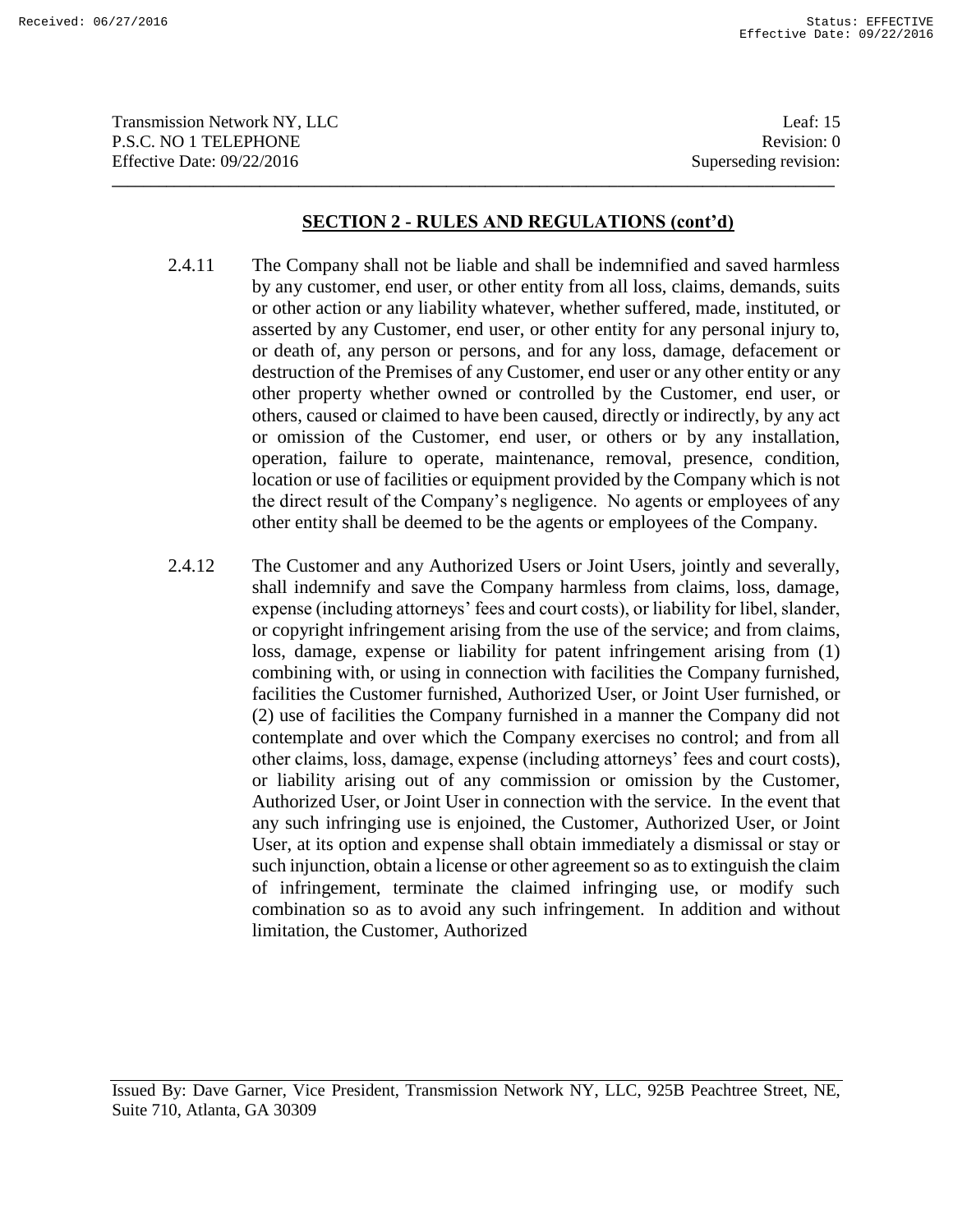Transmission Network NY, LLC 16 and 16 and 16 and 16 and 16 and 16 and 16 and 16 and 16 and 16 and 16 and 16 and 16 and 16 and 16 and 16 and 16 and 16 and 16 and 16 and 16 and 16 and 16 and 16 and 16 and 16 and 16 and 16 a P.S.C. NO 1 TELEPHONE Revision: 0 Effective Date: 09/22/2016 Superseding revision: **\_\_\_\_\_\_\_\_\_\_\_\_\_\_\_\_\_\_\_\_\_\_\_\_\_\_\_\_\_\_\_\_\_\_\_\_\_\_\_\_\_\_\_\_\_\_\_\_\_\_\_\_\_\_\_\_\_\_\_\_\_\_\_\_\_\_\_\_\_\_\_\_\_\_\_\_\_\_\_\_\_\_\_\_\_\_\_\_\_\_\_\_\_**

# **SECTION 2 - RULES AND REGULATIONS (cont'd)**

User, or Joint User shall defend, on behalf of the Company and upon the request by the Company, any suit brought or claim asserted against the Company for any such slander, libel infringement or other claims.

# **2.5 Equipment**

The Company's service may be used with or terminated in Customer-provided terminal equipment or Customer-provided communications systems, such as a PBX, key systems or Pay Telephone. Such terminal equipment shall be furnished and maintained at the expense of the Customer, except as otherwise provided. The Customer is responsible for all costs at his or her premises, including personnel, wiring, electrical power, and the like, incurred in the use of the Company's service. The Customer is responsible for ensuring that customer-provided equipment connected to Company equipment or facilities is compatible with such equipment or facilities.

# **2.6 Alternative Telephone Service**

- 2.6.1 Alternative Telephone Service is defined as, except where technology impracticable, a wireless telephone capable of making local calls, and may also include, but is not limited to, call forwarding, voice mail, or paging services.
- 2.6.2 When alternative telephone service is appropriate, the customer may select one of the alternative telephone services offered by the Company. The alternative telephone service shall be provided at no cost to the customer for the provision of local service.

# **2.7 Installation**

2.7.1 Service is installed upon mutual agreement between the Customer and the Company. The service agreement does not alter rates specified in this tariff.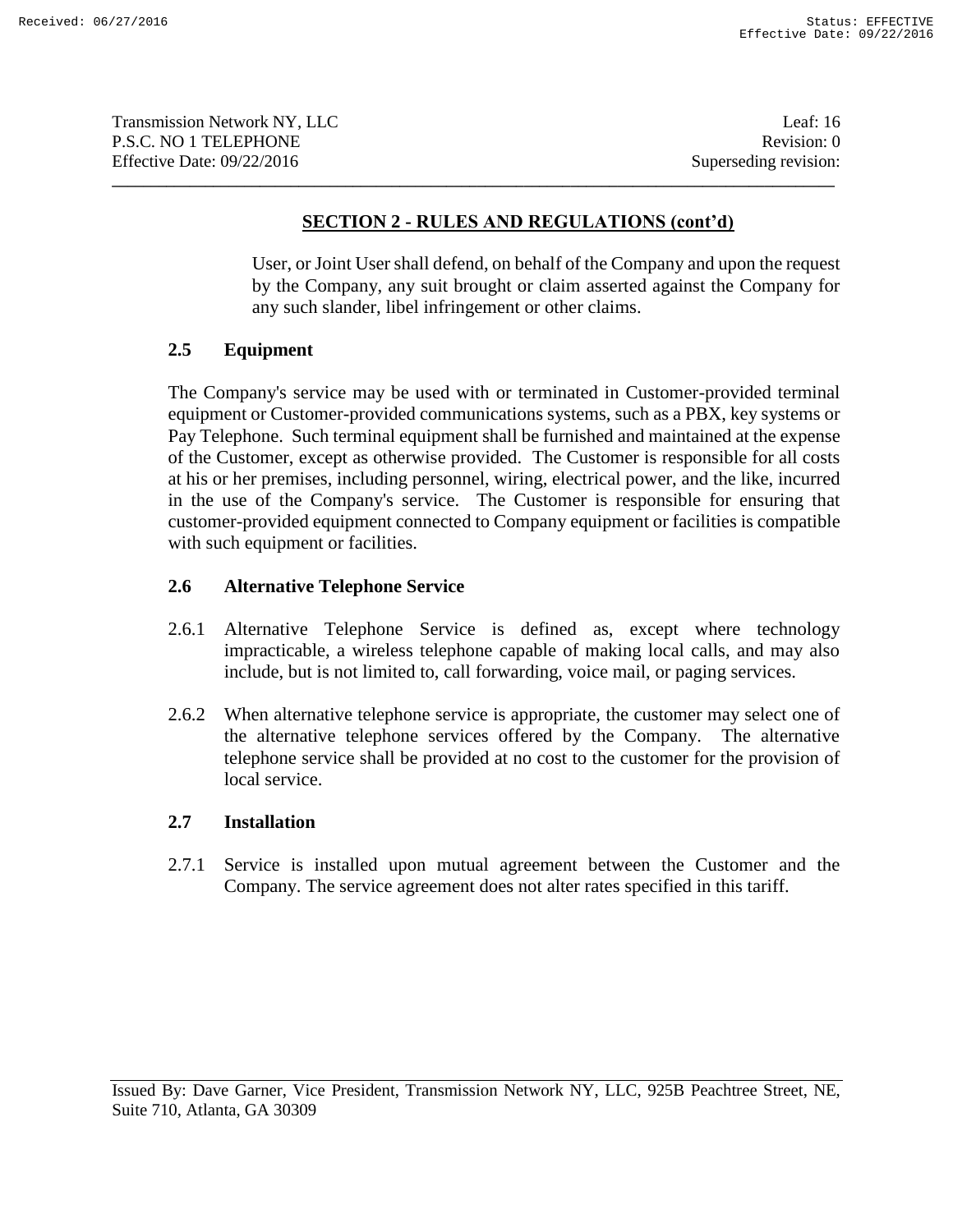Transmission Network NY, LLC 1999 and 1999 and 1999 and 1999 and 1999 and 1999 and 1999 and 1999 and 1999 and 1999 and 1999 and 1999 and 1999 and 1999 and 1999 and 1999 and 1999 and 1999 and 1999 and 1999 and 1999 and 1999 P.S.C. NO 1 TELEPHONE Revision: 0 Effective Date: 09/22/2016 Superseding revision: **\_\_\_\_\_\_\_\_\_\_\_\_\_\_\_\_\_\_\_\_\_\_\_\_\_\_\_\_\_\_\_\_\_\_\_\_\_\_\_\_\_\_\_\_\_\_\_\_\_\_\_\_\_\_\_\_\_\_\_\_\_\_\_\_\_\_\_\_\_\_\_\_\_\_\_\_\_\_\_\_\_\_\_\_\_\_\_\_\_\_\_\_\_**

### **SECTION 2 - RULES AND REGULATIONS (cont'd)**

- 2.7.2 If the Company fails to keep a scheduled repair or installation appointment when a customer premises visit requires a customer to be present, the Company shall credit the customer \$50 per missed appointment. A credit does not apply when the Company provides the customer with 24-hour notice of its inability to keep the appointment. The 24-hour notice period shall be construed to mean twenty-four (24) hours notice by the end of each four (4) hour window the day before the scheduled appointment.
- 2.7.3 Credits New Service Installation Delays
	- 2.7.3.A The Company shall install basic local exchange service within five (5) business days after receipt of an order from the customer unless the customer requests an installation dated that is beyond five (5) business days after placing the order for basic service. (If the Company offers basic local exchange service utilizing the network of network elements of another carrier shall install new lines for basic local exchange service within three (3) business days after provisioning has been completed by the other carrier.)
	- 2.7.3.B If the Company fails to install basic local service within five (5) business days, the Company will waive 50% of any installation charges.
	- 2.7.3.C If the Company fails to install service within ten (10) business days after the service application is placed, or fails to install service within five (5) business days after the customer's requested installation date, if the requested date was more that five (5) business days after the date of the order, the Company shall waive 100% of the installation charge, or in the absences of an installation charge, the Company shall provide a credit of \$50.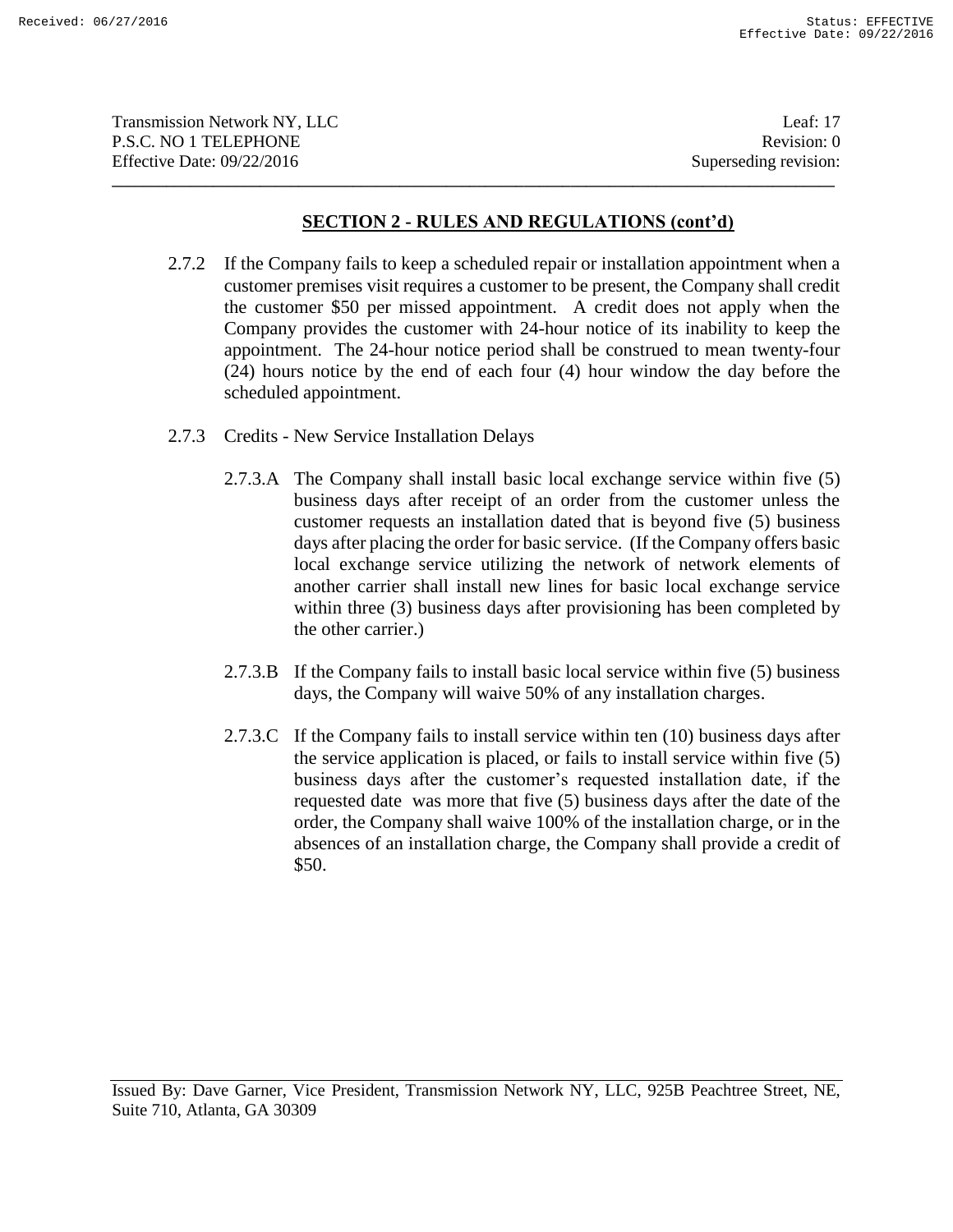| <b>Transmission Network NY, LLC</b> | Leaf: 18              |
|-------------------------------------|-----------------------|
| P.S.C. NO 1 TELEPHONE               | Revision: 0           |
| Effective Date: $09/22/2016$        | Superseding revision: |
|                                     |                       |

- 2.7.3.D For each day that the failure to install service continues beyond the initial ten (10) business days, or beyond five (5) business days after the customer's requested installation date, which ever is greater, the Company will either provide alternative telephone service or an additional credit of \$20 per day, at the Customer's option until service has been installed.
- 2.7.3.E The customer shall be notified that he or she may choose alternative telephone service or an additional credit of \$20 per day when installation is delayed continues beyond the initial ten (10) business days, or beyond five (5) business days after the customer's requested installation date, if the requested date was more than five (5) business days after the date of the order, so the customer can exercise his/her option. In the absence of an election by the customer, the customer shall receive \$20 per day.
- 2.7.3.F If installation of service is requested on or by a date more that 5 business days in the future, the Company shall install service by the date requested.
- 2.7.3.G The terms of this section do not apply where Customer's service requires new or additional construction, including deployment of fiber or other facilities; regulatory, rights-of-way or other approvals; or the action or involvement of any third-party beyond the Company's control.
- 2.7.4 At the Customer's request, installation and/or maintenance may be performed outside the Company's regular business hours. In such case, charges based on cost of the actual labor, material, or other costs incurred by or charged to the Company will apply. If installation is started during regular business hours, but at the Customer's request, extends beyond regular business hours into time period including, but not limited to, weekends, holidays, and/or night hours, additional charges may apply.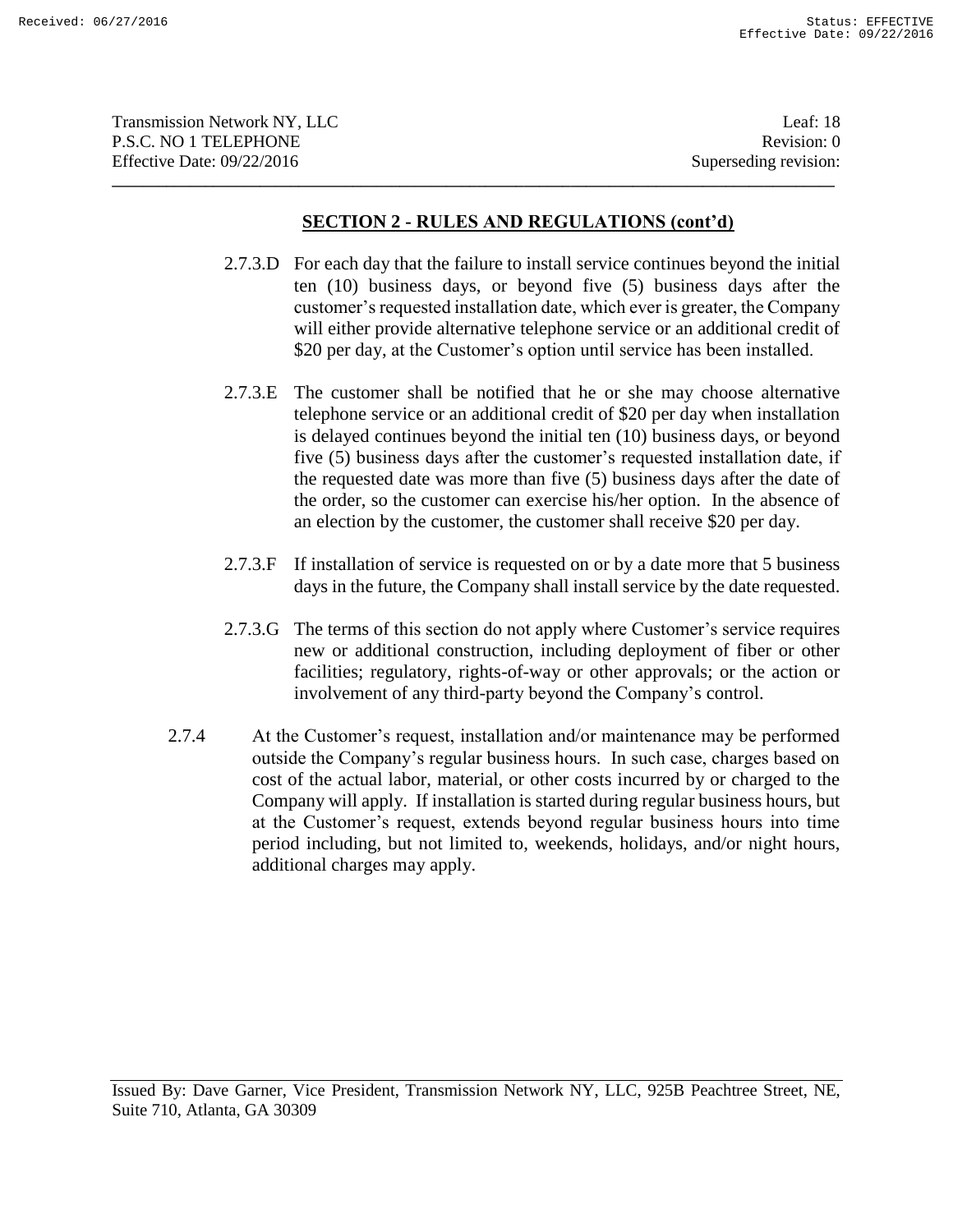Transmission Network NY, LLC 19 P.S.C. NO 1 TELEPHONE Revision: 0 Effective Date: 09/22/2016 Superseding revision: **\_\_\_\_\_\_\_\_\_\_\_\_\_\_\_\_\_\_\_\_\_\_\_\_\_\_\_\_\_\_\_\_\_\_\_\_\_\_\_\_\_\_\_\_\_\_\_\_\_\_\_\_\_\_\_\_\_\_\_\_\_\_\_\_\_\_\_\_\_\_\_\_\_\_\_\_\_\_\_\_\_\_\_\_\_\_\_\_\_\_\_\_\_**

# **SECTION 2 - RULES AND REGULATIONS (cont'd)**

- 2.7.5 The provision of any services herein are subject to and contingent upon the company obtaining and retaining such approvals, consents, governmental authorizations, licenses and permits, and may be required to be deemed necessary by the Company. The Company shall use reasonable efforts to obtain and keep in effect all such approvals, consents, authorizations, licenses, and permits that may be required to be obtained by it. The Company shall be entitled to take, and shall have no liability whatsoever for, any action necessary to bring the services into conformance with any rules, regulations, orders, decisions, or directives imposed by the New York Department of Public Service or other applicable agency, and Customer shall fully cooperate in and take such action as may be requested by the Company to comply with any such rules, regulations, orders, decisions or directives.
- 2.7.6 If the Company requires an outside plant build out or modification to provide service to the Customer the Company will notify the Customer of the need for the build out and an estimate of how soon the outside plant build out can be completed. If the Company determines that the outside plant build out is not possible or practical the Company will refer the customer to the ILEC for service since the Company, unlike the ILEC, does not receive funding from the Universal Service Fund or other such government related funds.

# **2.8 Establishing Credit**

- 2.8.1 The Company, in order to assure the payment of its charges for service, may require applicants and customers to establish and maintain credit.
- 2.8.2 Applicants for Service
	- 2.8.2.A The Company may refuse to furnish service to an applicant that has not established credit or has not paid charges for service of the same classification previously furnished by the Company at the same or another address, until arrangements suitable to the Company have been made to pay such charges.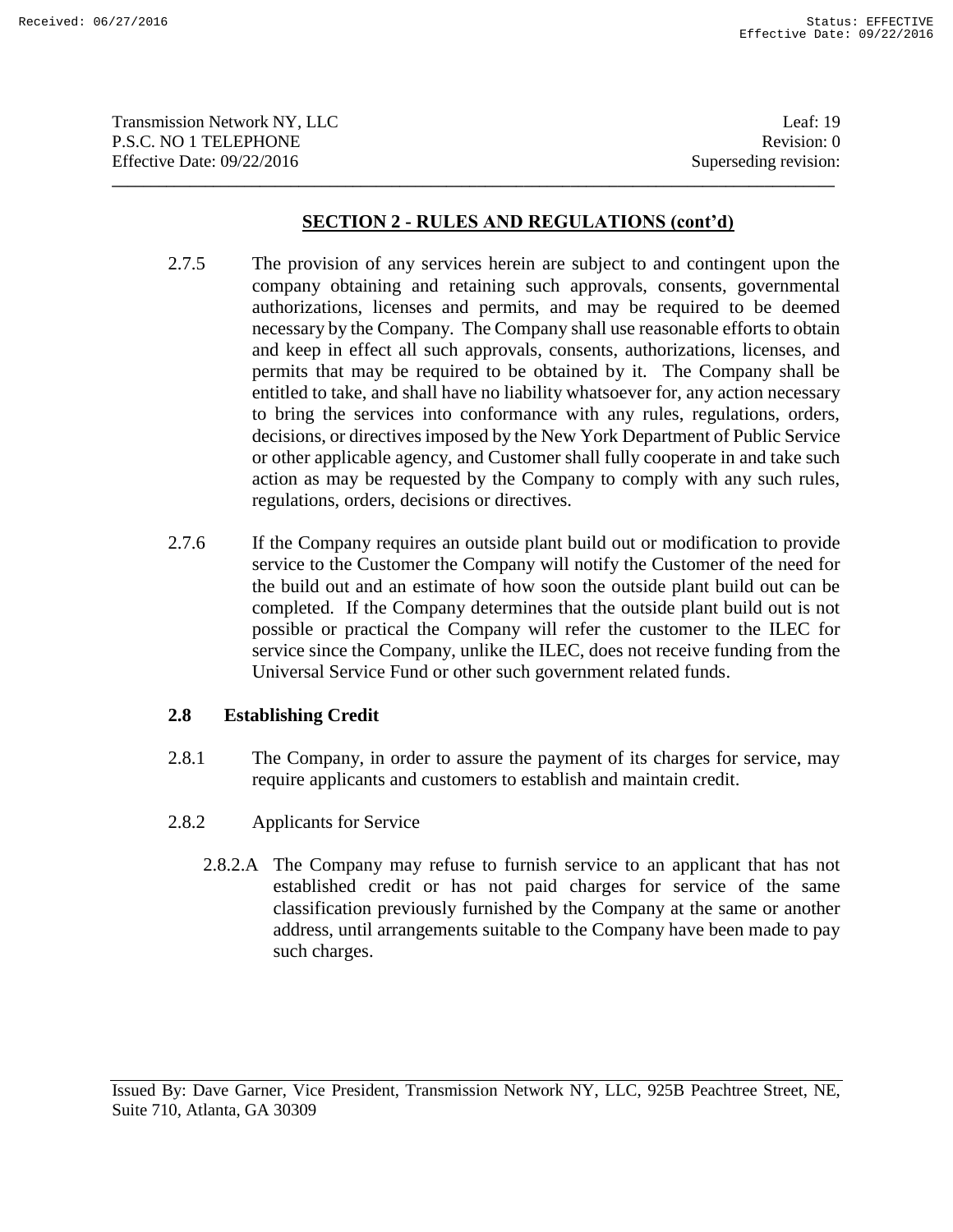| <b>Transmission Network NY, LLC</b> | Leaf: $20$            |
|-------------------------------------|-----------------------|
| <b>P.S.C. NO 1 TELEPHONE</b>        | Revision: 0           |
| Effective Date: $09/22/2016$        | Superseding revision: |
|                                     |                       |

- 2.8.2.B Business service applicants may establish credit by meeting the requirements of the Company's Business Credit Evaluation Plan.
- 2.8.2.C If verification of an applicant's credit is required, the Company will permit service to be installed upon the advance payment by the applicant of an amount equal to applicable service charges and initial nonrecurring charges applicable for service installation plus the estimated amount of the applicant's monthly bill for service. Such advance payment will be credited to the applicant's service account but does not relieve the applicant of his responsibility to subsequently establish credit in accordance with the rules.
- 2.8.2.D If credit is not established, the Company may disconnect the service not sooner than five (5) days after delivery or eight (8) days after mailing of written notice of intention to disconnect.
- 2.8.2.F When a customer's service has been disconnected in accordance with the above, service will not be reconnected until the customer has established credit.
- 2.8.3 Customers
	- 2.8.3.A A customer may be required to reestablish credit by the payment or increase of a cash deposit in accordance with the Deposit section when any of the following conditions occur:
		- During the first twelve (12) months that a customer receives service, the customer pays late four (4) times or has service disconnected by the Company for nonpayment two times.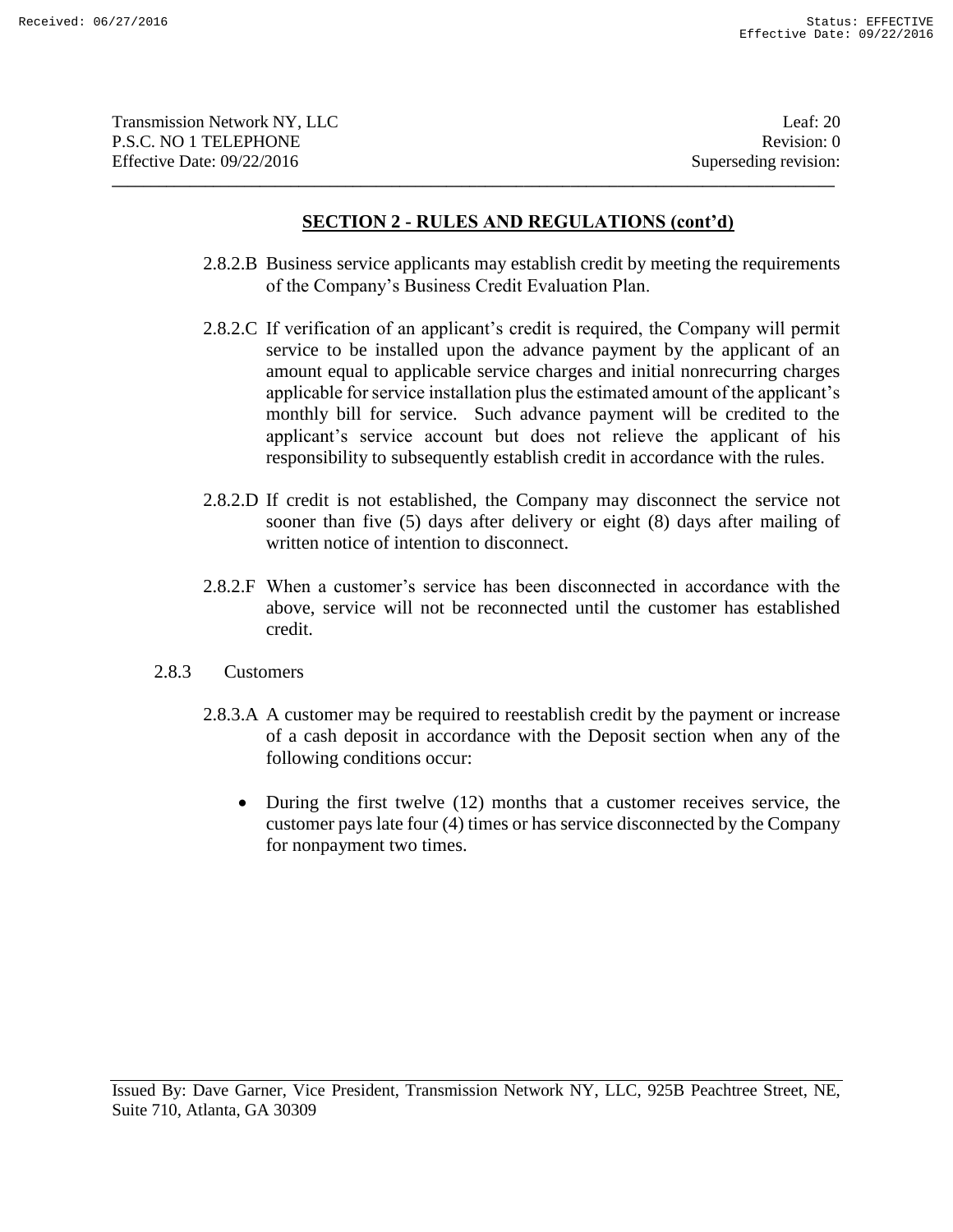| <b>Transmission Network NY, LLC</b> | Leaf: $21$            |
|-------------------------------------|-----------------------|
| <b>P.S.C. NO 1 TELEPHONE</b>        | Revision: 0           |
| Effective Date: $09/22/2016$        | Superseding revision: |
|                                     |                       |

- After the first twelve (12) months that the customer has received service, the customer has had service disconnected twice by the Company within a twelve (12) month period or the Company provides evidence that the customer used a device or scheme to obtain service without payment.
- After the first twelve (12) months that a customer has received service, the customer pays late at least six (6) times during any twelve (12) month period.
- 2.8.3.B Payment by the customer of delinquent bills may not of itself relieve the customer from the obligation of establishing credit.
- 2.8.3.C The Company will make its request for a deposit within forty-five (45) days after the event giving rise to the request takes place.

### **2.9 Deposits**

The Company may also require a security deposit before service is restored (along with the payment of overdue charges) from the Customer whose service has been discontinued for nonpayment of overdue charges.

The fact that a security deposit has been made in no way relieves the Customer from the prompt payment of bills upon presentation.

2.9.1 Amount of Deposit

The amount of the cash deposit may not exceed four (4) month's estimated usage for customers.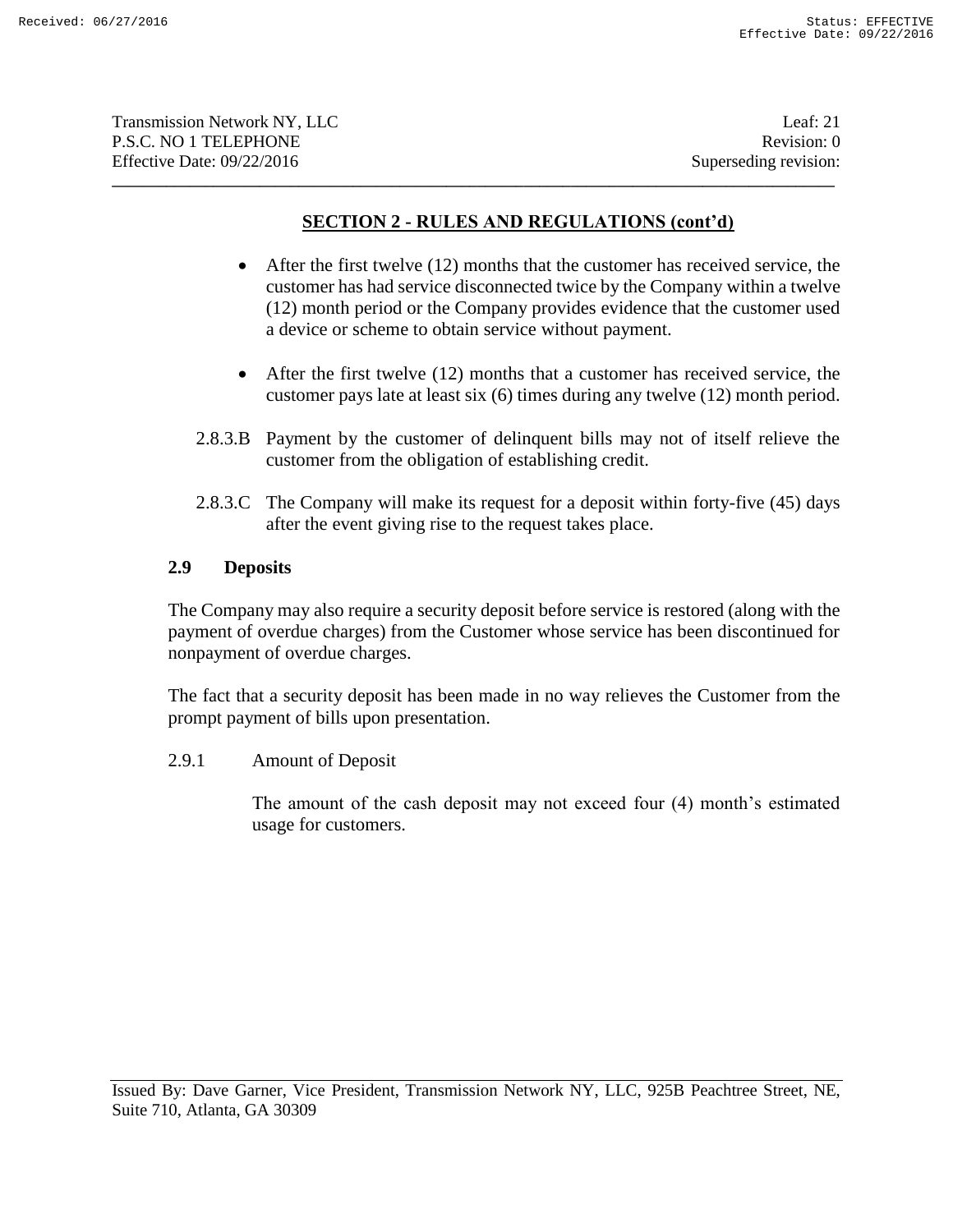# **SECTION 2 - RULES AND REGULATIONS (cont'd)**

**\_\_\_\_\_\_\_\_\_\_\_\_\_\_\_\_\_\_\_\_\_\_\_\_\_\_\_\_\_\_\_\_\_\_\_\_\_\_\_\_\_\_\_\_\_\_\_\_\_\_\_\_\_\_\_\_\_\_\_\_\_\_\_\_\_\_\_\_\_\_\_\_\_\_\_\_\_\_\_\_\_\_\_\_\_\_\_\_\_\_\_\_\_**

2.9.2 Payment of Deposits

The company may request that a maximum of 1/3 of the amount of the requested deposit from any customer be paid within twelve (12) days after the date of the request for deposit. An applicant may be requested to pay no more than 1/3 of the deposit amount prior to the establishment of service. At least two (2) billing periods shall be allowed for the balance of the deposit. A customer or applicant may, at their option, pay the deposit on a more expedited schedule.

2.9.3 Refund of Deposit

Deposits plus interest will automatically be refunded after being held for twelve (12) months so long as:

- The customer has paid any past due bill for service owed to the company;
- Service has not been discontinued for nonpayment;
- The customer has not paid late four (4) times, or
- The company has not provided evidence that the customer used a device or scheme to obtain service without payment.
- 2.9.4 Adjustments to Deposit

If subsequent payment or usage patterns change, the Company may request an increase in or resubmission of the security deposit as appropriate.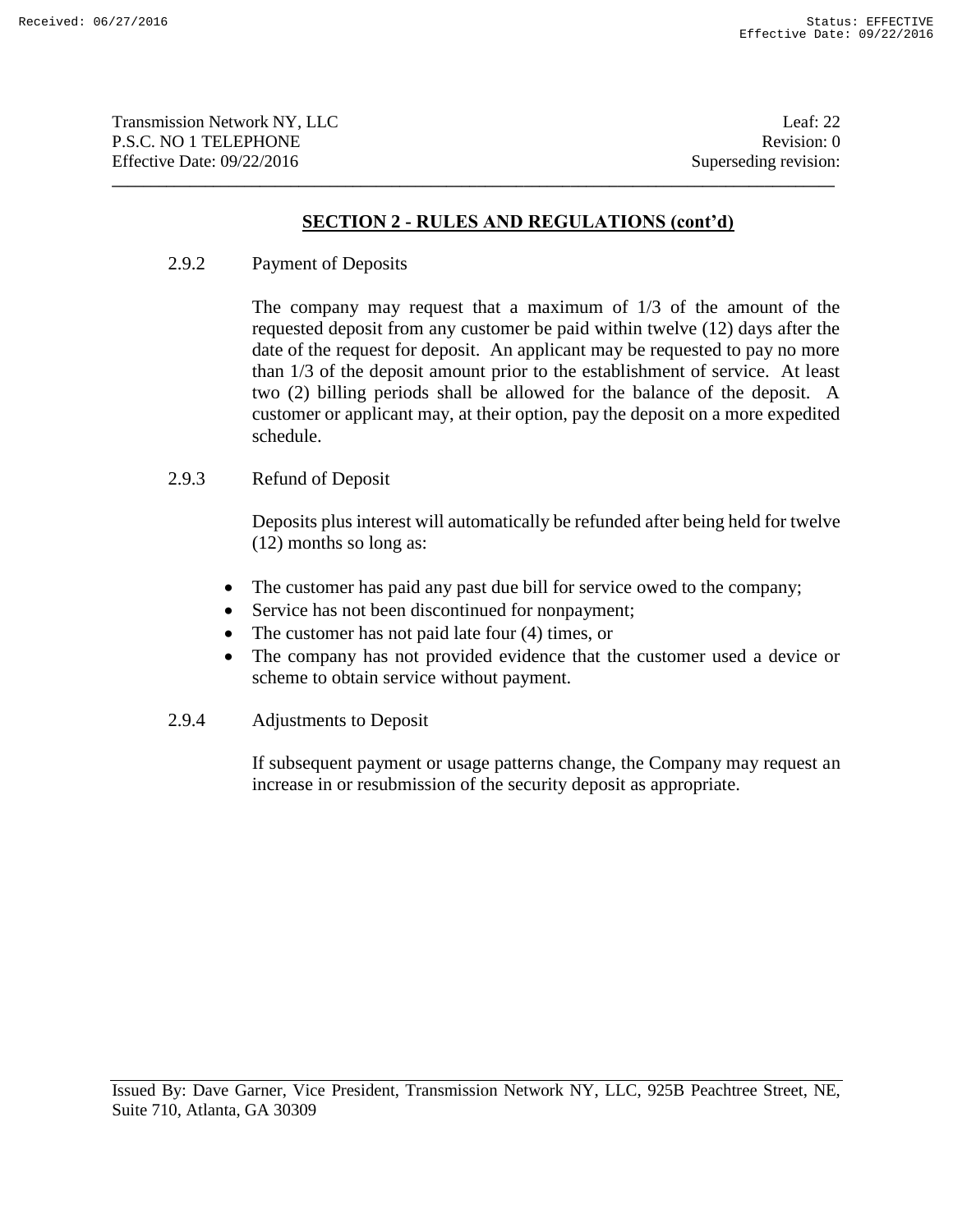# **SECTION 2 - RULES AND REGULATIONS (cont'd)**

**\_\_\_\_\_\_\_\_\_\_\_\_\_\_\_\_\_\_\_\_\_\_\_\_\_\_\_\_\_\_\_\_\_\_\_\_\_\_\_\_\_\_\_\_\_\_\_\_\_\_\_\_\_\_\_\_\_\_\_\_\_\_\_\_\_\_\_\_\_\_\_\_\_\_\_\_\_\_\_\_\_\_\_\_\_\_\_\_\_\_\_\_\_**

2.9.5 Interest to be Paid on Deposits

Interest at the percentage rate determined annually by the Department shall be paid by the Company on all deposits made for the purpose of establishing credit but in no case shall interest be allowed for a period extending beyond the date of refund or the date service is terminated, whichever date is earlier. Interest shall be computed from the date of payment of the deposit and shall be paid to the customer as follows:

- By credit to the customer's account annually, or
- By payment, no more than once in any twelve (12) months' period, when requested by the customer, or
- By adding the accrued interest to the amount of the deposit at the time such deposit is refunded or applied to an unpaid bill of the customer.
- 2.9.6 Records of Deposits

The Company shall maintain records of deposits together with interest, which collectively will show all transaction pertaining to each deposit. The Company shall provide the applicant or customer with a Deposit Receipt for any deposit received. The receipt will show the customer's name, service address, serial number, type of service, amount of deposit, rate of interest, date received, Company's name, and a statement of the conditions under which the deposit will be refunded.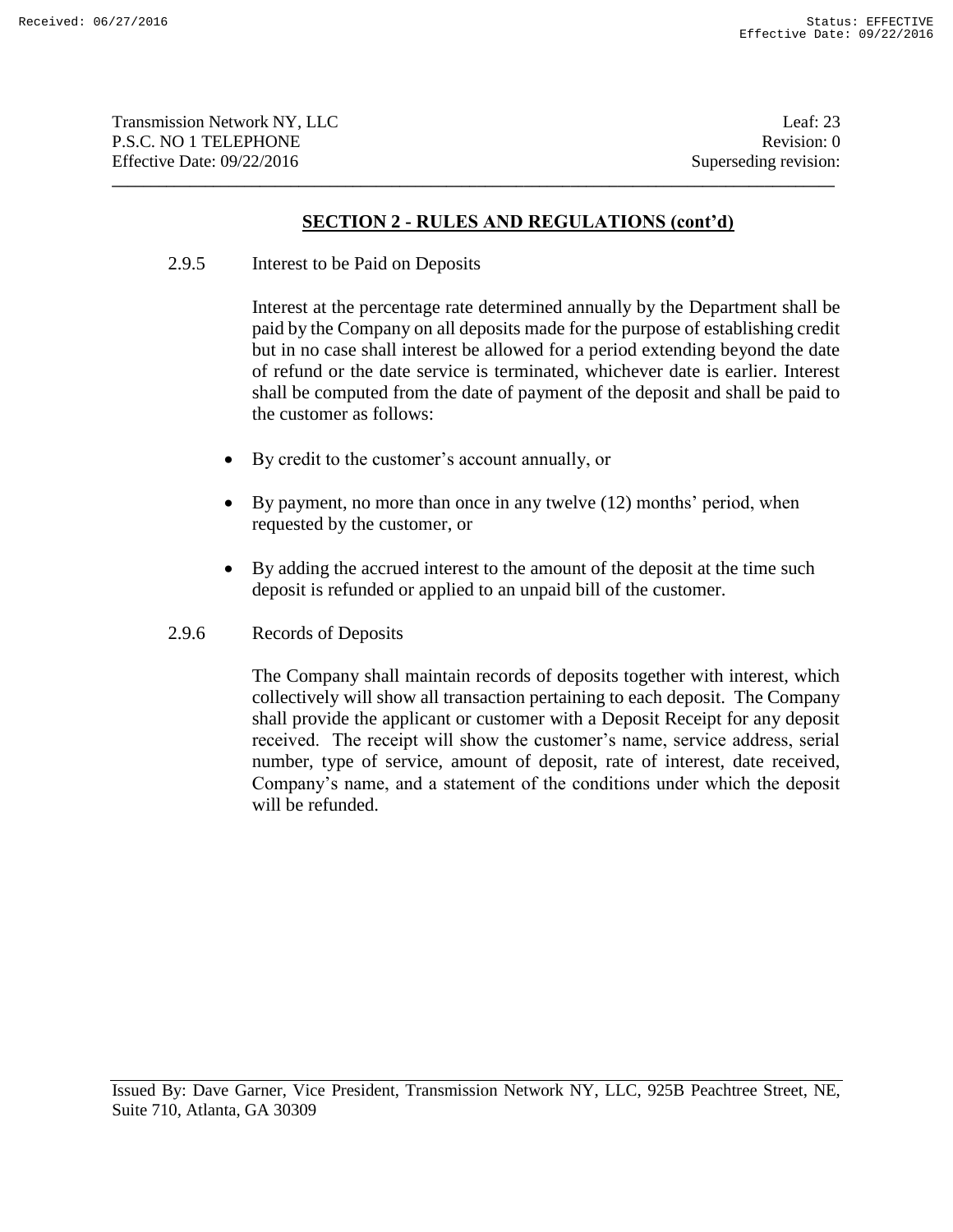# **SECTION 2 - RULES AND REGULATIONS (cont'd)**

**\_\_\_\_\_\_\_\_\_\_\_\_\_\_\_\_\_\_\_\_\_\_\_\_\_\_\_\_\_\_\_\_\_\_\_\_\_\_\_\_\_\_\_\_\_\_\_\_\_\_\_\_\_\_\_\_\_\_\_\_\_\_\_\_\_\_\_\_\_\_\_\_\_\_\_\_\_\_\_\_\_\_\_\_\_\_\_\_\_\_\_\_\_**

### **2.10 Payment for Services**

- 2.10.1 The due date printed on the bill will be at least twenty-one (21) days after the date of the postmark on the bill, if mailed, or the date of delivery as shown on the bill if delivered by other means. Customers may pay for service by check, draft or other negotiable instrument denominated in U.S. dollars acceptable to the company or in United States currency.
- 2.10.2 The Customer is responsible for payment of all charges for services furnished to the Customer or to an Authorized User of the Customer by the Company. All charges due by the Customer are payable to the Company or to any agency duly authorized to receive such payments.
- 2.10.3 Billing inquiries may be directed to the Company at the number on the customer bill. When a customer disputes a particular bill, the company shall not discontinue service for nonpayment so long as the customer pays the undisputed portion of the bill; pays all future periodic bills by the due date; and enters into discussions with the company to settle the dispute with dispatch. No late payment charge shall be charged on any disputed bill paid within fourteen (14) days of resolution of the dispute if the complaint was filed before the bill became past due.
- 2.10.4 In the event a customer pays a bill as submitted by the Company and the billing is later found to be incorrect due to an error either in charging more than the published rate, in measuring the quantity or volume of service provided, or in charging for the incorrect class of service, the company will refund the overcharge with interest from the date of overpayment by the Customer.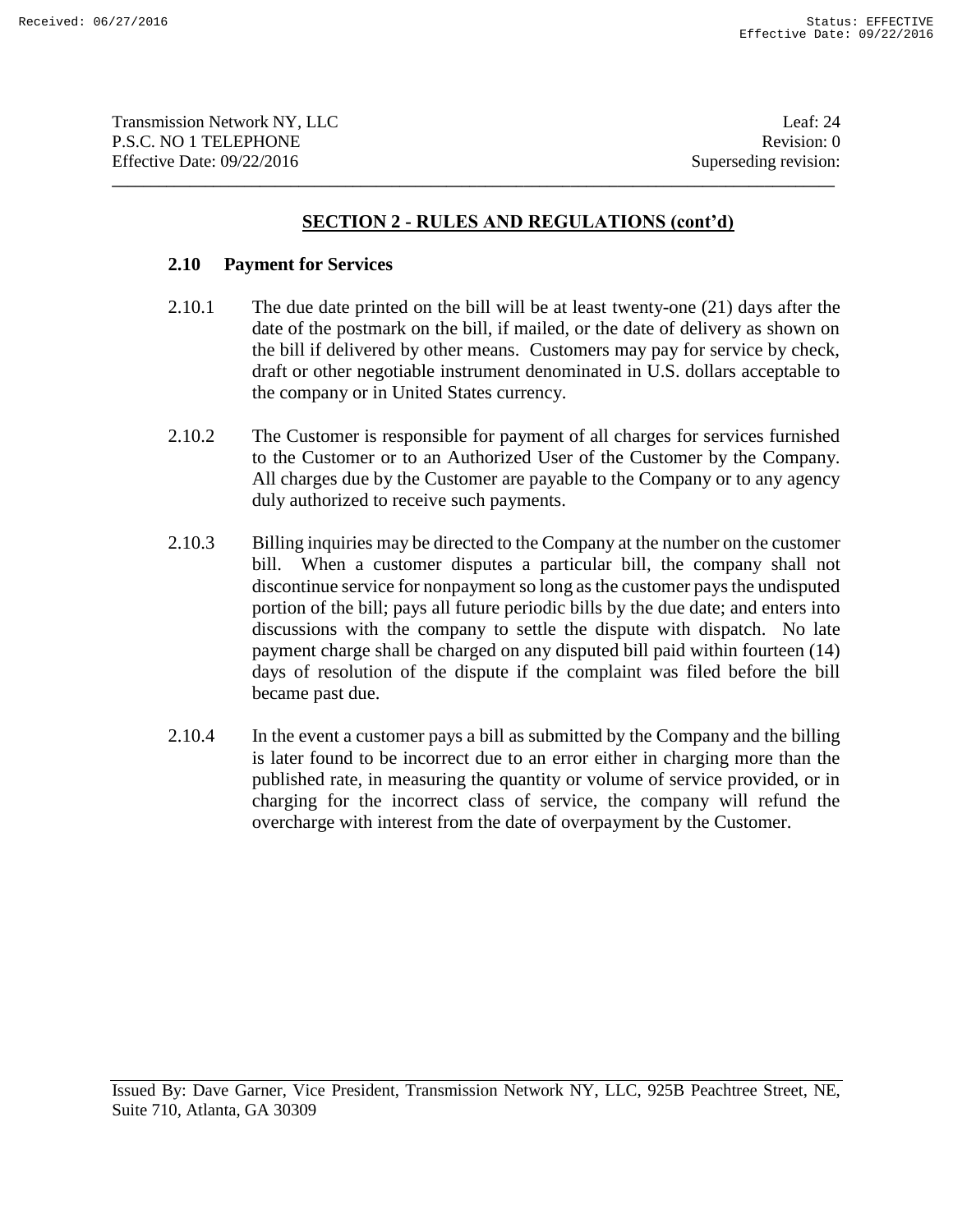Transmission Network NY, LLC 1999 and the contract of the contract of the contract of the contract of the contract of the contract of the contract of the contract of the contract of the contract of the contract of the cont P.S.C. NO 1 TELEPHONE Revision: 0 Effective Date: 09/22/2016 Superseding revision:

# **SECTION 2 - RULES AND REGULATIONS (cont'd)**

**\_\_\_\_\_\_\_\_\_\_\_\_\_\_\_\_\_\_\_\_\_\_\_\_\_\_\_\_\_\_\_\_\_\_\_\_\_\_\_\_\_\_\_\_\_\_\_\_\_\_\_\_\_\_\_\_\_\_\_\_\_\_\_\_\_\_\_\_\_\_\_\_\_\_\_\_\_\_\_\_\_\_\_\_\_\_\_\_\_\_\_\_\_**

### **2.11 Deferred Payment Agreements**

- 2.11.1 All applicants for service who have failed to make payment under such a plan during the past twelve (12) months, who are indebted to the Company for past due utility service, may have the opportunity, at the discretion of the company, to make such arrangements.
- 2.11.2 The terms and conditions of a Deferred Payment Agreement will be in writing and will be determined by the Company after consideration of the size of the past due account, the customer's or applicant's ability to pay, the customer's or applicant's payment history, reasons for delinquency, and any other relevant factors relating to the circumstance of the customer's or applicant's service.
- 2.11.3 An applicant for service or a customer will be required to pay no more than 1/3 of the amount past due at the time of entering into the Deferred Payment Agreement. The Company will allow the customer or applicant a minimum of four (4) months and a maximum of twelve (12) months in which to complete payment pursuant to this Agreement.
- 2.11.4 A Deferred Payment Agreement will be in writing, with a copy provided to the applicant or customer, and will explain that the customer is required to pay all future bills by the due date and provide the terms of the agreement as to how the delinquent amount is to be retired.

# **2.12 Taxes**

All state and local taxes (including but not limited to franchise fees, excise tax, sales tax, municipal utilities tax) are listed as separate line items and are not included in the quoted rates. The Customer is responsible for the payment of any sales, use, gross receipts, excise, access or other local, state and federal taxes, charges or surcharges (however designated) excluding taxes on the Company's net income assessed in conjunction with service used. Any taxes imposed by a local jurisdiction (*e.g.*, county and municipal taxes) will only be recovered from those Customers residing in the affected jurisdictions.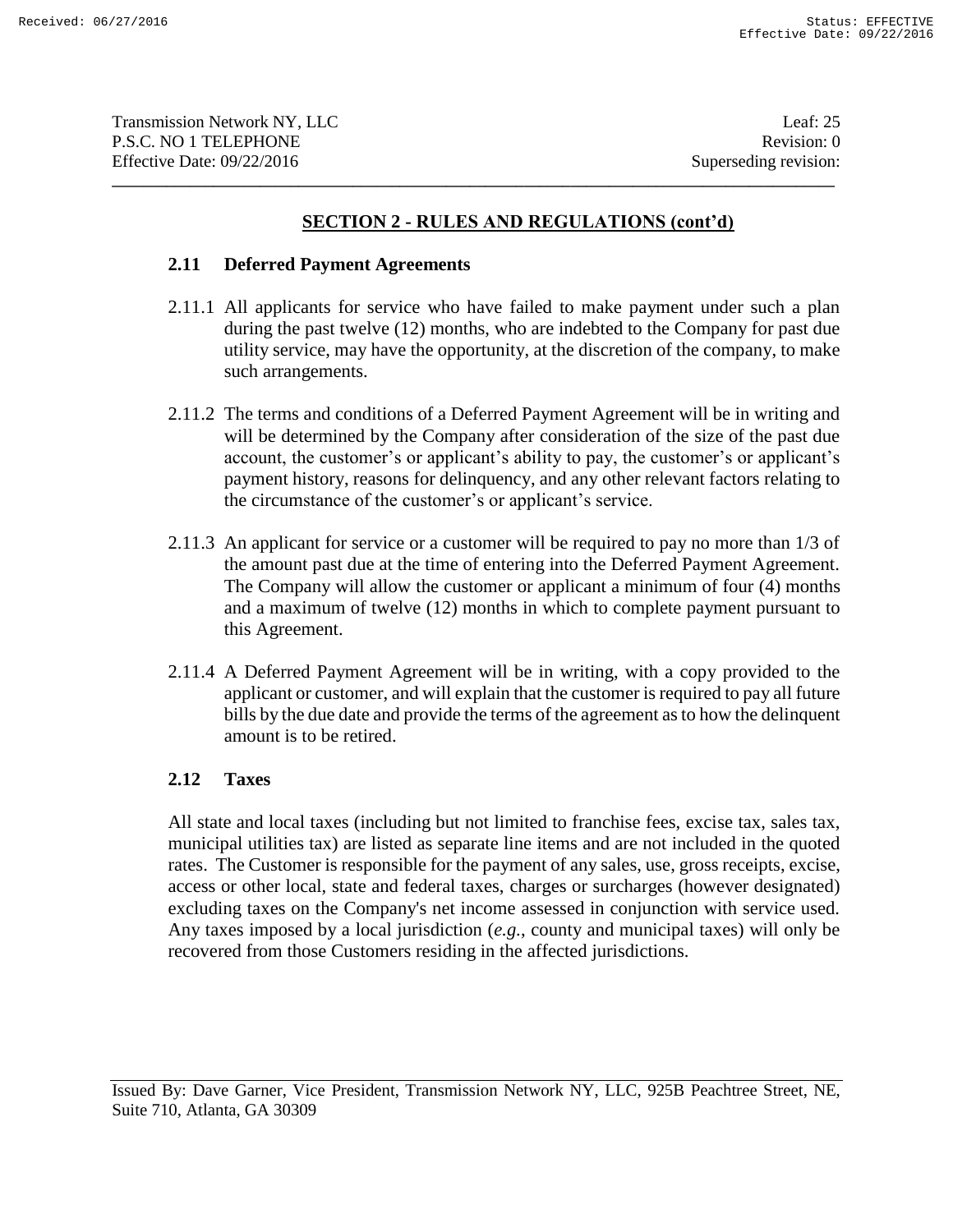# **SECTION 2 - RULES AND REGULATIONS (cont'd)**

### **2.13 Late Payment Charge**

The Company will assess a late payment charge equal to the amount prescribed in this tariff.

# **2.14 Cancellation by Customer**

Customer may cancel service by providing written or oral notice to the Company.

**\_\_\_\_\_\_\_\_\_\_\_\_\_\_\_\_\_\_\_\_\_\_\_\_\_\_\_\_\_\_\_\_\_\_\_\_\_\_\_\_\_\_\_\_\_\_\_\_\_\_\_\_\_\_\_\_\_\_\_\_\_\_\_\_\_\_\_\_\_\_\_\_\_\_\_\_\_\_\_\_\_\_\_\_\_\_\_\_\_\_\_\_\_**

### **2.15 Interconnection**

Service furnished by the Company may be connected with the services or facilities of other carriers or enhanced service providers. The Customer is responsible for all charges billed by these entities for use in connection with the Company's service. Any special interface equipment or facilities necessary to achieve compatibility between these entities is the responsibility of the Customer. Neither the Company nor any connecting carrier participating in a service shall be liable for any act or omission of any other company or companies furnishing a portion of such service.

# **2.16 Termination of Service by Carrier**

- 2.16.1 The Company may discontinue or refuse service for any of the reasons set forth below:
	- For failure to make or increase a deposit as set forth herein.
	- For failure to pay a past due bill owed to the Company, including one for the same class of service furnished to the applicant or customer at the same or another location, or where the applicant or customer voluntarily assumed, in writing, responsibility for the bills of another applicant or customer.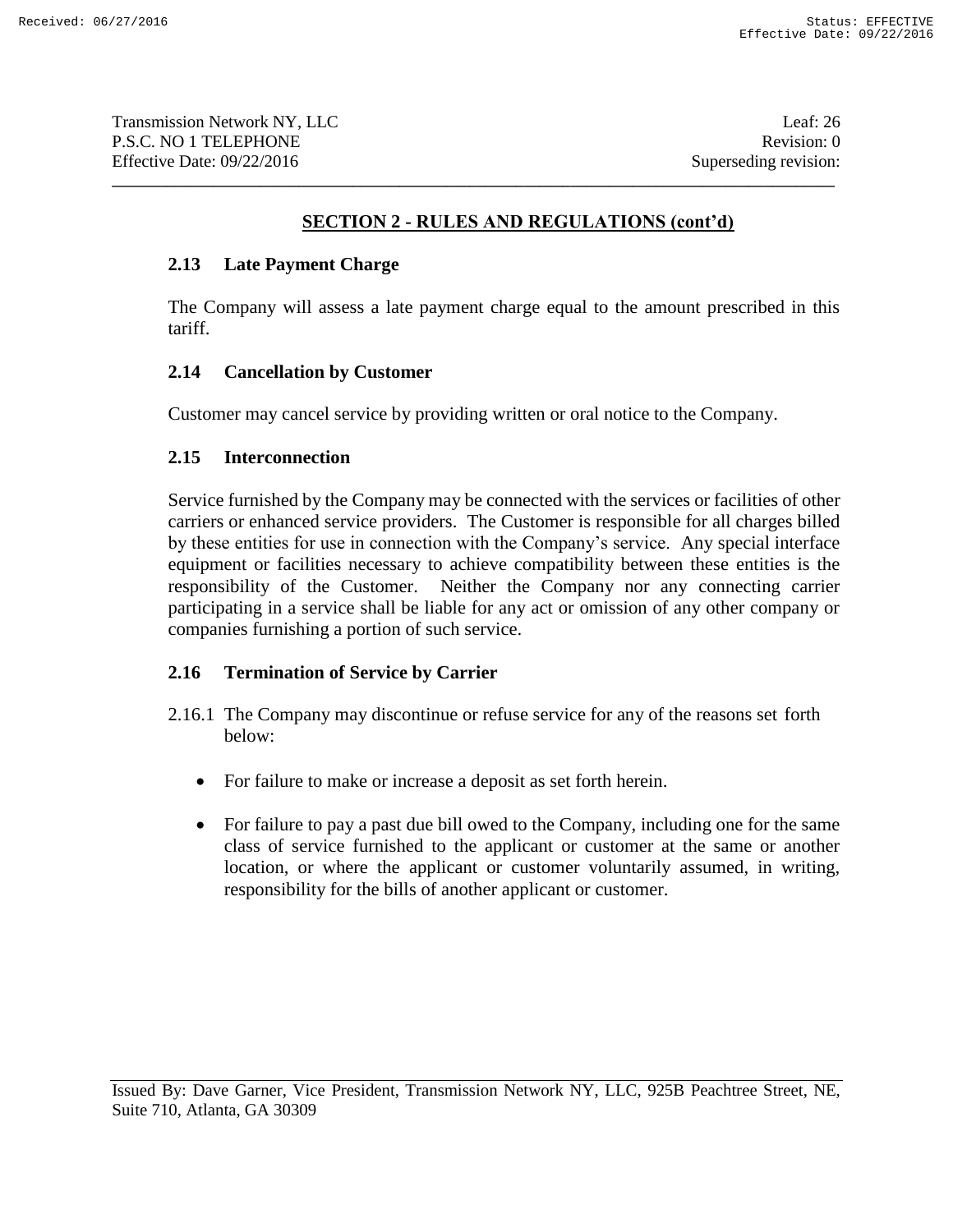# **SECTION 2 - RULES AND REGULATIONS (cont'd)**

**\_\_\_\_\_\_\_\_\_\_\_\_\_\_\_\_\_\_\_\_\_\_\_\_\_\_\_\_\_\_\_\_\_\_\_\_\_\_\_\_\_\_\_\_\_\_\_\_\_\_\_\_\_\_\_\_\_\_\_\_\_\_\_\_\_\_\_\_\_\_\_\_\_\_\_\_\_\_\_\_\_\_\_\_\_\_\_\_\_\_\_\_\_**

- For failure to provide company representatives with necessary access to the company-owned service equipment, after the Company has made a written request for access.
- For failure to make payment in accordance with the terms of a deferred payment arrangement;
- The Company has reason to believe that a customer has used a device or scheme to obtain service without payment and where the company has so notified the customer prior to disconnection.
- For violation of or noncompliance with a Department order.
- For violation of or noncompliance with any rules off the company on file with the Department for which the company is authorized by tariff to discontinue service for violation or noncompliance on the part of the customer or user.
- For violation of or noncompliance with municipal ordinances and/or other laws pertaining to service.
- The Customer's use of equipment adversely affects the Company's service to others. This disconnection may be done without notice to the Customer or user.
- Upon condemnation of any material portion of the facilities used by the Company to provide service to a Customer or if a casualty renders all or any material portion of such facilities inoperable beyond feasible repair, the Company, by notice to the Customer, may discontinue or suspend service without incurring any liability.
- Upon any governmental prohibition, or required alteration of the services to be provided or any violation of any applicable law or regulation, the Company may immediately discontinue or suspend service without incurring any liability.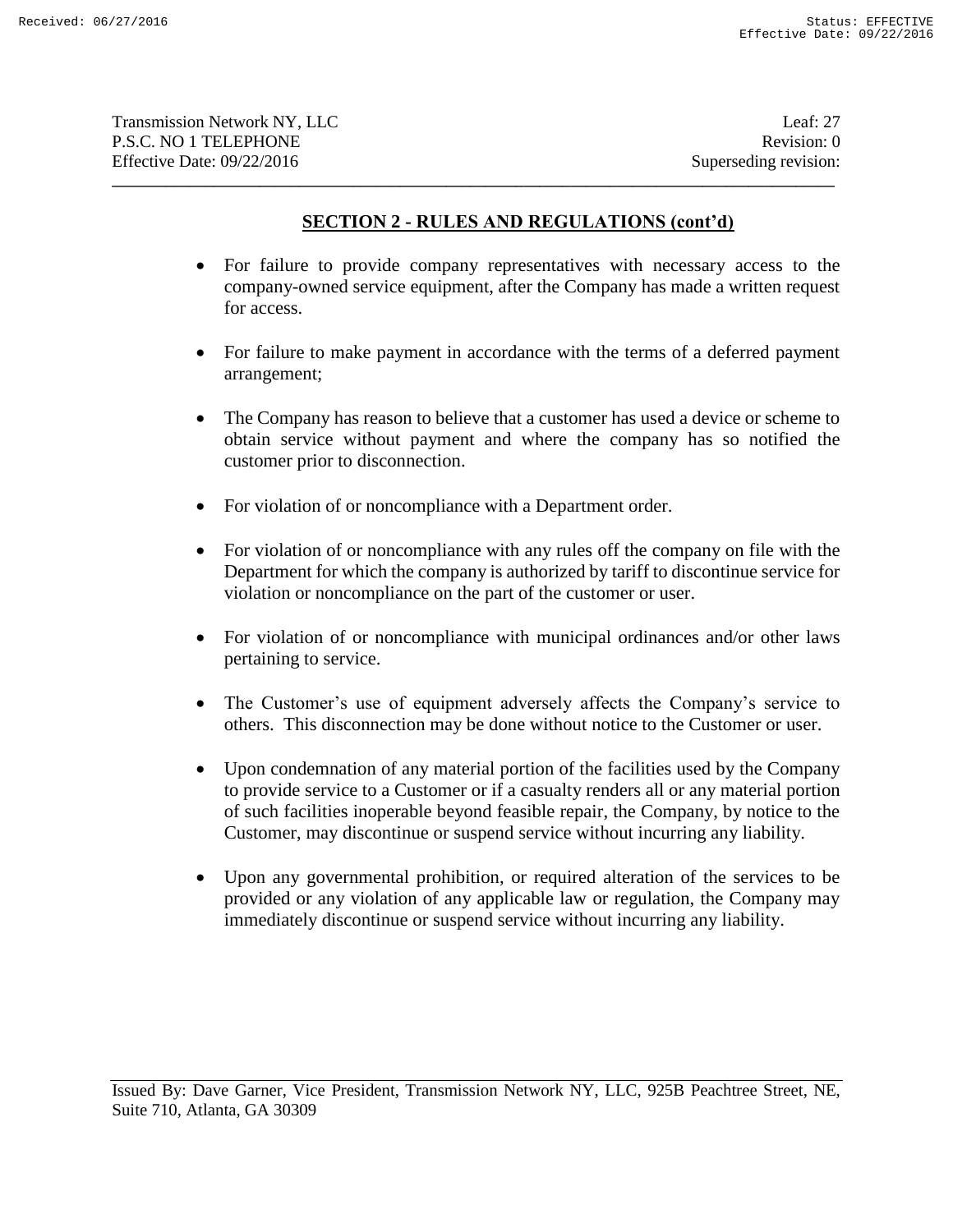# **SECTION 2 - RULES AND REGULATIONS (cont'd)**

2.16.2 The following will not constitute sufficient cause for discontinuance or refusal of service:

**\_\_\_\_\_\_\_\_\_\_\_\_\_\_\_\_\_\_\_\_\_\_\_\_\_\_\_\_\_\_\_\_\_\_\_\_\_\_\_\_\_\_\_\_\_\_\_\_\_\_\_\_\_\_\_\_\_\_\_\_\_\_\_\_\_\_\_\_\_\_\_\_\_\_\_\_\_\_\_\_\_\_\_\_\_\_\_\_\_\_\_\_\_**

- Except as set forth in Section 2.16.1. above, failure to pay the past due bill of a previous customer of the premises to be served, unless the applicant for service voluntarily signed a form agreeing to assume responsibility for the bills of the previous customer, or the previous customer is currently a member of the same household as the applicant.
- Failure to pay charges for directory advertising.
- Failure to pay the past due bill for a different class of service (where applicable).
- Failure to pay charges for terminal equipment or other telephone equipment purchased from the Company, an affiliate, or a subsidiary.
- 2.16.3 Discontinuance Procedures
	- The Company will only discontinue service after it has mailed or delivered a written notice of discontinuance. Service will not be discontinued until at least five (5) days after delivery of this notice or eight (8) days after the postmark date on a mailed notice. The notice of discontinuance will be delivered separately from any other written matter or bill.
	- Notice of discontinuance will not be mailed before the third business day following the due date shown on the bill.
	- Notice of discontinuance will remain in effect for twenty (20) days beyond the date of discontinuance shown on the notice. The Company will not discontinue service beyond the twenty (20) day period until at least five (5) days after delivery of a new written notice of discontinuance or eight (8) days after the postmark on a mailed notice.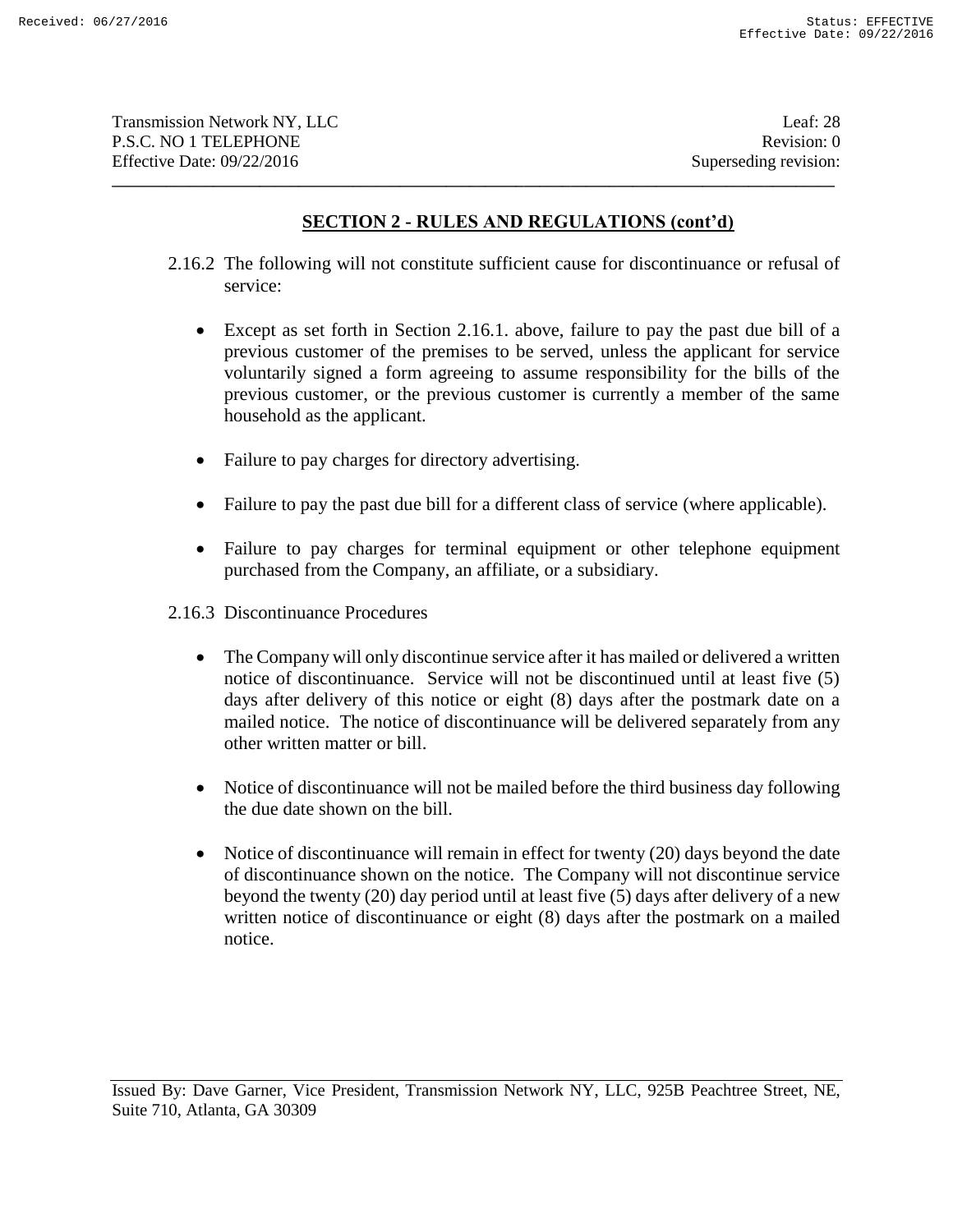# **SECTION 2 - RULES AND REGULATIONS (cont'd)**

**\_\_\_\_\_\_\_\_\_\_\_\_\_\_\_\_\_\_\_\_\_\_\_\_\_\_\_\_\_\_\_\_\_\_\_\_\_\_\_\_\_\_\_\_\_\_\_\_\_\_\_\_\_\_\_\_\_\_\_\_\_\_\_\_\_\_\_\_\_\_\_\_\_\_\_\_\_\_\_\_\_\_\_\_\_\_\_\_\_\_\_\_\_**

- In addition to the written notice, the company shall attempt to advise the customer when service is scheduled for discontinuance. The company shall not deliver more than two consecutive notices of discontinuance for past due bill without engaging in collection activity with the customer.
- Service will not be discontinued for a past due bill after 12:00 p.m. on a day before or on any Saturday, Sunday, legal holiday recognized by the State of New York, or any day when the utility's business offices are not open. Services will be discontinued only between the hours of 8:00 a.m. and 2:00 p.m., unless the Company is prepared to restore the Customer's service within three (3) hours of receipt of payment.
- Service will not be discontinued, and will be restored if discontinued, where a present customer who is indebted to the company enters into and complies with a Deferred Payment Agreement as described in Section 2.10 of these tariffs.

### **2.17 Interruption of Service**

Credit allowances for interruptions of service which are not due to the Company's testing or adjusting, to the negligence of the Customer, or to the failure of channels, equipment or communications Systems provided by the Customer, are subject to the general liability provisions set forth in this tariff. It shall be the obligation of the Customer to notify Company immediately of any interruption in service for which a credit allowance is desired by Customer. Before giving such notice, Customer shall ascertain that the trouble is not within his or her control, or is not in wiring or equipment, if any, furnished by Customer and connected to Company's terminal. Interruptions caused by Customer-provided or Company-provided automatic dialing equipment are not deemed an interruption of service as defined herein since the Customer has the option of using the long distance network via local exchange company access.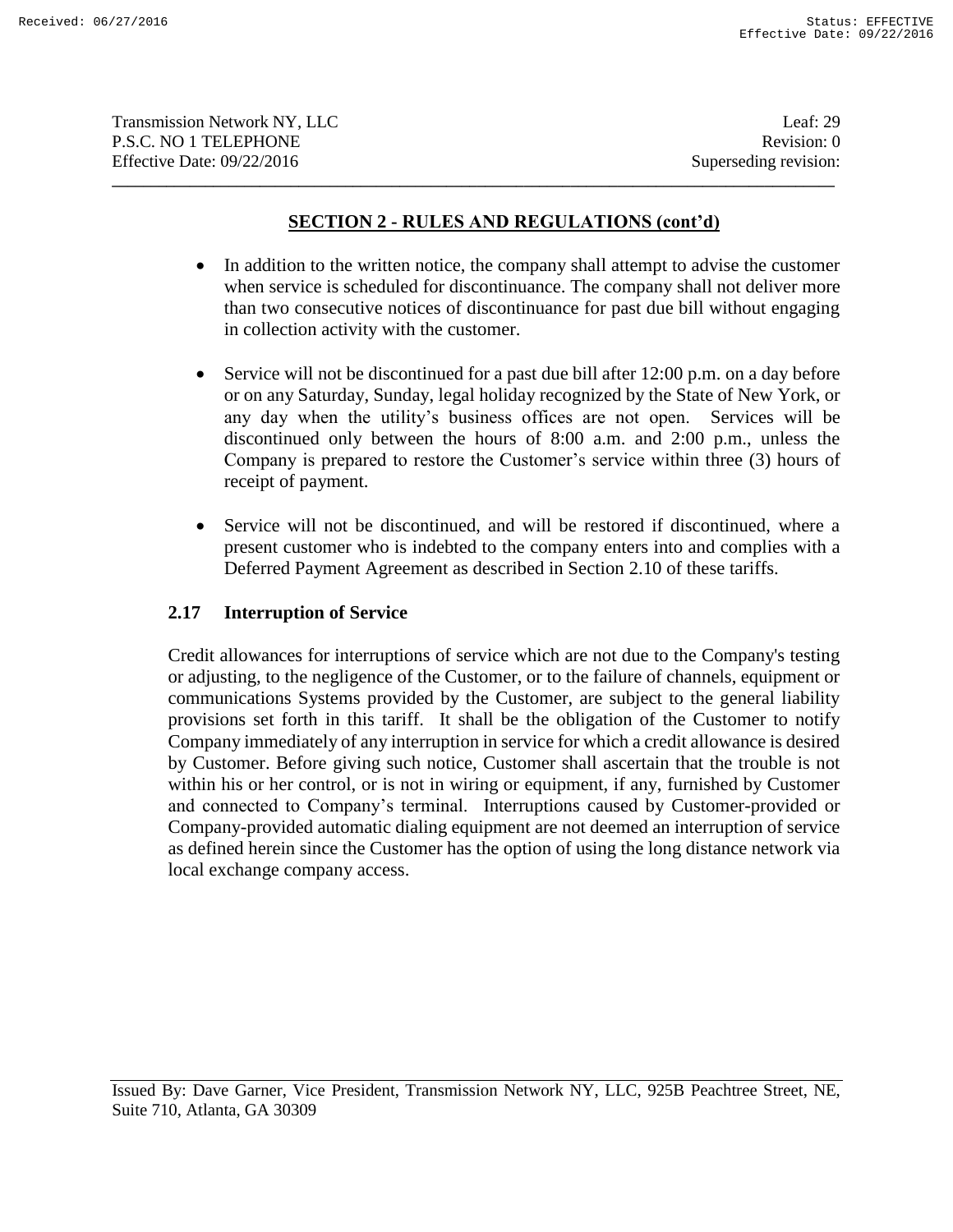### **SECTION 2 - RULES AND REGULATIONS (cont'd)**

**\_\_\_\_\_\_\_\_\_\_\_\_\_\_\_\_\_\_\_\_\_\_\_\_\_\_\_\_\_\_\_\_\_\_\_\_\_\_\_\_\_\_\_\_\_\_\_\_\_\_\_\_\_\_\_\_\_\_\_\_\_\_\_\_\_\_\_\_\_\_\_\_\_\_\_\_\_\_\_\_\_\_\_\_\_\_\_\_\_\_\_\_\_**

#### 2.17.1 Credit for interruptions

- 2.17.1.A Subject to the exceptions contained in Section 2.17, when use of service or facilities is furnished by the Company is interrupted, the following adjustments of the monthly Recurring Charges subject to interruptions will be allowed for the service and facilities rendered useless and inoperable by the reason of the interruption whenever said interruption continues for a period of twenty-four (24) hours or more from the time the interruption is reported to or known to exist by the Company.
- 2.17.1.B If the interruption lasts for greater than twenty-four (24) hours but equal to or less than forty-eight (48) hours, Company shall provide a credit equal to a pro-rata portion of monthly recurring charges for the services interrupted.
- 2.17.1.C If the interruption last for greater than forty-eight (48) hours but equal to or less than seventy-two (72) hours, Company shall provide a credit for 33% of one month's recurring charges for all interrupted services.
- 2.17.1.D If the interruption last for greater than seventy-two (72) hours but equal to or less than ninety-six (96) hours, Company shall provide a credit 67% of one month's recurring charges for all interrupted services.
- 2.17.1.E If the interruption last for greater than ninety-six (96) hours but equal to or less than one hundred twenty (120) hours, Company shall provide a credit for one full month's recurring charges for all interrupted services.
- 2.17.1.F If the interruption last for greater than one hundred twenty (120) hours, Company will provide alternative phone service to the Customers or provide an additional credit of \$20 per day, at the Customer's option.
- 2.17.1.G The credit for services applies to the following non-usage sensitive services: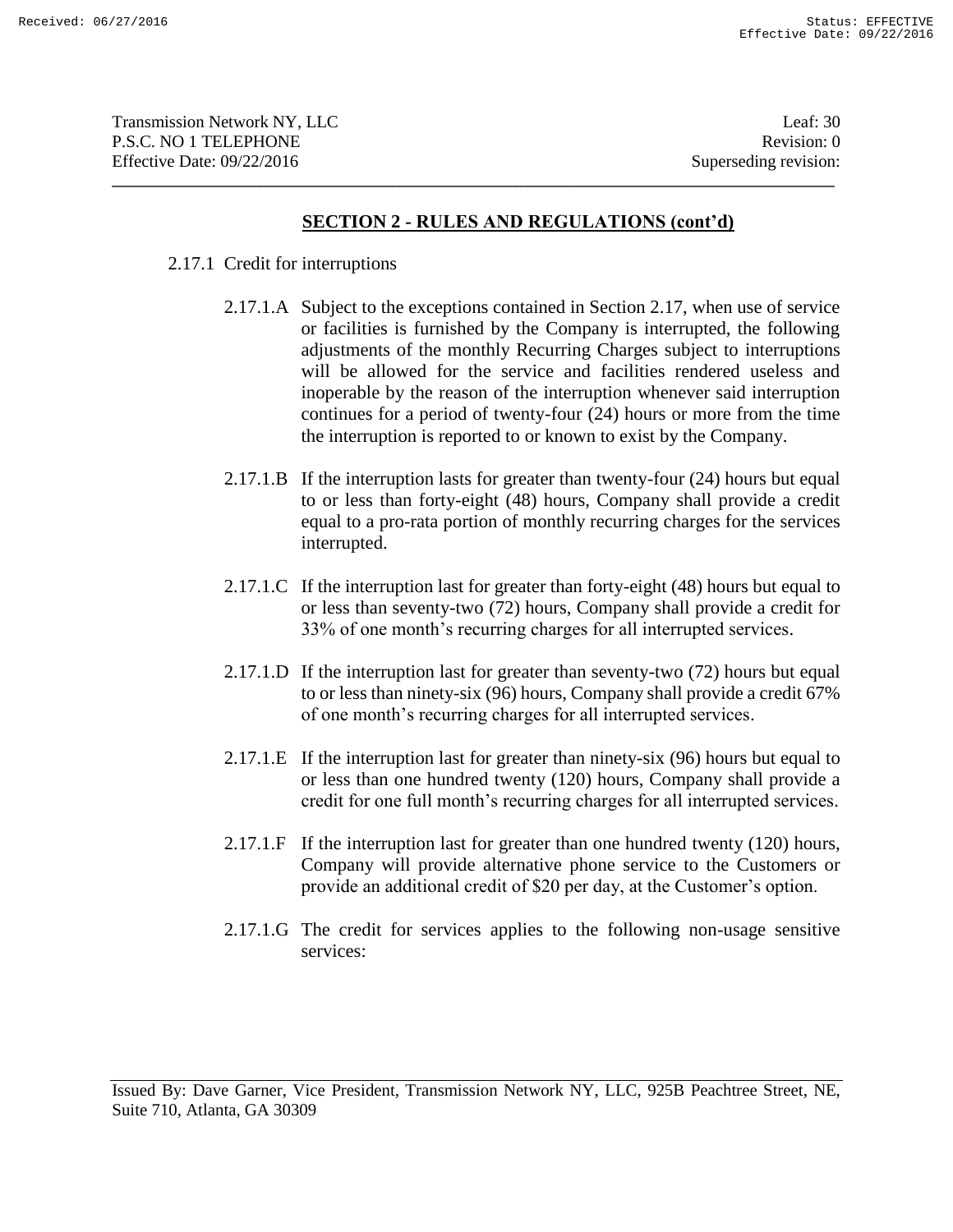| Transmission Network NY, LLC | Leaf: $31$            |
|------------------------------|-----------------------|
| P.S.C. NO 1 TELEPHONE        | Revision: 0           |
| Effective Date: 09/22/2016   | Superseding revision: |
|                              |                       |

- Monthly Basic Local Service
- End User Common Line Charge (EUCL) (may be referred to as Subscriber Line Charges -SLC)
- Flat Rated Extended Area Service (where applicable)
- 2.17.1.H For calculating credit allowances, every month is considered to have thirty (30) days. Only those facilities on the interrupted portion of the circuit will receive a credit.
- 2.17.1.I The customer shall be notified that he/she may choose alternative telephone service or an additional credit of \$20 per day when the service disruption continues beyond the initial 120-hour period, so the customer can exercise his/her option. In the absence of an election by the customer, the customer shall receive \$20 per day.
- 2.17.2 Limitations on Credit for Interruption Allowance

Credits do not apply if the violations of a service quality standard:

- 2.17.2.A Occurs as a result of a negligent or willful act on the part of the customer.
- 2.17.2.B occurs as a result of a malfunction of the customer-owned telephone equipment or inside wiring;
- 2.17.2.C Occurs as a result of, or is extended by, an emergency situation; An emergency situation is defined as:
	- A declaration made by the applicable State or federal governmental agency that the area served by the Company is either a State or federal disaster area.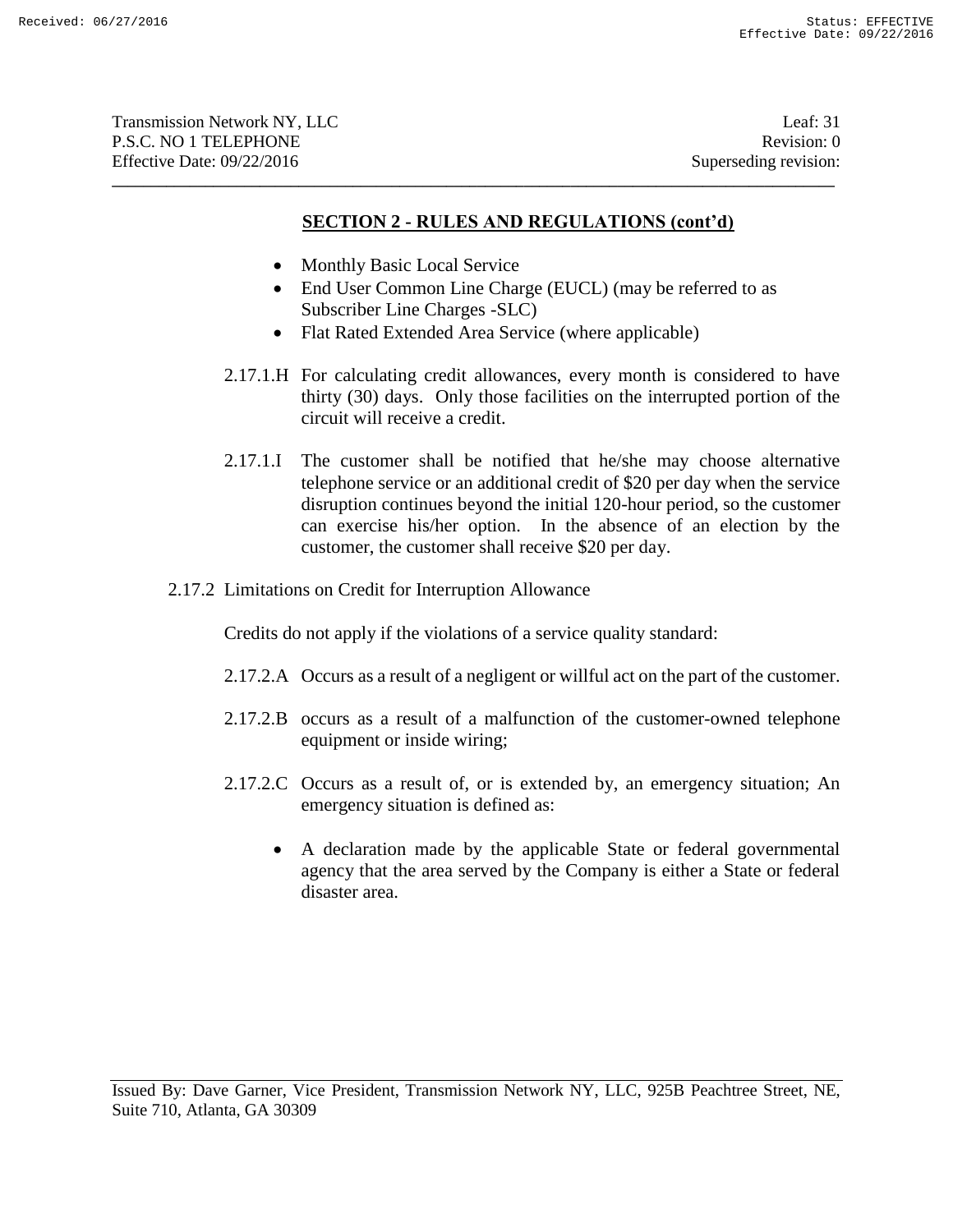# **SECTION 2 - RULES AND REGULATIONS (cont'd)**

**\_\_\_\_\_\_\_\_\_\_\_\_\_\_\_\_\_\_\_\_\_\_\_\_\_\_\_\_\_\_\_\_\_\_\_\_\_\_\_\_\_\_\_\_\_\_\_\_\_\_\_\_\_\_\_\_\_\_\_\_\_\_\_\_\_\_\_\_\_\_\_\_\_\_\_\_\_\_\_\_\_\_\_\_\_\_\_\_\_\_\_\_\_**

- An act of third parties, including acts of terrorism, vandalism, riot, civil unrest, or war, or acts of parties that are not agents, employees or contractors of the Company, or the first seven (7) calendar days of a strike or other work stoppage.
- A severe storm, tornado, earthquake, flood or fire, including any severe storm, tornado, earthquake, flood fire that prevents the Company for restoring service due to impassable roads, downed power lines, or the closing off of affected areas by public safety officials.

2.17.2.D An emergency situation shall not include:

- A single event caused by high temperature conditions alone.
- A single event caused, or exacerbated in scope and duration, by acts or omissions of the Company, its agents, employees or contractors or by conditions of facilities, equipment, or premises owed or operated by the Company.
- Any service interruption that occurs during a single event listed above, but are not caused by those single events.
- A single event that the Company could have reasonably foreseen and taken precaution to prevent; provided, however, that in no event shall a Company be required to undertake precautions that are technically infeasible or economically prohibitive.
- Is extended by the Company's inability to gain access to the customer's premises due to the customer missing an appointment, provided that the violation is not further extended by the Company.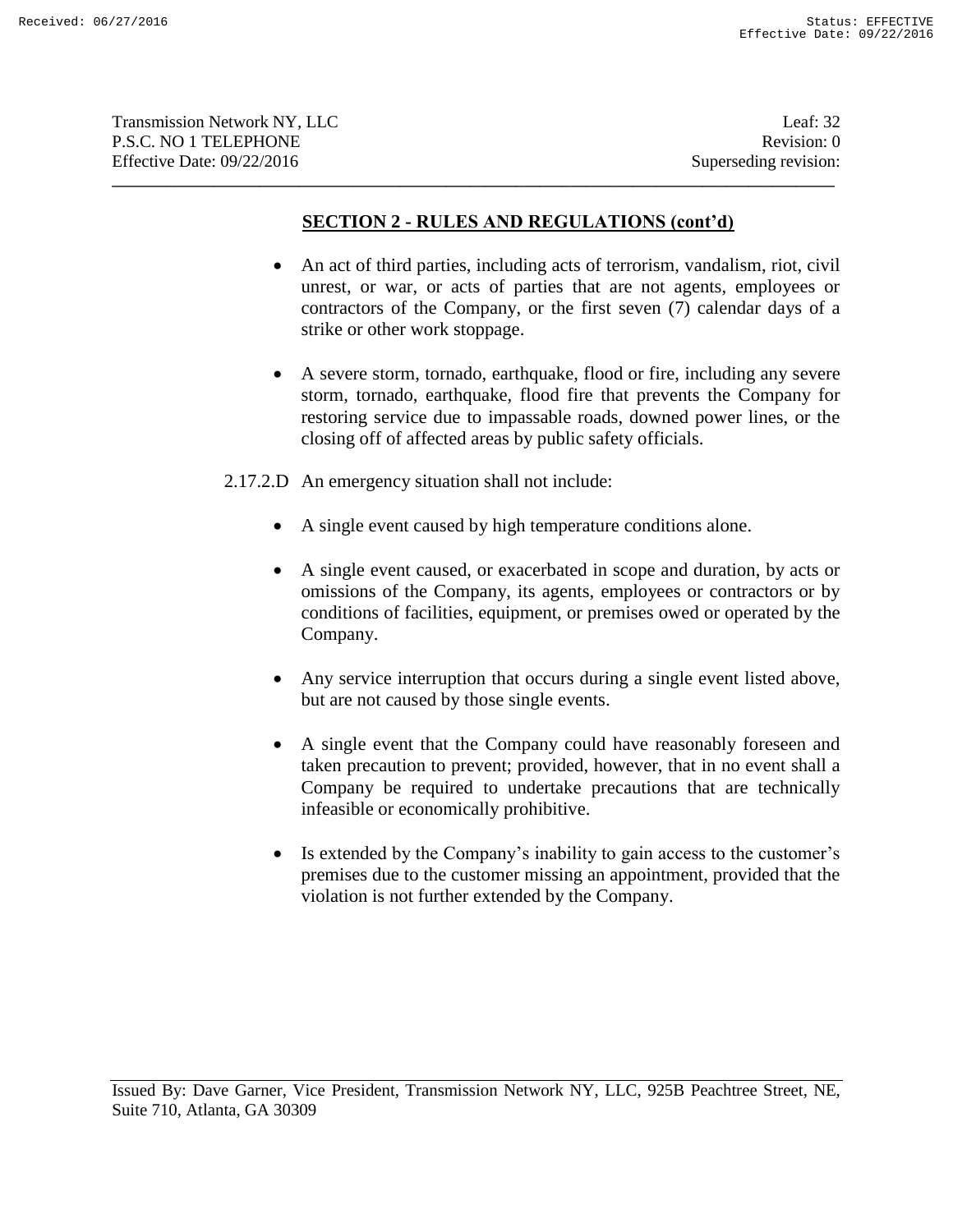**Transmission Network NY, LLC** Leaf: 33 P.S.C. NO 1 TELEPHONE Revision: 0 Effective Date: 09/22/2016 Superseding revision:

# **SECTION 2 - RULES AND REGULATIONS (cont'd)**

**\_\_\_\_\_\_\_\_\_\_\_\_\_\_\_\_\_\_\_\_\_\_\_\_\_\_\_\_\_\_\_\_\_\_\_\_\_\_\_\_\_\_\_\_\_\_\_\_\_\_\_\_\_\_\_\_\_\_\_\_\_\_\_\_\_\_\_\_\_\_\_\_\_\_\_\_\_\_\_\_\_\_\_\_\_\_\_\_\_\_\_\_\_**

- Occurs as a result of a customer request to change the scheduled appointment, provided that the violation is not further extended by the Company.
- Occurs as a result of a Company's right to refuse service to a customer as provided by law.
- Occurs as a result of a lack of facilities where a customer requests service at a geographically remote location, a customer requests service in a geographic area where the Company is not currently offering service, or there are insufficient facilities to meet the customer's request for Service, subject to a Company's obligation for reasonable Facilities planning.

# **2.18 Cost of Collection and Repair**

The Customer is responsible for any and all costs incurred in the collection of monies due the Carrier. The Customer is also responsible for recovery costs of Carrier-provided equipment and any expenses required for repair or replacement of damaged equipment.

# **2.19 Dishonored Check Charge**

Any person submitting a check to the Carrier as payment for services, which is subsequently dishonored by the issuing institution, shall be charged a per check fee as set forth in the rate section of this tariff.

If the customer remits to the company on more than one (1) occasion during a twelve (12) month period a check, draft, or other instrument which is dishonored the company may refuse acceptance of further checks and place the customer on a "cash" basis. Under a "cash" basis the company may require the customer to pay by money order, certified check or cash.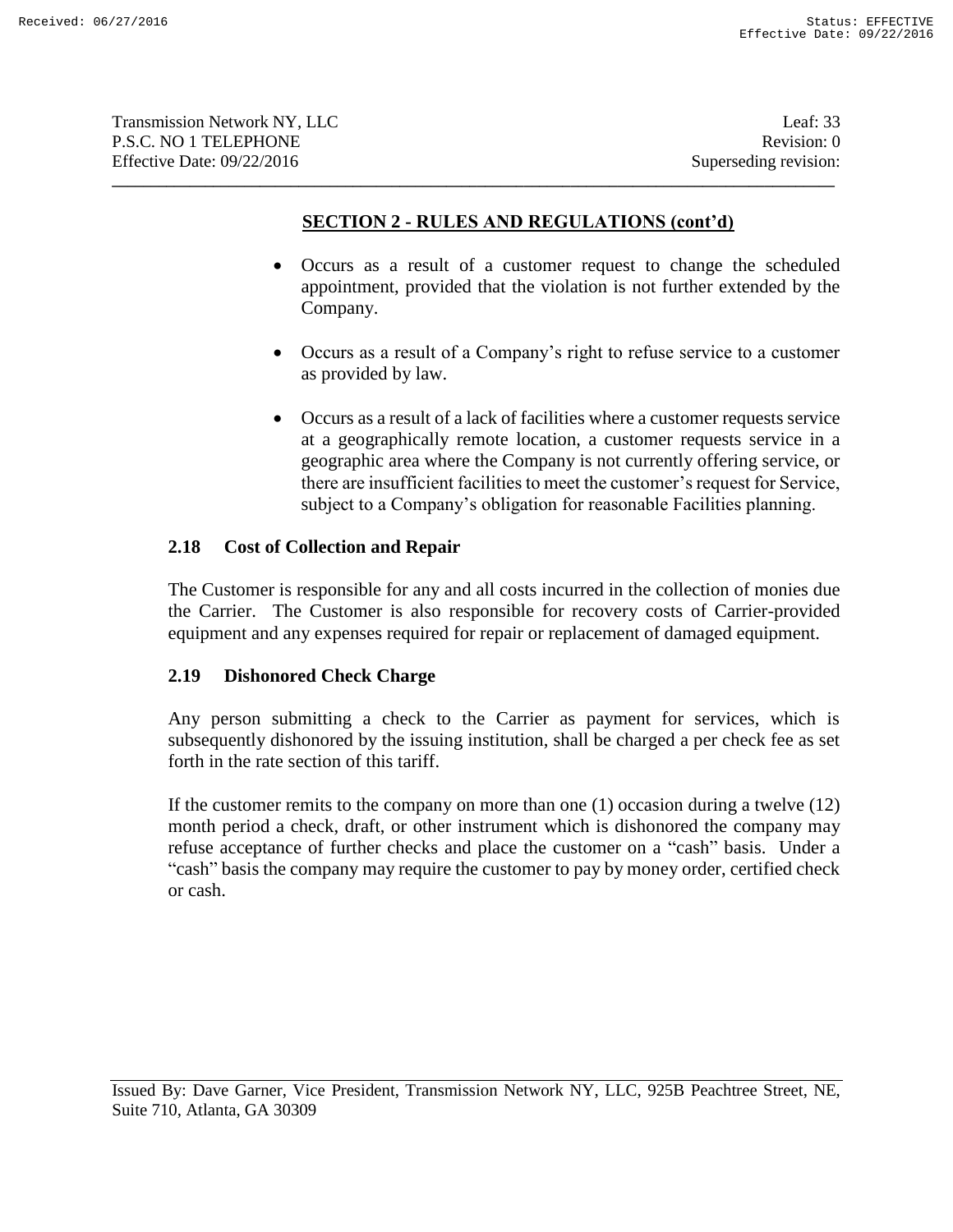# **SECTION 2 - RULES AND REGULATIONS (cont'd)**

**\_\_\_\_\_\_\_\_\_\_\_\_\_\_\_\_\_\_\_\_\_\_\_\_\_\_\_\_\_\_\_\_\_\_\_\_\_\_\_\_\_\_\_\_\_\_\_\_\_\_\_\_\_\_\_\_\_\_\_\_\_\_\_\_\_\_\_\_\_\_\_\_\_\_\_\_\_\_\_\_\_\_\_\_\_\_\_\_\_\_\_\_\_**

### **2.20 Service Restoral Charge**

The Company will charge a service restoral fee as set forth in this tariff.

This fee will be automatically waived for the customer's first service restoral each calendar year.

### **2.21 Customer Complaints**

Customers can reach the Company's Customer Service department by dialing the number provided on the customer bill. The Company will resolve any disputes properly brought to its attention in an expeditious and reasonable manner.

The Company shall direct its personnel engaged in personal contact with the applicant, customer, or user seeking dispute resolution to inform the customer of their right to have the problem considered and acted upon by supervisory personnel of the company where any dispute cannot be resolved. The Company shall further direct such supervisory personnel to inform such customer who expresses non-acceptance of the decision of such supervisory personnel of their right to have the problem reviewed by the Department and shall furnish them with the telephone number and address of the New York Department of Public Service as follows:

New York Department of Public Service Empire State Plaza Agency Building 3 Albany, NY 12223-1350 (800) 342-3377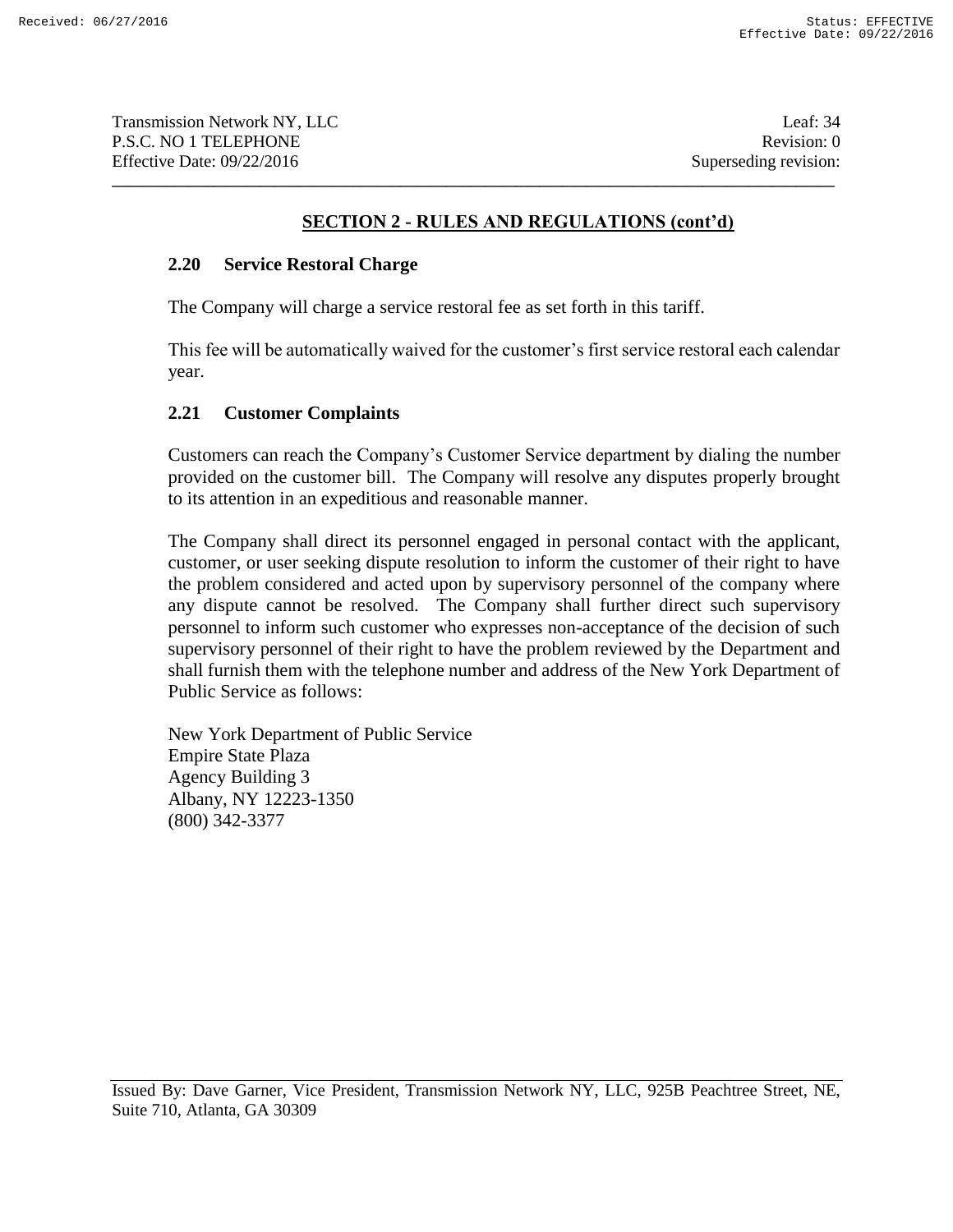Transmission Network NY, LLC 1999 and the set of the set of the set of the set of the set of the set of the set of the set of the set of the set of the set of the set of the set of the set of the set of the set of the set P.S.C. NO 1 TELEPHONE Revision: 0 Effective Date: 09/22/2016 Superseding revision:

# **SECTION 2 - RULES AND REGULATIONS (cont'd)**

**\_\_\_\_\_\_\_\_\_\_\_\_\_\_\_\_\_\_\_\_\_\_\_\_\_\_\_\_\_\_\_\_\_\_\_\_\_\_\_\_\_\_\_\_\_\_\_\_\_\_\_\_\_\_\_\_\_\_\_\_\_\_\_\_\_\_\_\_\_\_\_\_\_\_\_\_\_\_\_\_\_\_\_\_\_\_\_\_\_\_\_\_\_**

### **2.22 Access to Carrier of Choice**

End users of the Company's local service shall have the right to select the interexchange telecommunications service provider of their choice. The interexchange provider should request confirmations/verifications of choice from its customers no later than the date of submission of its first bill to the customer. The Company should maintain signed letters of agency or confirmations of choice on file for use in dispute resolution.

### **2.23 Directory Listings**

- 2.23.1 The Company does not publish a directory of subscriber listings. The Company, however, does arrange for the Customer's main billing number to be placed in the directory or directories of the dominant local exchange carrier, under the conditions imposed by the dominant local exchange carrier.
- 2.23.2 The Company is not liable for any errors or omissions in directory listings.

### **2.24 Universal Emergency Telephone Number Service (***e.g.***, 911, E911)**

2.24.1 Allows Customers to reach appropriate emergency services including police, fire and medical services. Enhanced 911 has the ability to selectively route an emergency call to the primary E911 provider so that it reaches the correct emergency service located closest to the caller. In addition, the Customer's address and telephone information will be provided to the primary E911 provider for display at the Public Service Answering Point (PSAP).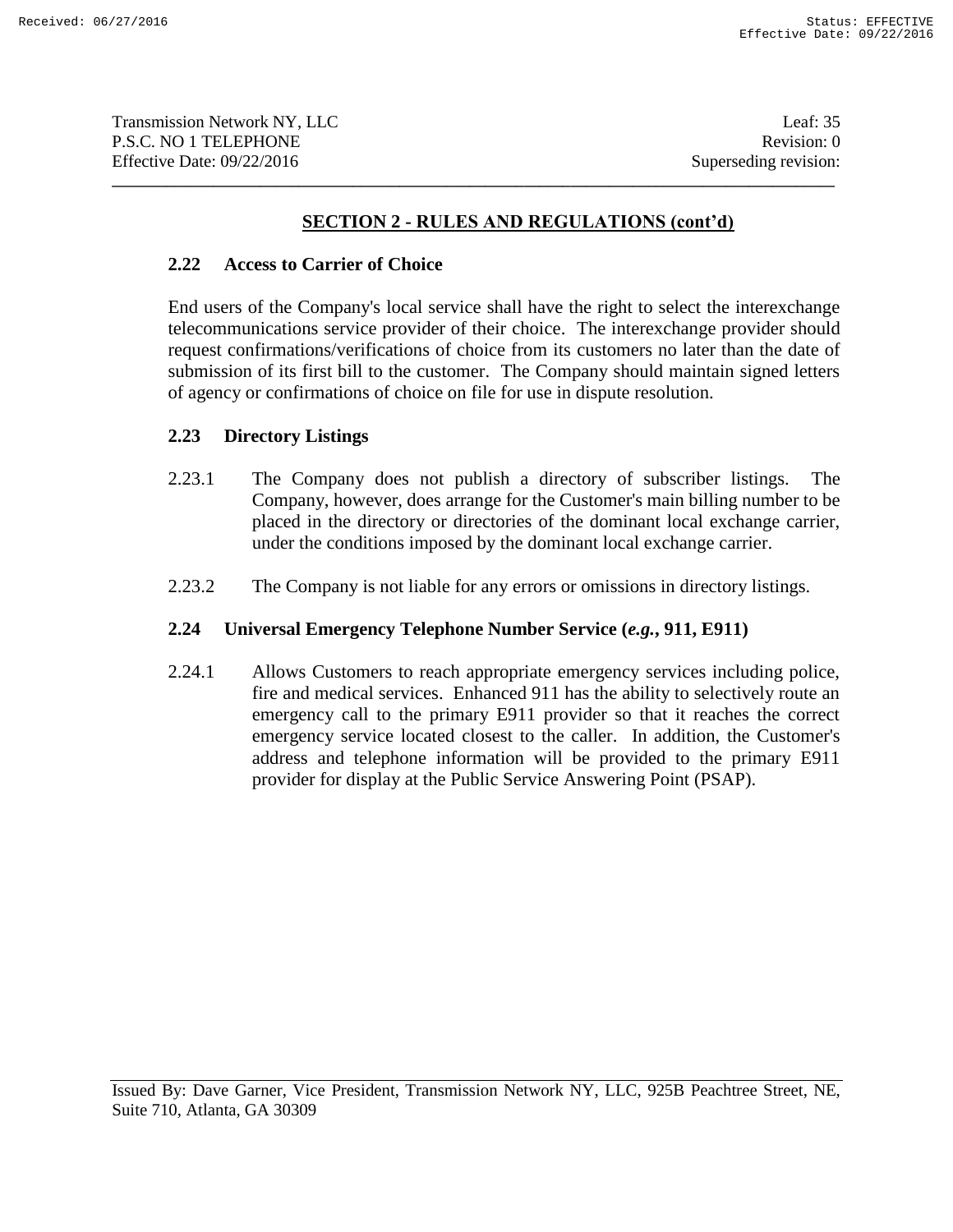| <b>Transmission Network NY, LLC</b> | Leaf: $36$            |
|-------------------------------------|-----------------------|
| P.S.C. NO 1 TELEPHONE               | Revision: 0           |
| Effective Date: 09/22/2016          | Superseding revision: |
|                                     |                       |

- 2.24.2 This service is offered as an aid in handling assistance calls in connection with fire, police and other emergencies. The Company is not responsible for any losses, claims, demands, suits or any liability whatsoever, whether suffered, made, instituted or asserted by the Customer or by any other party or person for any personal injury to or death of any person or persons, and for any loss, damage or destruction of property, whether owned by the Customer or others, caused or claimed to have been caused by: (1) mistakes, omissions, interruptions, delays, errors or other defects in the provision of this service, or (2) installation, operation, failure to operate, maintenance, removal, presence, condition, location or use of any equipment and facilities furnishing this service.
- 2.24.3 This tariff does not provide for the inspection or constant monitoring of facilities to discover errors, defects, or malfunctions in the service, nor does the Company undertake such responsibility.
- 2.24.4 911 information consisting of the names, addresses and telephone numbers of all telephone customers is confidential. The Company will release such information via the data management system only after a 911 call has been received, on a call by call basis, only for the purpose of responding to an emergency call in progress.
- 2.24.5 The 911 calling party, by dialing 911, waives the privacy afforded by nonlisted and non-published service to the extent that the telephone number, name, and address associated with the originating station location are furnished to the PSAP.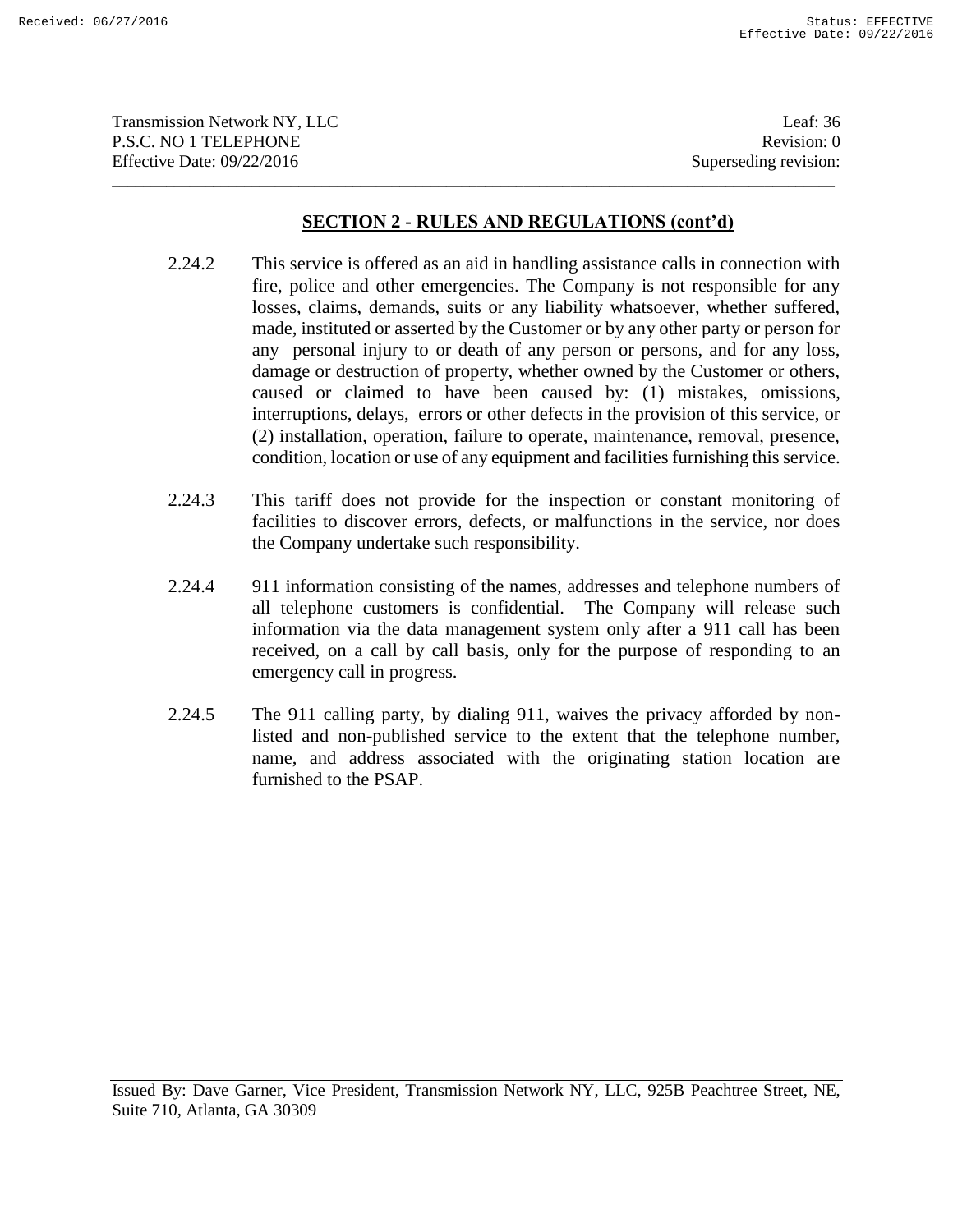| <b>Transmission Network NY, LLC</b> | Leaf: $37$            |
|-------------------------------------|-----------------------|
| P.S.C. NO 1 TELEPHONE               | Revision: 0           |
| Effective Date: 09/22/2016          | Superseding revision: |
|                                     |                       |

- 2.24.6 After the establishment of service, it is the public safety agency's responsibility to continue to verify the accuracy of and to advise the Company of any changes as they occur in street names, establishment of new streets, changes in address numbers used on existing streets, closing and abandonment of streets, changes in police, tire, ambulance or other appropriate agencies' jurisdiction over any address, annexations and other changes in municipal and county boundaries, incorporation of new cities or any other similar matter that may affect the routing of 911 calls to the proper PSAP.
- 2.24.7 The Company assumes no liability for any infringement, or invasion of any right of privacy of any person or persons caused, or claimed to be caused, directly or indirectly by the installation, operation, failure to operate, maintenance, removal, presence, condition, occasion, or use of 911 Service, or by any services furnished by the Company in connection therewith, including, but not limited to, the identification of the telephone number, address, or name associated with the telephone used by the party(ies) accessing 911 Service hereunder, and which arise out of the negligence or other wrongful act of the public safety agency, its user, agencies or municipalities, or the employees or agents of any one of them, or which arise out of the negligence, other than gross negligence or willful misconduct, of the Company, its employees or agents.

Under the terms of this tariff, the public safety agency must agree, (except where the events, incidents, or eventualities set forth in this sentence are the result of the Company's gross negligence or willful misconduct), to release, indemnify, defend and hold harmless the Company from any and all losses or claims whatsoever, whether suffered, made, instituted, or asserted by the public safety agency or by any other party or person, for any personal injury to or death of any person or persons, or for any loss, damage, or destruction of any property, whether owned by the customer or others.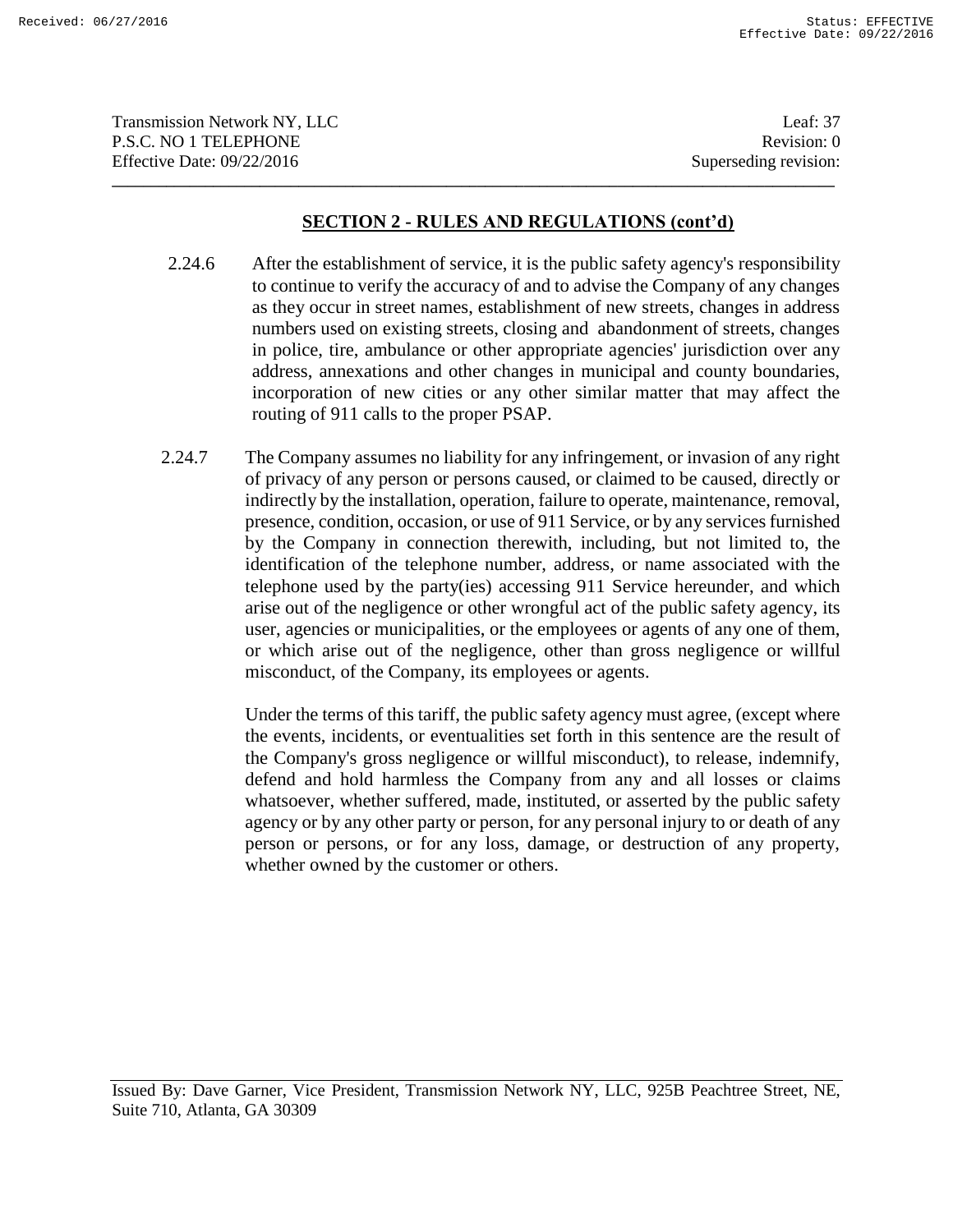Transmission Network NY, LLC Leaf: 38 P.S.C. NO 1 TELEPHONE Revision: 0 Effective Date: 09/22/2016 Superseding revision:

# **SECTION 2 - RULES AND REGULATIONS (cont'd)**

**\_\_\_\_\_\_\_\_\_\_\_\_\_\_\_\_\_\_\_\_\_\_\_\_\_\_\_\_\_\_\_\_\_\_\_\_\_\_\_\_\_\_\_\_\_\_\_\_\_\_\_\_\_\_\_\_\_\_\_\_\_\_\_\_\_\_\_\_\_\_\_\_\_\_\_\_\_\_\_\_\_\_\_\_\_\_\_\_\_\_\_\_\_**

### **2.25 Telecommunications Relay Service (TRS)**

Enables deaf, hard-of-hearing or speech-impaired persons who use a Text Telephone (TT) or similar devices to communicate freely with the hearing population not using TT and visa versa. A Customer will be able to access the state provider(s) to complete such calls.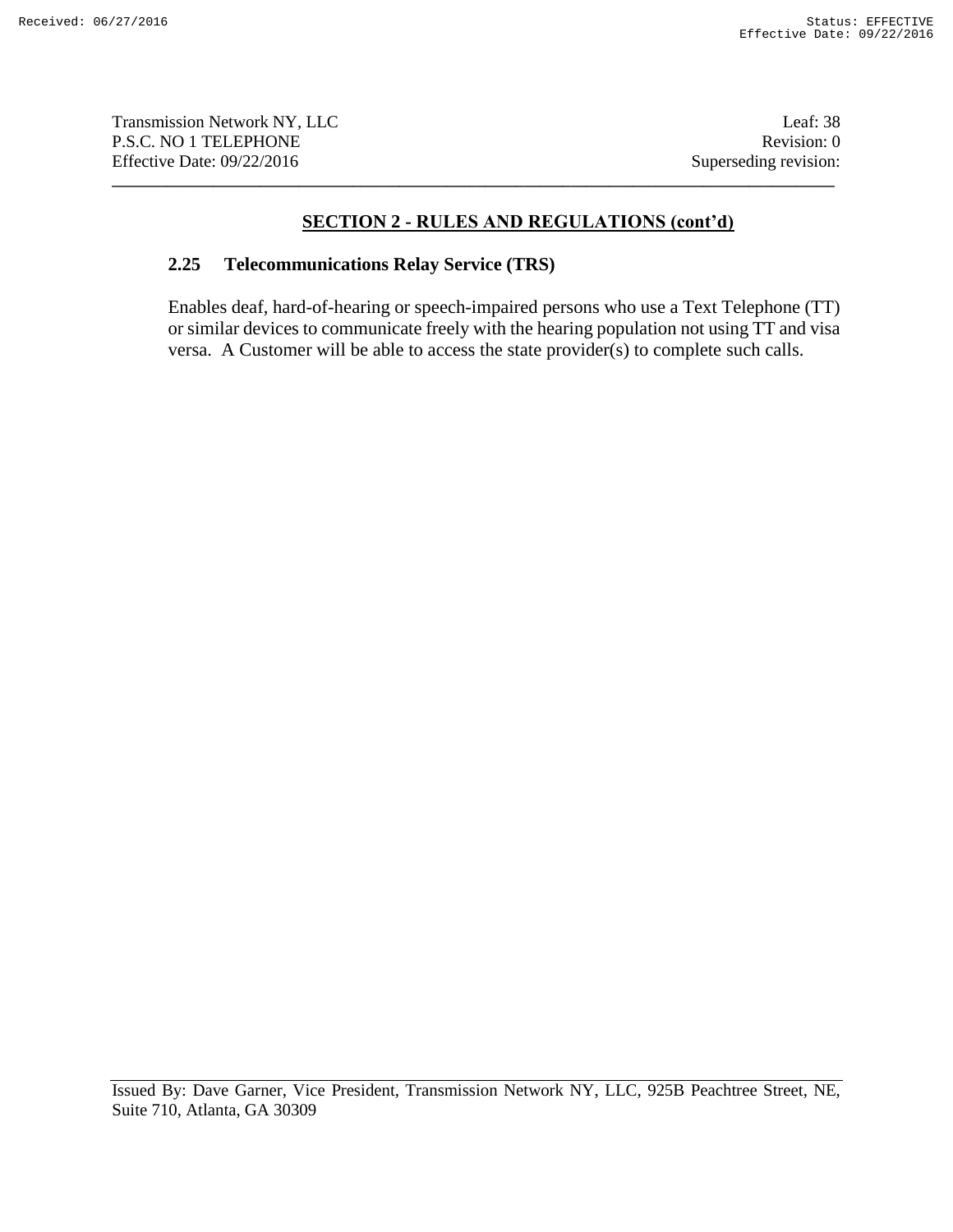# **SECTION 3 - RATES AND SERVICES**

**\_\_\_\_\_\_\_\_\_\_\_\_\_\_\_\_\_\_\_\_\_\_\_\_\_\_\_\_\_\_\_\_\_\_\_\_\_\_\_\_\_\_\_\_\_\_\_\_\_\_\_\_\_\_\_\_\_\_\_\_\_\_\_\_\_\_\_\_\_\_\_\_\_\_\_\_\_\_\_\_\_\_\_\_\_\_\_\_\_\_\_\_\_**

# **3.1 Service Area**

The Company will provide Local Exchange Service throughout the geographic area serviced by its own outside plant, within the State of New York.

# **3.2 Timing of Calls**

Billing for calls placed over the network is based in part on the duration of the call.

- 3.2.1 Timing for all calls begins when the called party answers the call (*i.e.*, when two-way communications are established). Answer detection is based on standard industry answer detection methods, including hardware and software answer detection.
- 3.2.2 Chargeable time for all calls ends when the parties disconnects from the call.
- 3.2.3 Minimum call duration and additional increments for billing are specified in the description of each service.
- 3.2.4 No charges apply to incomplete calls.
- 3.2.5 When a call is established in one rate period and ends in another rate period, the rate in effect at the calling station applies to the entire call.

# **3.3 Rate Periods**

Company's services are not time of day sensitive unless otherwise specified. The same rate applies twenty-four (24) hours per day, seven (7) days per week.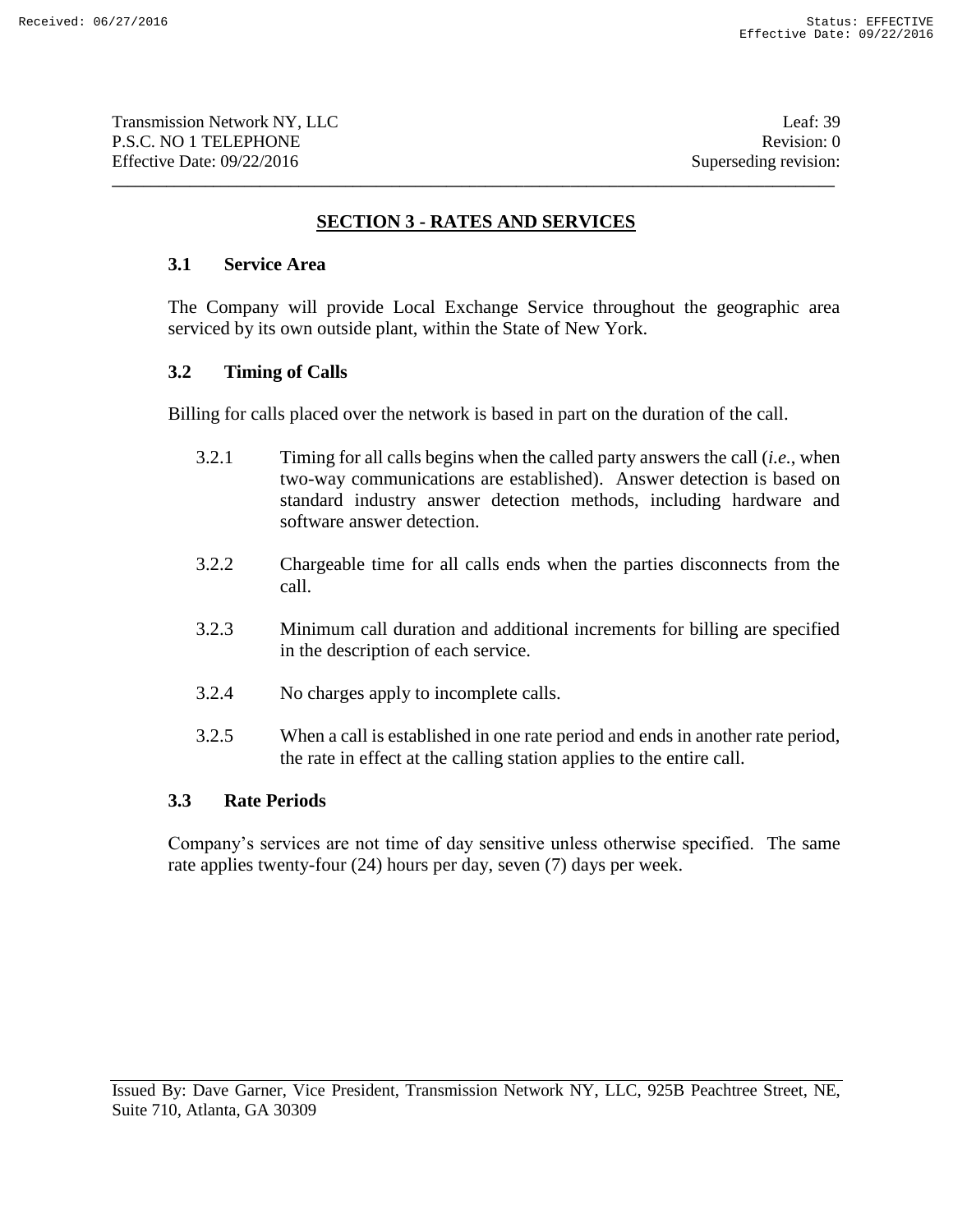# **SECTION 3 - RATES AND SERVICES (cont'd)**

**\_\_\_\_\_\_\_\_\_\_\_\_\_\_\_\_\_\_\_\_\_\_\_\_\_\_\_\_\_\_\_\_\_\_\_\_\_\_\_\_\_\_\_\_\_\_\_\_\_\_\_\_\_\_\_\_\_\_\_\_\_\_\_\_\_\_\_\_\_\_\_\_\_\_\_\_\_\_\_\_\_\_\_\_\_\_\_\_\_\_\_\_\_**

### **3.4 Promotional Offerings**

The Company may, from time to time, offer promotions which may be limited as to the duration, the date and times of the offerings and the locations where the offerings are made. The Company will notify the Department of promotional offerings prior to the effective date of the promotion.

### **3.5 Individual Case Basis (ICB) Arrangements**

Competitive pricing arrangements at negotiated rates may be furnished on an individual case basis (ICB) in response to requests by Customers to the Company, for proposals or for competitive bids. Service offered under this tariff provision will be provided to the Customer pursuant to contract, and as approved by the Department. Unless otherwise specified, the regulations for such arrangements are in addition to the applicable regulations and prices in other sections of this tariff. Specialized rates or charges will be made available to similarly situated Customers on a non-discriminatory basis.

# **3.6 Returned Check Charge**

\$20.00 per check.

#### **3.7 Service Restoral Charge**

\$50.00 per occurrence. This charge will automatically be waived on the first occurrence in each calendar year.

#### **3.8 Late Payment Charge**

Customers will be charged 1.5% per month of any amounts owed to the Company beyond the due date for such payment.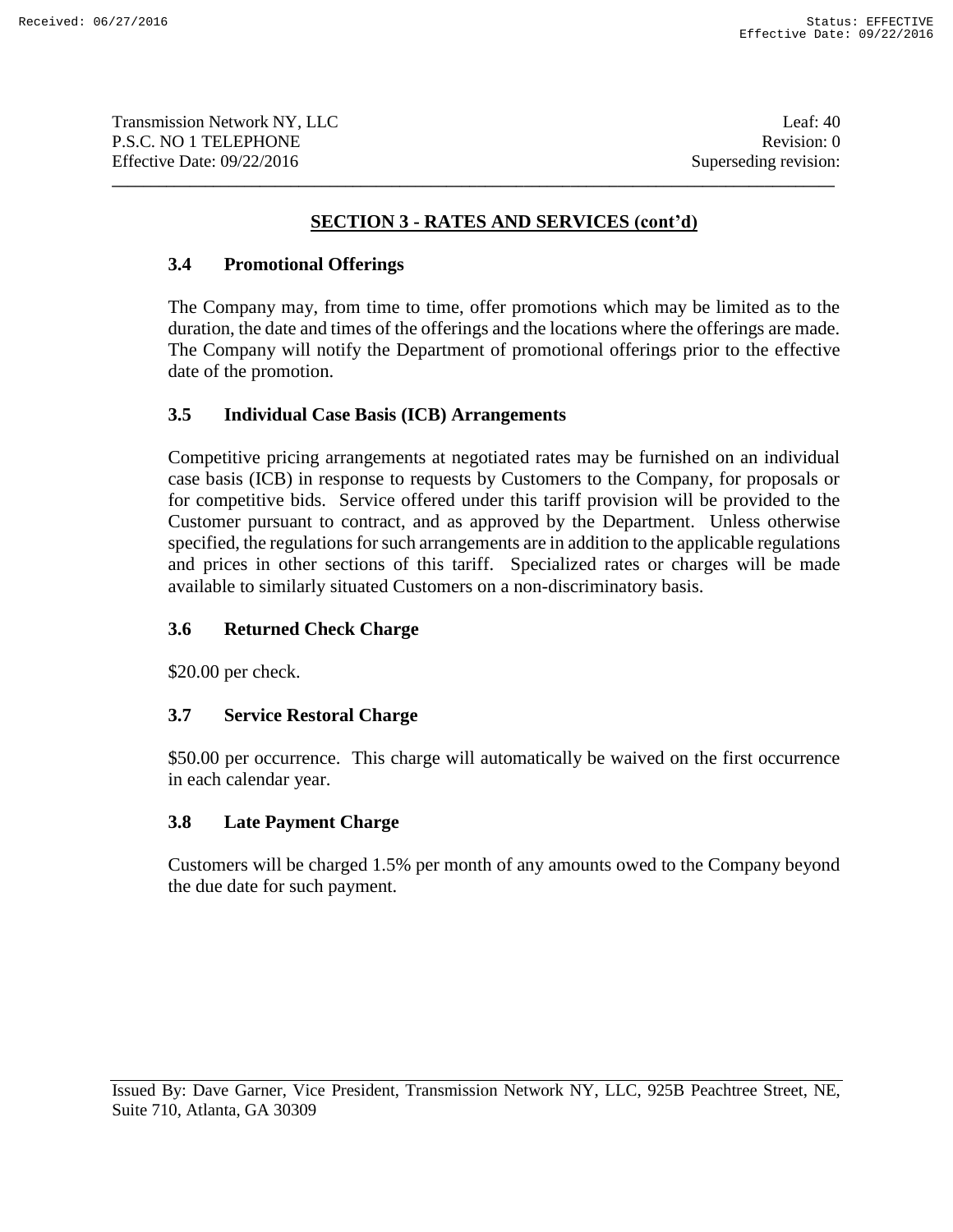# **SECTION 3 - RATES AND SERVICES (cont'd)**

**\_\_\_\_\_\_\_\_\_\_\_\_\_\_\_\_\_\_\_\_\_\_\_\_\_\_\_\_\_\_\_\_\_\_\_\_\_\_\_\_\_\_\_\_\_\_\_\_\_\_\_\_\_\_\_\_\_\_\_\_\_\_\_\_\_\_\_\_\_\_\_\_\_\_\_\_\_\_\_\_\_\_\_\_\_\_\_\_\_\_\_\_\_**

# **3.9 Installation Charge**

Customers will be charged an installation charge as described below.

### **3.10 RF Transport Service**

3.10.1 General Service Offerings and Limitations:

RF Transport Services utilize optical technology, including multi-wavelength optical technology over dedicated transport facilities to provide Customers with links to emit RF coverage.

RF Transport Services connect Customer-provided wireless capacity equipment to Customer-provided or Company provided bi-directional RF-to-optical conversion equipment at a hub facility. The hub facility can be Customer or Company provided. The conversion equipment allows the Company to accept RF traffic from the Customer and then send bi-directional traffic transmission across the appropriate optical networks. At the remote end, Customer or Company provided RF-to-optical conversion equipment allows bi-directional conversion between optical signals and RF signals. RF signals can be received and transmitted at this remote node. Hence the Company provides optical transit services for RF signals.

The furnishing of RF Transport Services requires certain physical arrangements of equipment and facilities of the Company and other entities and is subject to the availability of such equipment and facilities and the economic feasibility of providing such necessary equipment and facilities and the RF Transport Services.

The specific limitations applicable to RF Transport Services are as follows:

- All optical services are provided on a single mode optical fiber.
- Some optical services may be of a multi-wavelength nature.
- Current wireless standards limit the distance between a hub site and a remote node to 20km.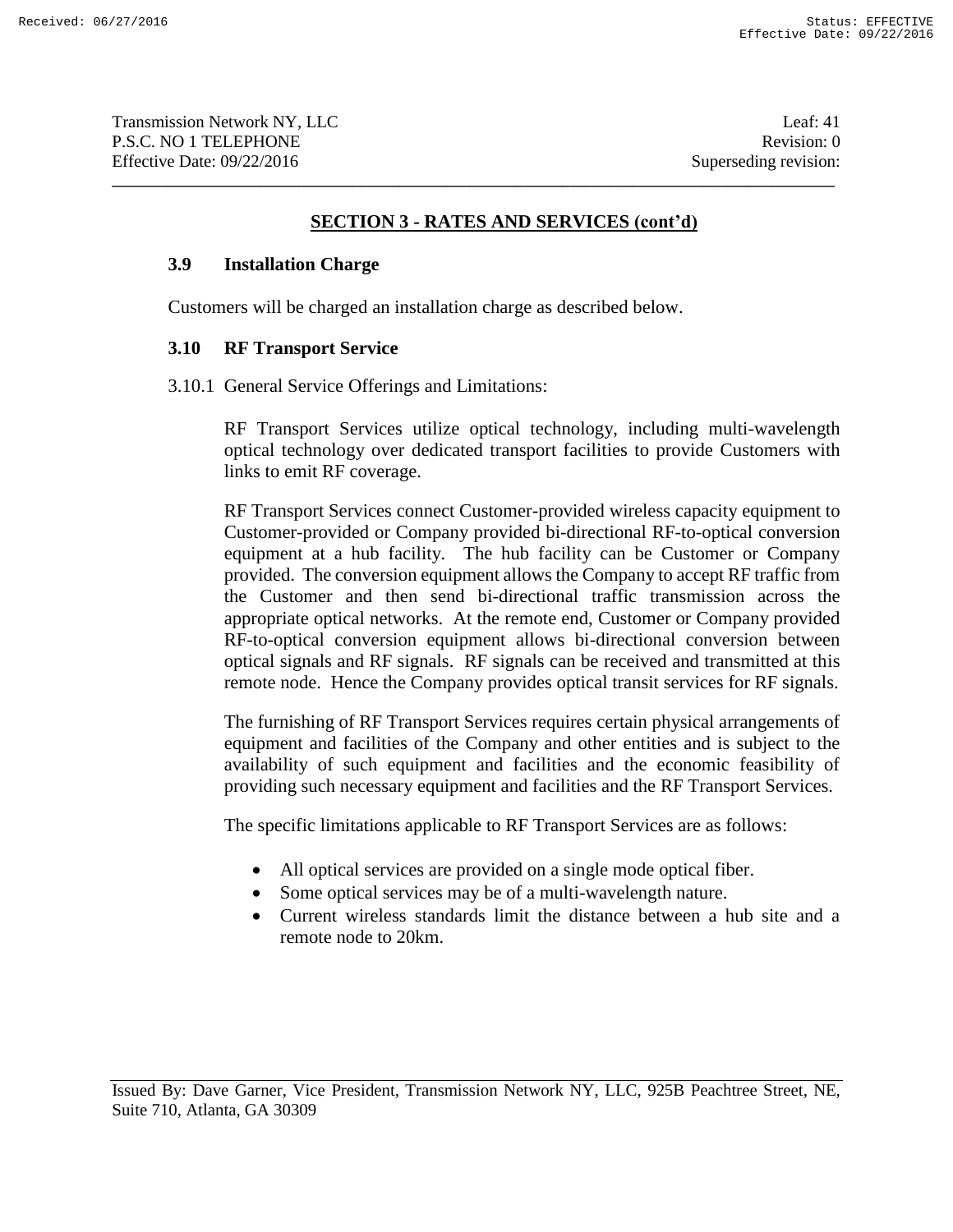### **SECTION 3 - RATES AND SERVICES (cont'd)**

**\_\_\_\_\_\_\_\_\_\_\_\_\_\_\_\_\_\_\_\_\_\_\_\_\_\_\_\_\_\_\_\_\_\_\_\_\_\_\_\_\_\_\_\_\_\_\_\_\_\_\_\_\_\_\_\_\_\_\_\_\_\_\_\_\_\_\_\_\_\_\_\_\_\_\_\_\_\_\_\_\_\_\_\_\_\_\_\_\_\_\_\_\_**

- The optical loss between a hub site and a remote node must not exceed 18dB.
- 3.10.2 Minimum Term:

The minimum service term for RF Transport Service is five (5) years.

3.10.3 Rates:

The monthly recurring rates and nonrecurring charges for RF Transport Services are as follows:

| Description                    | Fee per Segment |
|--------------------------------|-----------------|
| Nonrecurring connection charge | \$100,000.00    |
| Monthly recurring charge       | \$15,000.00     |

For purposes of this Tariff, Segment shall mean a one-way optical carrier between one (1) Customer hub site or remote node and another Customer hub site or remote node. The optical carrier is a single optical wavelength. The optical fiber can carry more than one (1) wavelength.